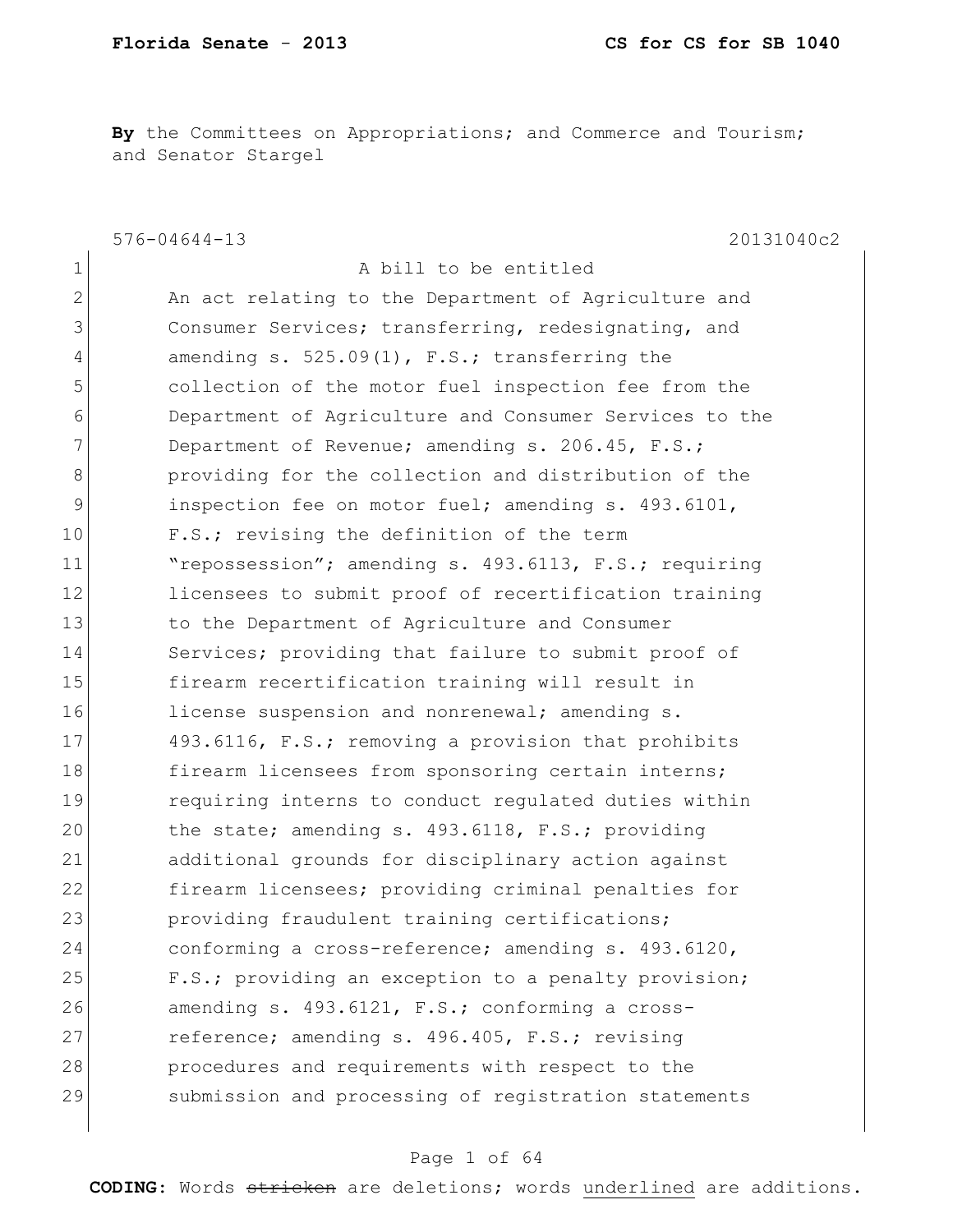|    | 20131040c2<br>$576 - 04644 - 13$                       |
|----|--------------------------------------------------------|
| 30 | and renewal statements by charitable organizations and |
| 31 | sponsors; amending s. 496.406, F.S.; providing         |
| 32 | exemption from registration requirements for certain   |
| 33 | charitable organizations and sponsors; requiring       |
| 34 | exempt charitable organizations and sponsors that      |
| 35 | solicit donations to provide information to the        |
| 36 | department; providing that the burden of proving an    |
| 37 | exemption is on the entity claiming the exemption;     |
| 38 | limiting applicability of the registration exemption;  |
| 39 | amending s. 496.407, F.S.; providing that a charitable |
| 40 | organization or sponsor may submit certain IRS forms   |
| 41 | and schedules in lieu of a financial report; amending  |
| 42 | s. 496.409, F.S.; revising procedures and requirements |
| 43 | with respect to the submission and processing of       |
| 44 | registration statements and renewal statements by      |
| 45 | professional fundraising consultants; amending s.      |
| 46 | 496.410, F.S.; revising procedures and requirements    |
| 47 | with respect to the submission and processing of       |
| 48 | registration statements, renewal statements, and       |
| 49 | reports by professional solicitors; amending s.        |
| 50 | 496.411, F.S.; deleting provisions that require        |
| 51 | registered charitable entities, sponsors, or           |
| 52 | solicitors to display the percentage retained from     |
| 53 | contributions; amending s. 496.415, F.S.; providing    |
| 54 | that it is unlawful to knowingly provide a misleading  |
| 55 | or inaccurate document relating to a solicitation or   |
| 56 | charitable promotion; providing criminal penalties;    |
| 57 | amending s. 496.419, F.S.; providing that certain      |
| 58 | violations constitute an immediate public threat and   |
|    |                                                        |

# Page 2 of 64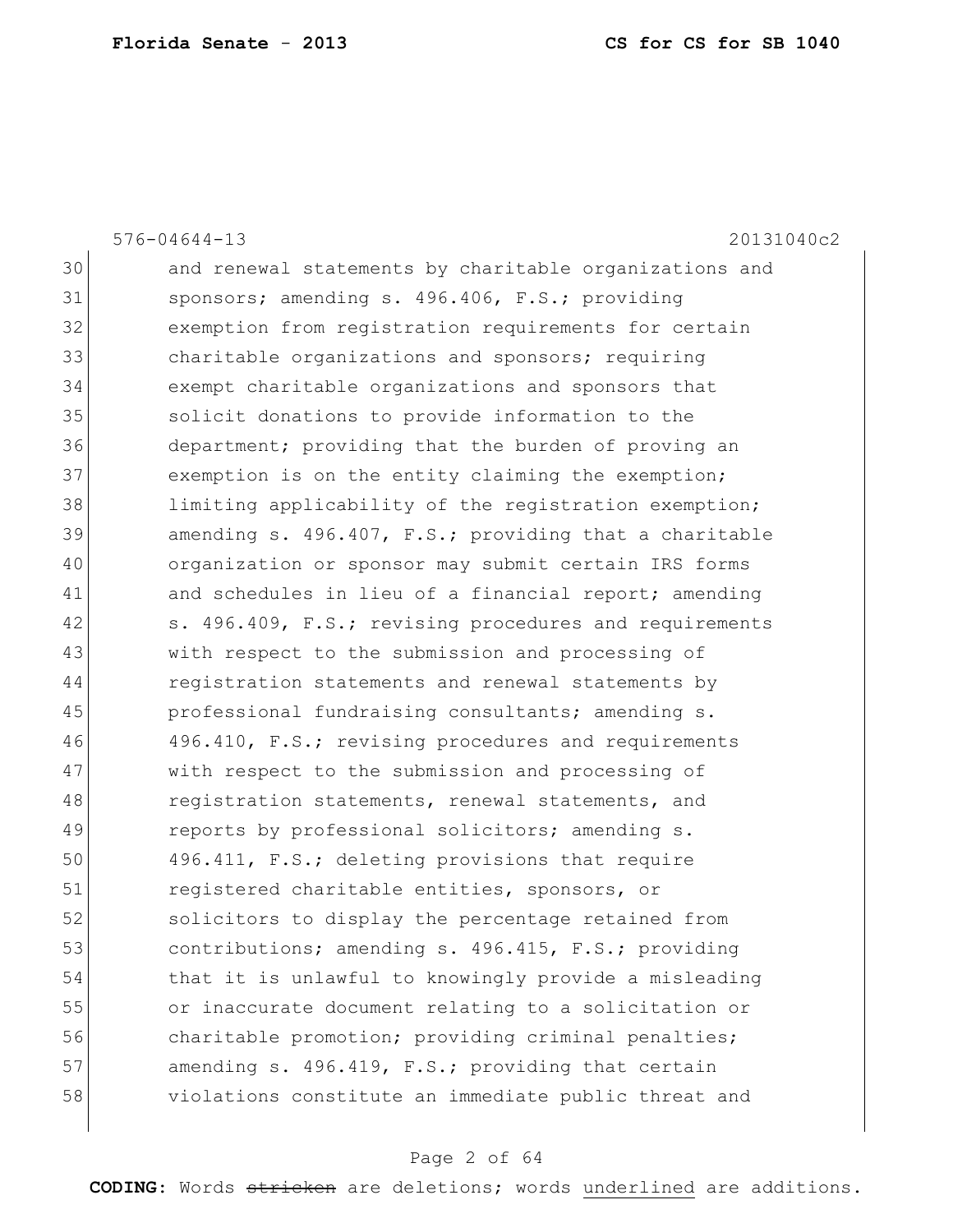|    | $576 - 04644 - 13$<br>20131040c2                       |
|----|--------------------------------------------------------|
| 59 | are grounds for suspending solicitation activities;    |
| 60 | requiring that the department report only              |
| 61 | substantiated criminal violations to a prosecuting     |
| 62 | authority; conforming cross-references; amending s.    |
| 63 | 501.016, F.S.; reducing the required security amount   |
| 64 | for health studios; amending s. 501.059, F.S.;         |
| 65 | prohibiting a person from making certain outbound      |
| 66 | telephonic sales calls; amending s. 501.603, F.S.;     |
| 67 | revising the definitions of the terms "commercial      |
| 68 | telephone solicitation" and "commercial telephone      |
| 69 | seller"; amending s. 501.604, F.S.; specifying that    |
| 70 | exemptions apply to telecommunications businesses and  |
| 71 | businesses that have operated lawfully; making         |
| 72 | technical and conforming changes; amending s. 501.607, |
| 73 | F.S.; deleting the provision requiring commercial      |
| 74 | telephone salespersons to provide employment history   |
| 75 | to the department; amending s. 501.608, F.S.;          |
| 76 | requiring that commercial telephone sellers provide    |
| 77 | the department with certain documents to aid in        |
| 78 | determining eligibility for exemptions; requiring each |
| 79 | commercial telephone seller operating under an         |
| 80 | exemption to display or make certain documents         |
| 81 | available for inspection; providing that failure to    |
| 82 | obtain or display certain documents is grounds for     |
| 83 | action against the commercial telephone seller;        |
| 84 | amending s. 501.611, F.S.; requiring a commercial      |
| 85 | telephone seller to maintain an active security bond   |
| 86 | throughout the period of licensure; amending s.        |
| 87 | 501.615, F.S.; revising the criteria for certain       |
|    |                                                        |

# Page 3 of 64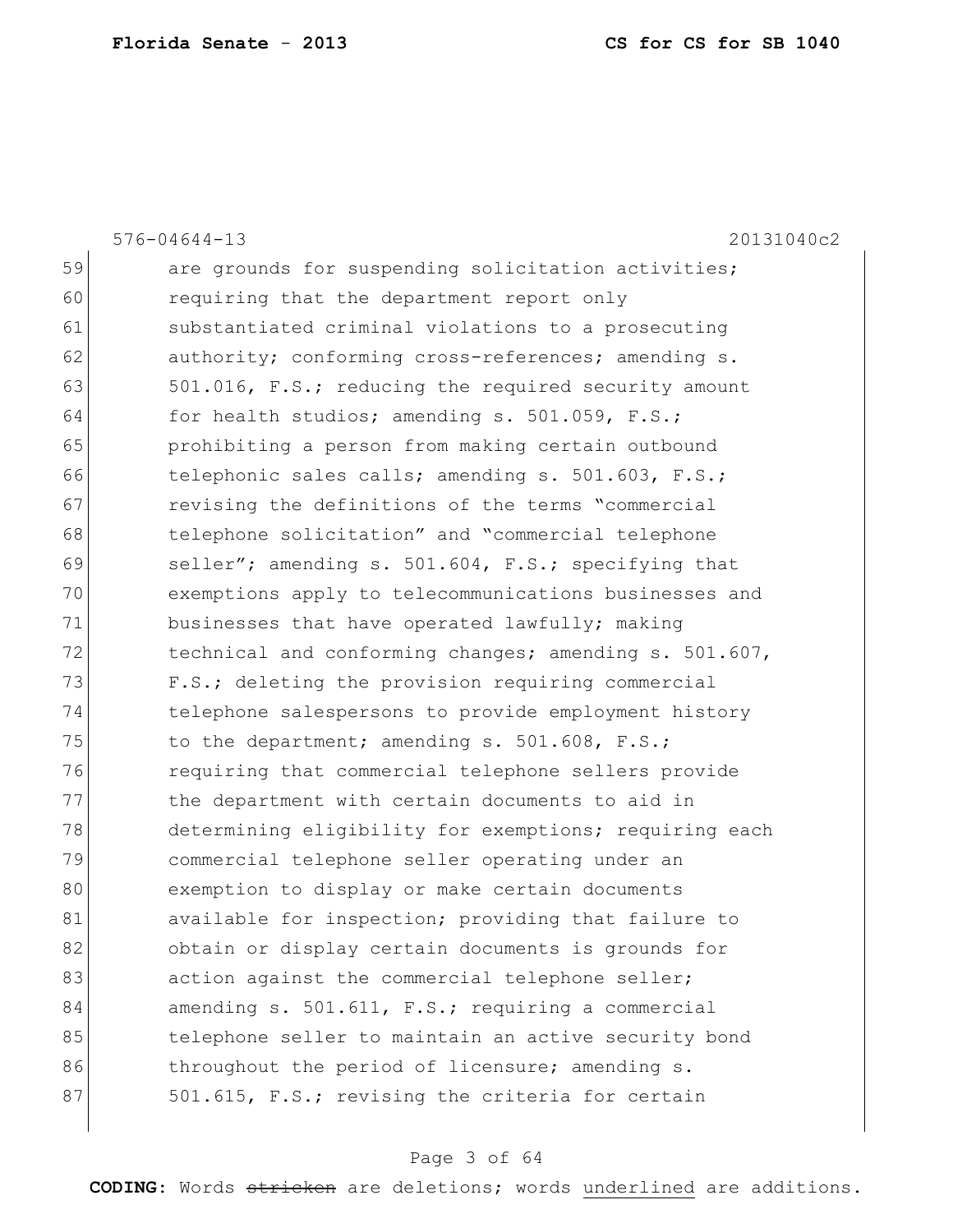576-04644-13 20131040c2 88 exempt telephonic sales; requiring a commercial 89 telephone seller engaged in activities regulated by 90 ch. 721 to comply with certain disclosure obligations; 91 amending s. 501.617, F.S.; authorizing the department 92 to conduct regulatory inspections of commercial 93 telephone sellers; amending s. 507.03, F.S.; requiring 94 moving brokers to provide the department with contact 95 information for movers with whom they have contracted 96 for services or are affiliated; amending s. 507.07, 97 F.S.; prohibiting movers and moving brokers from 98 entering into certain service contracts with certain 99 unregistered persons; amending s. 525.01, F.S.; 100 revising the definition of the term "alternative 101 fuels" for purposes of inspection requirements; 102 repealing s.  $525.09(2)-(4)$ , F.S., relating to the 103 **payment and applicability of an inspection fee for** 104 testing and analyzing petroleum fuels; amending s. 105 525.10, F.S.; eliminating the requirement that 106 collected fees be paid into the treasury and 107 distributed into a specified trust fund; conforming 108 provisions; amending s. 525.16, F.S.; requiring 109 entities that sell or distribute certain fuels to meet 110 fuel standards adopted by the department; providing a 111 release of liability for certain entities who supply 112 and blend fuels that meet department standards; 113 amending s. 526.141, F.S.; providing that certain 114 entities are not liable for damages resulting from the 115 incompatible use of motor fuels under certain 116 circumstances; amending s. 527.01, F.S.; providing a

### Page 4 of 64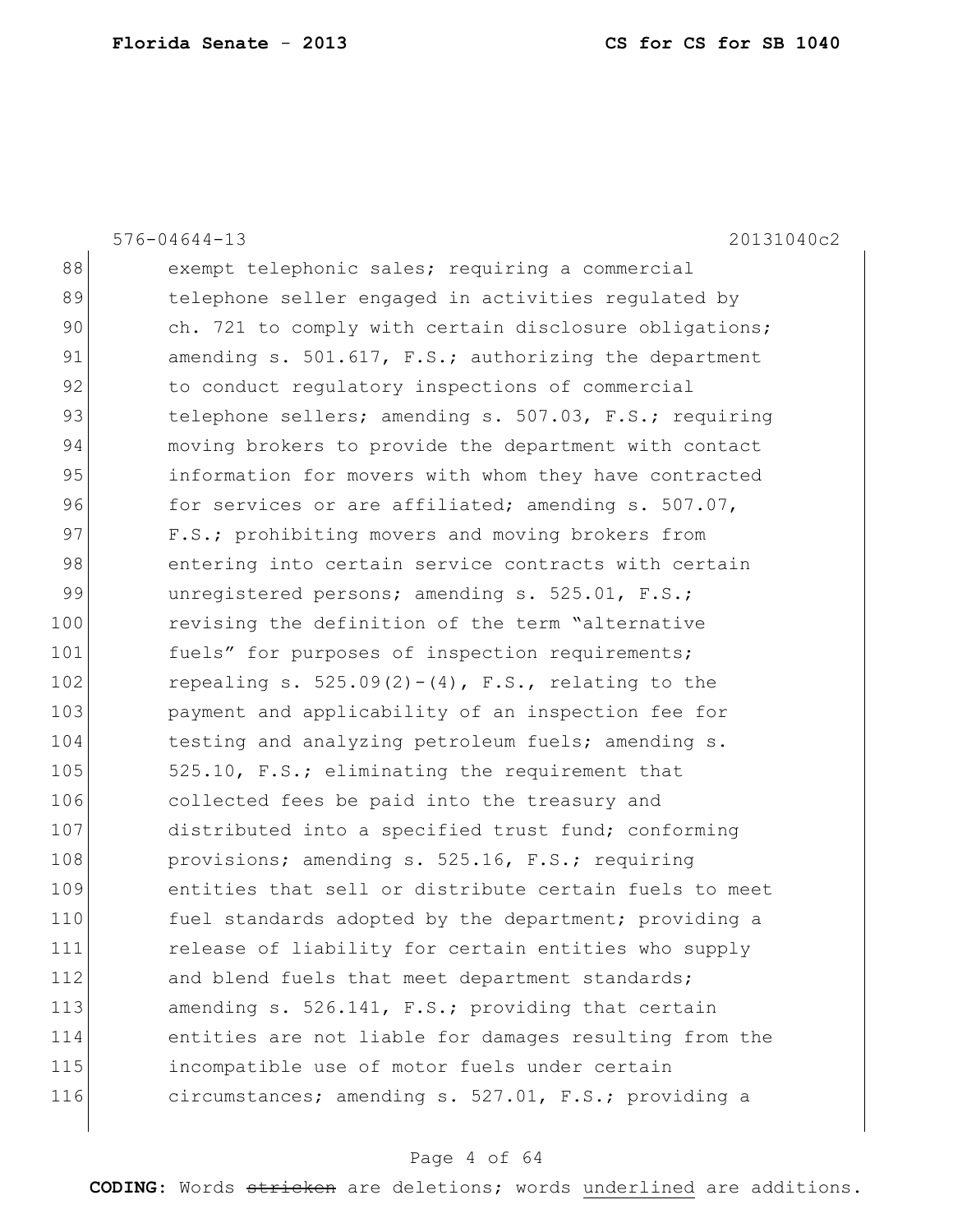|     | 20131040c2<br>$576 - 04644 - 13$                       |
|-----|--------------------------------------------------------|
| 117 | definition for the term "license year" as it relates   |
| 118 | to the sale of petroleum gas; amending s. 527.0201,    |
| 119 | F.S.; revising examination requirements for applicants |
| 120 | seeking certain licenses; revising continuing          |
| 121 | education requirements for specified qualifiers;       |
| 122 | amending s. 527.03, F.S.; revising the renewal         |
| 123 | procedure for certain licenses; amending s. 531.415,   |
| 124 | F.S.; conforming a cross-reference; amending s.        |
| 125 | 531.61, F.S.; exempting certain commercial weights and |
| 126 | measures devices from permit requirements; conforming  |
| 127 | a cross-reference; amending chapter 2009-66, Laws of   |
| 128 | Florida; extending the expiration date of certain      |
| 129 | statutes related to commercial weights and measures;   |
| 130 | amending s. 539.001, F.S.; revising fingerprinting     |
| 131 | requirements for a pawnbroker license application;     |
| 132 | amending s. 559.802, F.S.; requiring franchisors to    |
| 133 | provide notice of the franchise sale on a department   |
| 134 | promulgated form; amending s. 559.803, F.S.; deleting  |
| 135 | provisions allowing and requiring sellers of business  |
| 136 | opportunities to file federal disclosure statements    |
| 137 | with the department; repealing s. 559.805, F.S.,       |
| 138 | relating to mandatory filings and disclosure of        |
| 139 | advertisement identification numbers by sellers of     |
| 140 | business opportunities; repealing s. 559.807(2), F.S., |
| 141 | relating to bonds or securities for business           |
| 142 | opportunity sellers; amending s. 559.813, F.S.;        |
| 143 | deleting a provision authorizing the department to     |
| 144 | impose specified penalties for certain violations      |
| 145 | relating to selling business opportunities; abrogating |
|     |                                                        |

# Page 5 of 64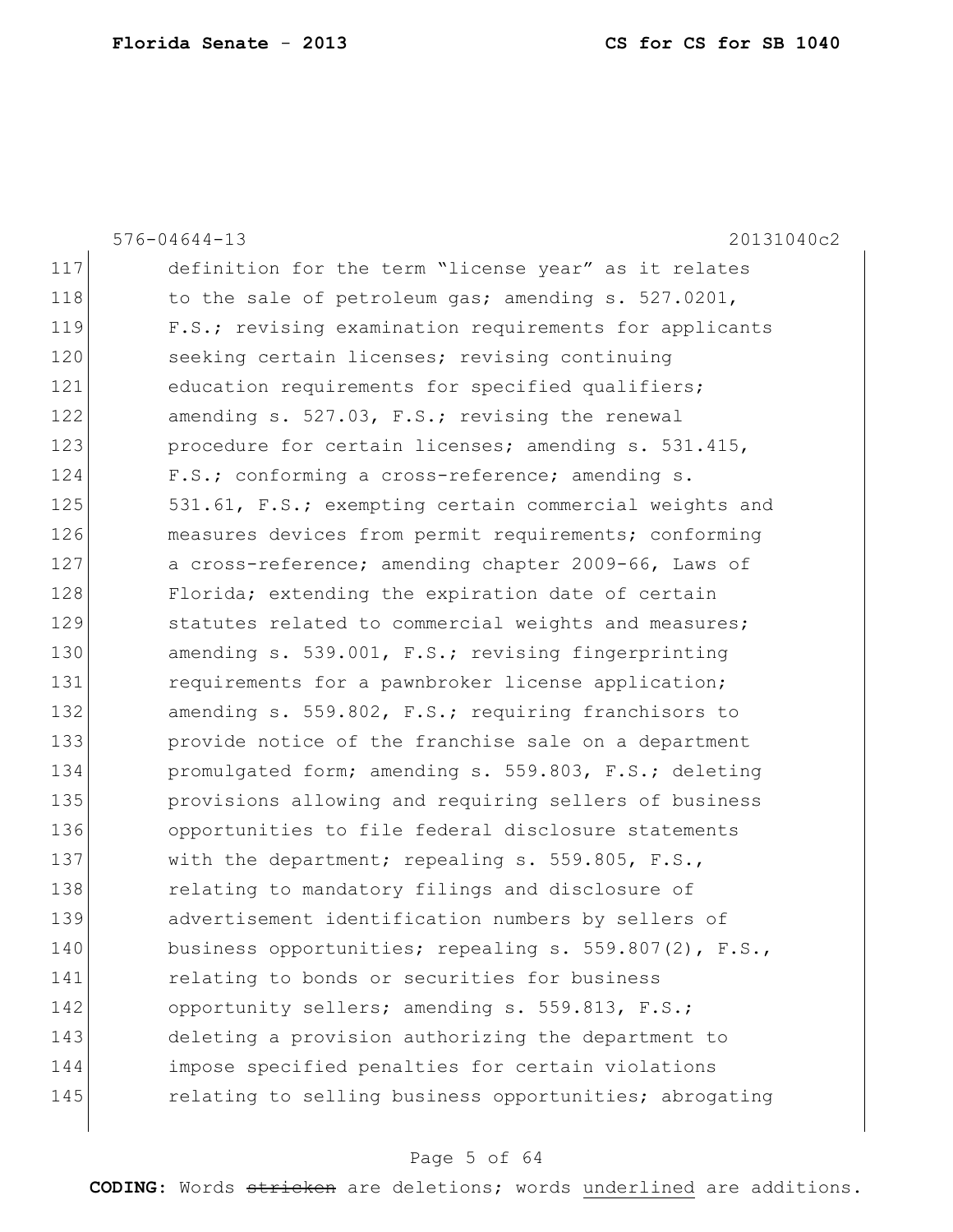|     | $576 - 04644 - 13$<br>20131040c2                                 |
|-----|------------------------------------------------------------------|
| 146 | the enforcement and rulemaking authority of the                  |
| 147 | Department of Agriculture and Consumer Services;                 |
| 148 | amending s. 559.815, F.S.; conforming a cross-                   |
| 149 | reference; amending s. 559.9221, F.S.; revising the              |
| 150 | membership of the Motor Vehicle Repair Advisory                  |
| 151 | Council; amending s. 616.242, F.S.; revising amusement           |
| 152 | ride insurance coverage requirements; amending s.                |
| 153 | 721.20, F.S.; requiring specified persons who sell               |
| 154 | timeshare plans to be licensed as commercial telephone           |
| 155 | sellers or salespersons under ch. 501, F.S.; providing           |
| 156 | for severability; providing an effective date.                   |
| 157 |                                                                  |
| 158 | Be It Enacted by the Legislature of the State of Florida:        |
| 159 |                                                                  |
| 160 | Section 1. Subsection (1) of section 525.09, Florida             |
| 161 | Statutes, is transferred, redesignated as paragraph (h) of       |
| 162 | subsection (1) of section 206.41, Florida Statutes, and amended, |
| 163 | to read:                                                         |
| 164 | 206.41 State taxes imposed on motor fuel.-                       |
| 165 | (1) The following taxes are imposed on motor fuel under the      |
| 166 | circumstances described in subsection (6):                       |
| 167 | (h) $(1)$ An additional 0.125 cent per net gallon is levied on   |
| 168 | all motor fuel for sale or use in this state for the purpose of  |
| 169 | defraying the expenses incident to inspecting, testing, and      |
| 170 | analyzing motor fuel petroleum fuels in this state, there shall  |
| 171 | be paid to the department a charge of one-eighth cent per gallon |
| 172 | on all gasoline, kerosene (except when used as aviation turbine  |
| 173 | fuel), and #1 fuel oil for sale or use in this state. This       |
| 174 | inspection fee shall be imposed in the same manner as the motor  |
|     |                                                                  |

# Page 6 of 64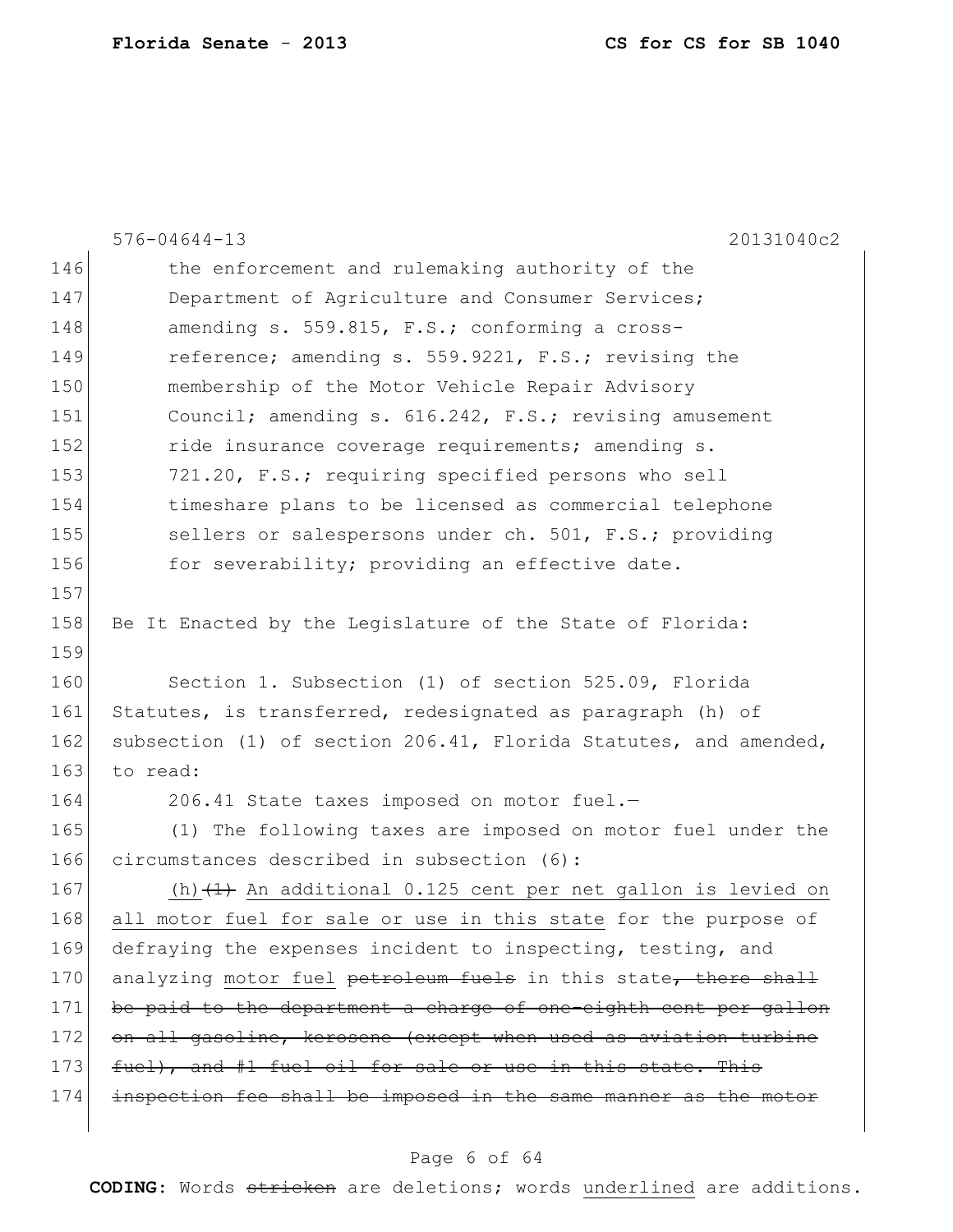|     | 20131040c2<br>$576 - 04644 - 13$                                     |
|-----|----------------------------------------------------------------------|
| 175 | fuel tax pursuant to s. 206.41. Payment shall be made on or          |
| 176 | before the 25th day of each month.                                   |
| 177 | Section 2. Subsection $(4)$ is added to section 206.45,              |
| 178 | Florida Statutes, to read:                                           |
| 179 | 206.45 Payment of tax into State Treasury.-                          |
| 180 | (4) The department shall pay all moneys collected pursuant           |
| 181 | to s. $206.41(1)$ (h) into the State Treasury for monthly            |
| 182 | distribution into the General Inspection Trust Fund.                 |
| 183 | Section 3. Subsection (22) of section 493.6101, Florida              |
| 184 | Statutes, is amended to read:                                        |
| 185 | 493.6101 Definitions.-                                               |
| 186 | (22) "Repossession" means the recovery of a motor vehicle            |
| 187 | as defined under s. $320.01(1)$ , a mobile home as defined in s.     |
| 188 | $320.01(2)$ , a motorboat as defined under s. $327.02$ , an aircraft |
| 189 | as defined in s. $330.27(1)$ , a personal watercraft as defined in   |
| 190 | s. 327.02, an all-terrain vehicle as defined in s. 316.2074,         |
| 191 | farm equipment as defined under s. 686.402, or industrial            |
| 192 | equipment, by an individual who is authorized by the legal           |
| 193 | owner, lienholder, or lessor to recover, or to collect money         |
| 194 | payment in lieu of recovery of, such property that was which has     |
| 195 | been sold or leased under a security agreement that contains a       |
| 196 | repossession clause. As used in this subsection, the term            |
| 197 | "industrial equipment" includes, but is not limited to,              |
| 198 | tractors, road rollers, cranes, forklifts, backhoes, and             |
| 199 | bulldozers. The term "industrial equipment" also includes other      |
| 200 | vehicles that are propelled by power other than muscular power       |
| 201 | and that are used in the manufacture of goods or used in the         |
| 202 | provision of services. A repossession is complete when a             |
| 203 | licensed recovery agent is in control, custody, and possession       |
|     |                                                                      |

# Page 7 of 64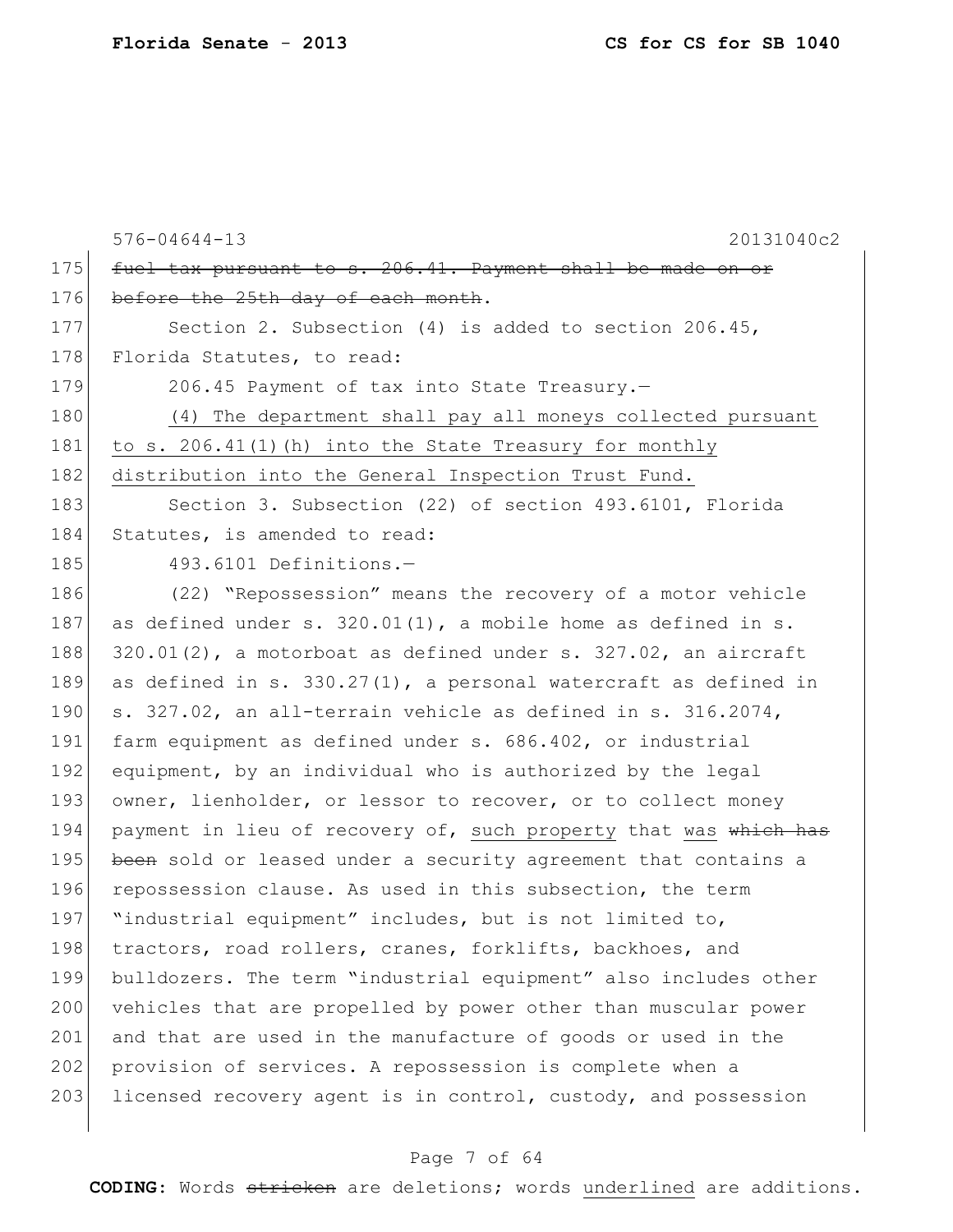576-04644-13 20131040c2 204 of such repossessed property. Property that is being repossessed 205 is considered to be in the control, custody, and possession of a 206 licensed recovery agent if the vehicle or other equipment being 207 repossessed has been secured in preparation for transport from 208 the site of the recovery by means of having been attached to, or 209 placed on, the towing or other transport vehicle, or if the 210 vehicle or equipment being repossessed is being operated or 211 about to be operated by a licensed recovery agent. 212 Section 4. Paragraph (b) of subsection (3) of section 213 493.6113, Florida Statutes, is amended to read: 214 493.6113 Renewal application for licensure.-215 (3) Each licensee is responsible for renewing his or her 216 license on or before its expiration by filing with the 217 department an application for renewal accompanied by payment of 218 the prescribed license fee. 219 (b) Each Class "G" licensee shall additionally submit proof 220 that he or she has received during each year of the license 221 period a minimum of 4 hours of firearms recertification training 222 taught by a Class "K" licensee and has complied with such other 223 health and training requirements which the department may adopt 224 by rule. Proof of completion of recertification training must be 225 submitted to the department upon completion of that training. If 226 the documentation of completion of recertification training is 227 not submitted by the end of the first year of the license 228 period, the individual's license shall be automatically 229 suspended until proof of such training is submitted to the 230 department. If the documentation of completion of 231 recertification training is not submitted by the end of the 232 second year of the license period, the license may not be

### Page 8 of 64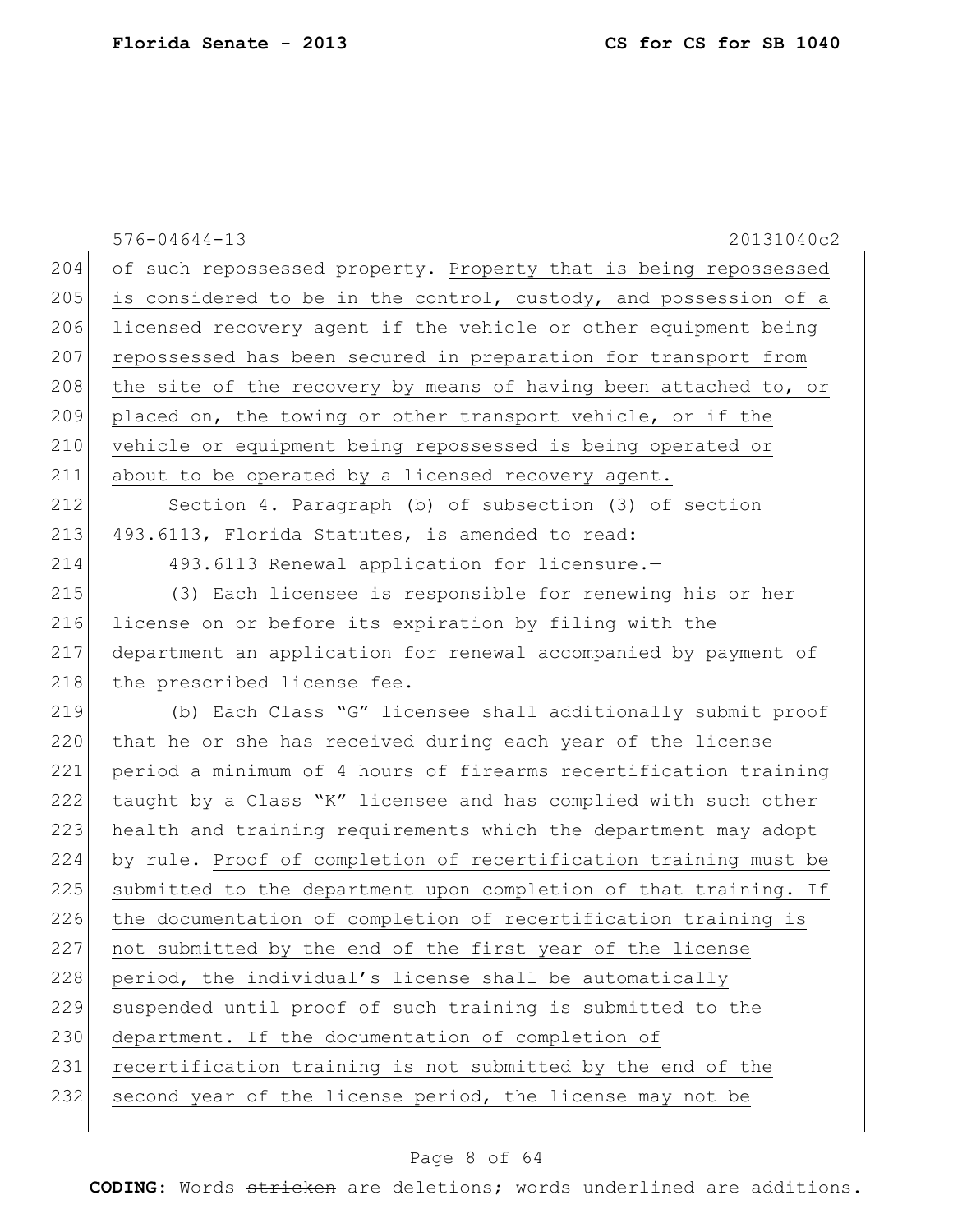576-04644-13 20131040c2 233 renewed unless If proof of a minimum of 4 hours of annual 234 firearms recertification training cannot be provided, the 235 renewal applicant completes shall complete the minimum number of 236 hours of range and classroom training required at the time of 237 initial licensure. The department may waive the foregoing 238 firearms training requirement if:  $239$  1. The applicant provides proof that he or she is currently 240 certified as a law enforcement officer or correctional officer 241 under the Criminal Justice Standards and Training Commission and 242 has completed law enforcement firearms requalification training  $243$  annually during the previous 2 years of the licensure period. 244 2. The applicant provides proof that he or she is currently 245 certified as a federal law enforcement officer and has received 246 law enforcement firearms training administered by a federal law 247 enforcement agency annually during the previous 2 years of the 248 licensure period.

249 3. The applicant submits a valid firearm certificate among 250 those specified in s.  $493.6105(6)$  (a) and provides proof of 251 having completed requalification training during the previous 2 252 years of the licensure period.

253 Section 5. Subsections (2) through (4) of section 493.6116, 254 Florida Statutes, are amended to read:

 $255$  493.6116 Sponsorship of interns.-

 (2) An internship may not commence until a licensee submits the sponsor has submitted to the department a the notice of intent to sponsor. Such notice shall be on a form provided by 259 the department.

260 (3) An internship is intended to serve as a period of 261 learning process. Licensees who sponsor interns Sponsors shall

### Page 9 of 64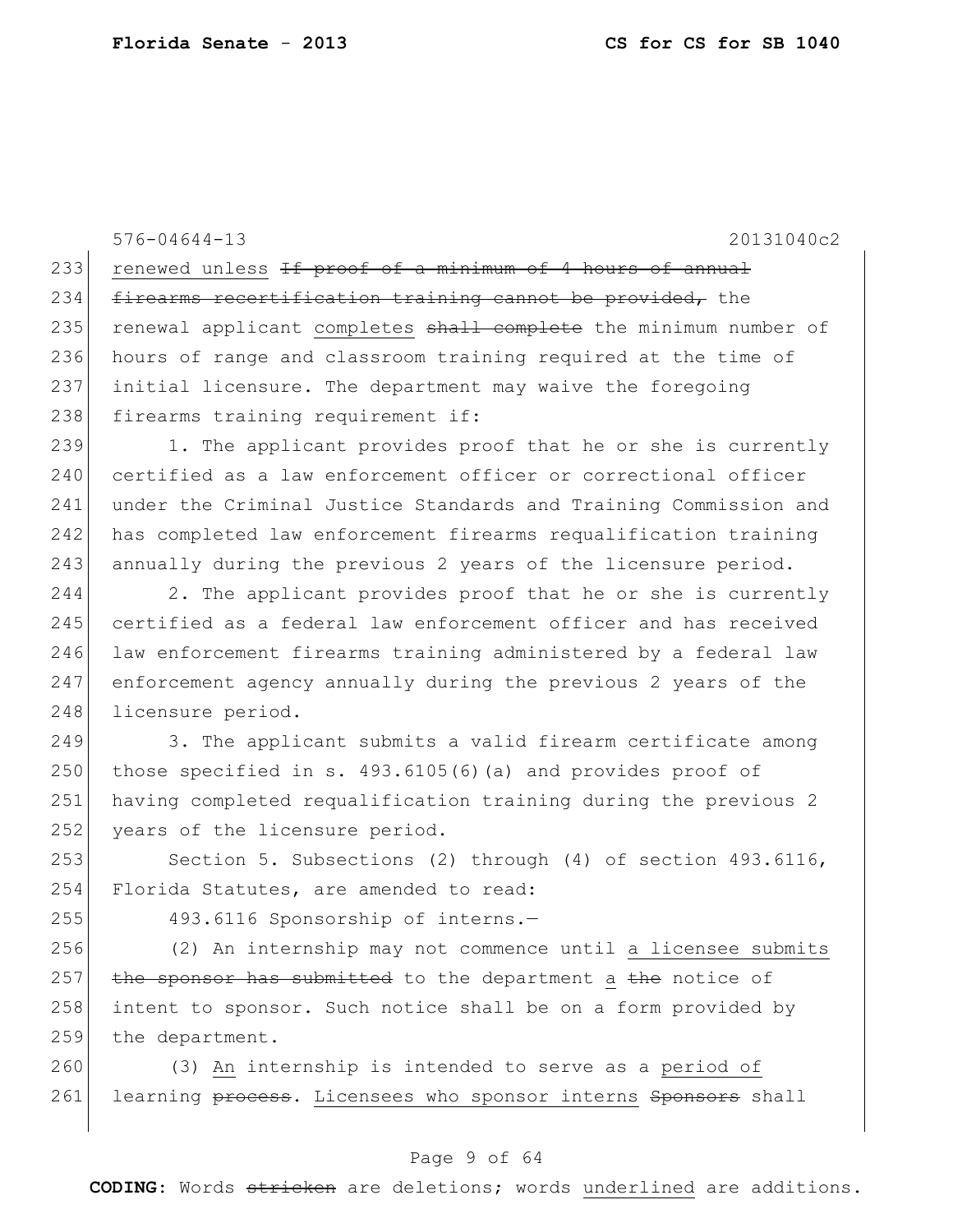|     | $576 - 04644 - 13$<br>20131040c2                                     |
|-----|----------------------------------------------------------------------|
| 262 | provide assume a training status by providing direction to and       |
| 263 | maintain control of interns as part of this learning process.        |
| 264 | Sponsors may shall only sponsor interns whose place of business      |
| 265 | is within a 50-mile distance of the sponsor's place of business      |
| 266 | and shall not allow interns to operate independently of such         |
| 267 | direction and control, or require interns to perform activities      |
| 268 | that which do not enhance the intern's qualification for             |
| 269 | licensure. Interns shall perform regulated duties within the         |
| 270 | geographic boundaries of this state during the period of             |
| 271 | internship.                                                          |
| 272 | (4) A licensee No sponsor may not sponsor more than six              |
| 273 | interns at the same time.                                            |
| 274 | Section 6. Present subsections (1) and (4) of section                |
| 275 | 493.6118, Florida Statutes, are amended, present subsections (2)     |
| 276 | through (7) of that section are redesignated as subsections (3)      |
| 277 | through $(8)$ , respectively, and a new subsection $(2)$ is added to |
| 278 | that section, to read:                                               |
| 279 | 493.6118 Grounds for disciplinary action.-                           |
| 280 | (1) The following constitute grounds for which disciplinary          |
| 281 | action specified in subsection (3) $(2)$ may be taken by the         |
| 282 | department against a any licensee, agency, or applicant              |
| 283 | regulated by this chapter, or an any unlicensed person engaged       |
| 284 | in activities regulated under this chapter.                          |
| 285 | (a) Fraud or willful misrepresentation in applying for or            |
| 286 | obtaining a license.                                                 |
| 287 | (b) Use of a any fictitious or assumed name by an agency             |
| 288 | unless the agency has department approval and qualifies under s.     |
| 289 | 865.09.                                                              |
| 290 | (c) Being found quilty of or entering a plea of quilty or            |

# Page 10 of 64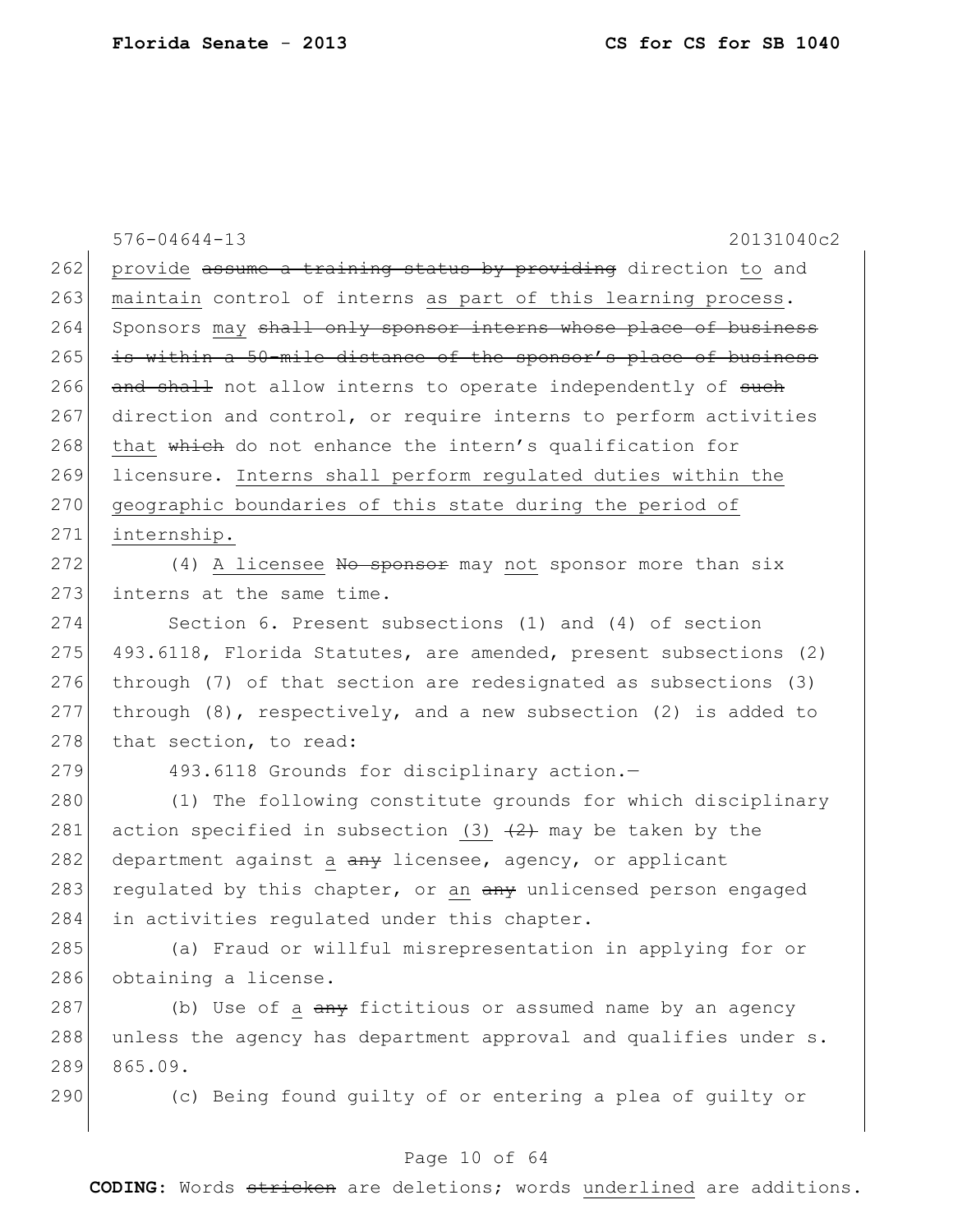576-04644-13 20131040c2 291 nolo contendere to, regardless of adjudication, or being convicted of a crime that directly relates to the business for which the license is held or sought. A plea of nolo contendere 294 creates shall create a rebuttable presumption of guilt to the 295 underlying criminal charges, and the department shall allow the individual being disciplined or denied an application for a license to present any mitigating circumstances surrounding his 298 or her plea. 299 (d) A false statement by the licensee that an  $\frac{any}{x}$  individual is or has been in his or her employ. 301 (e) A finding that the licensee or an  $\frac{a_n}{b_n}$  employee of the licensee is guilty of willful betrayal of a professional secret 303 or the any unauthorized release of information acquired as a result of activities regulated under this chapter. (f) Proof that the applicant or licensee is guilty of fraud or deceit, or of negligence, incompetency, or misconduct, in the practice of the activities regulated under this chapter. (g) Conducting activities regulated under this chapter without a license or with a revoked or suspended license. (h) Failure of the licensee to maintain in full force and effect the commercial general liability insurance coverage required by s. 493.6110. (i) Impersonating, or permitting or aiding and abetting an employee to impersonate, a law enforcement officer or an employee of the state, the United States, or a  $\frac{any}{and}$  political subdivision thereof by identifying himself or herself as a federal, state, county, or municipal law enforcement officer or official representative, by wearing a uniform or presenting or displaying a badge or credentials that would cause a reasonable

### Page 11 of 64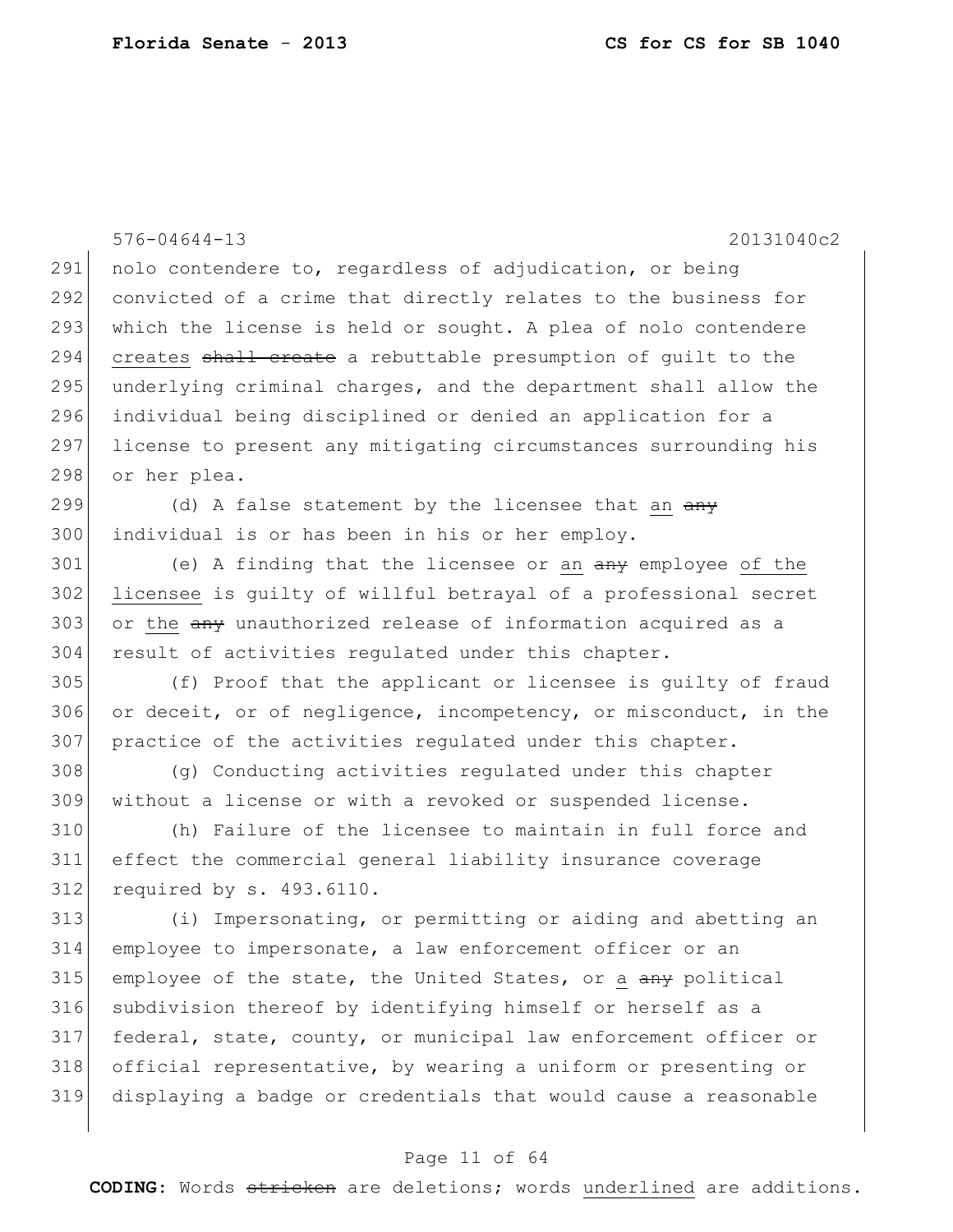|     | $576 - 04644 - 13$<br>20131040c2                                         |
|-----|--------------------------------------------------------------------------|
| 320 | person to believe that he or she is a law enforcement officer or         |
| 321 | that he or she has official authority, by displaying any                 |
| 322 | flashing or warning vehicular lights other than amber colored,           |
| 323 | or by committing an any act that is intended to falsely convey           |
| 324 | official status.                                                         |
| 325 | (j) Commission of an act of violence or the use of force on              |
| 326 | a any person except in the lawful protection of one's self or            |
| 327 | another from physical harm.                                              |
| 328 | (k) Knowingly violating, advising, encouraging, or                       |
| 329 | assisting the violation of a any statute, court order, capias,           |
| 330 | warrant, injunction, or cease and desist order, in the course of         |
| 331 | business regulated under this chapter.                                   |
| 332 | (1) Soliciting business for an attorney in return for                    |
| 333 | compensation.                                                            |
| 334 | (m) Transferring or attempting to transfer a license issued              |
| 335 | pursuant to this chapter.                                                |
| 336 | (n) Employing or contracting with an any unlicensed or                   |
| 337 | improperly licensed person or agency to conduct activities               |
| 338 | regulated under this chapter, or performing an any act that              |
| 339 | assists, aids, or abets a person or business entity in engaging          |
| 340 | in unlicensed activity, when the licensure status was known or           |
| 341 | could have been ascertained by reasonable inquiry.                       |
| 342 | (o) Failure or refusal to cooperate with or refusal of                   |
| 343 | access to an authorized representative of the department engaged         |
| 344 | in an official investigation pursuant to this chapter.                   |
| 345 | (p) Failure of a $\frac{any}{any}$ partner, principal corporate officer, |
| 346 | or licensee to have his or her identification card in his or her         |
| 347 | possession while on duty.                                                |
| 348 | (q) Failure of a any licensee to have his or her license in              |
|     |                                                                          |

# Page 12 of 64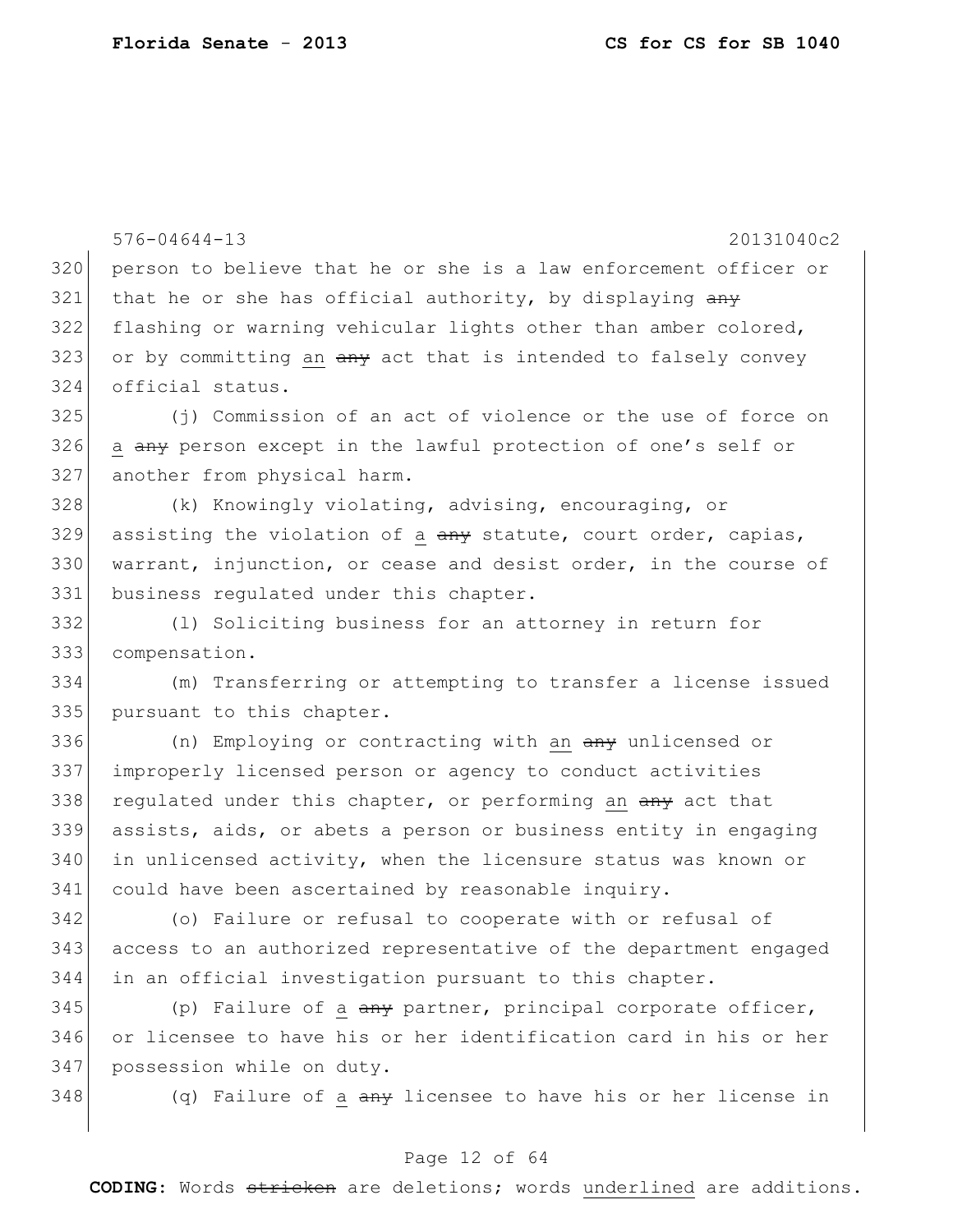|     | $576 - 04644 - 13$<br>20131040c2                                          |
|-----|---------------------------------------------------------------------------|
| 349 | his or her possession while on duty, as specified in s.                   |
| 350 | $493.6111(1)$ .                                                           |
| 351 | (r) Failure or refusal by a sponsor to certify a biannual                 |
| 352 | written report on an intern or to certify completion or                   |
| 353 | termination of an internship to the department within 15 working          |
| 354 | days.                                                                     |
| 355 | (s) Failure to report to the department a any person whom                 |
| 356 | the licensee knows to be in violation of this chapter or the              |
| 357 | rules of the department.                                                  |
| 358 | (t) Violating any provision of this chapter.                              |
| 359 | (u) For a Class "G" licensee, failing to complete                         |
| 360 | recertification training required to carry a firearm while                |
| 361 | performing regulated duties.                                              |
| 362 | (v) For a Class "K" licensee, failing to maintain active                  |
| 363 | certification as a professional firearms trainer.                         |
| 364 | (w) $\left\{\upmu\right\}$ For a Class "G" or a Class "K" applicant or    |
| 365 | licensee, being prohibited from purchasing or possessing a                |
| 366 | firearm by state or federal law.                                          |
| 367 | $(x)$ $\overline{(+)}$ In addition to the grounds for disciplinary action |
| 368 | prescribed in paragraphs $(a) - (t)$ , Class "R" recovery agencies,       |
| 369 | Class "E" recovery agents, and Class "EE" recovery agent interns          |
| 370 | are prohibited from committing the following acts:                        |
| 371 | 1. Recovering a motor vehicle, mobile home, motorboat,                    |
| 372 | aircraft, personal watercraft, all-terrain vehicle, farm                  |
| 373 | equipment, or industrial equipment that has been sold under a             |
| 374 | conditional sales agreement or under the terms of a chattel               |
| 375 | mortgage before authorization has been received from the legal            |
| 376 | owner or mortgagee.                                                       |
| 377 | 2. Charging for expenses not actually incurred in                         |

Page 13 of 64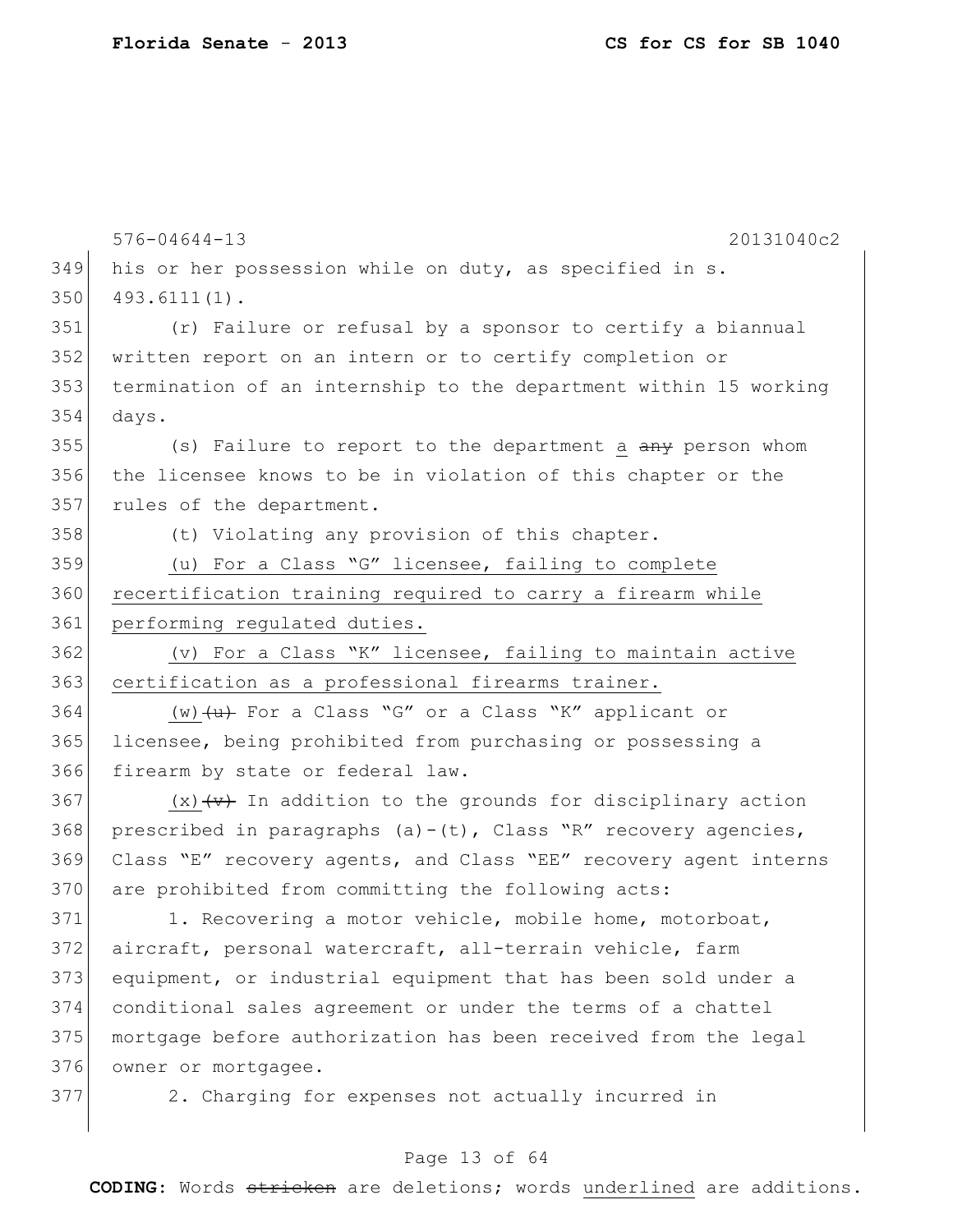576-04644-13 20131040c2 378 connection with the recovery, transportation, storage, or 379 disposal of repossessed property or personal property obtained 380 in a repossession. 381 3. Using any repossessed property or personal property 382 obtained in a repossession for the personal benefit of a 383 licensee or an officer, director, partner, manager, or employee 384 of a licensee. 385 4. Selling property recovered under the provisions of this 386 chapter, except with written authorization from the legal owner 387 or the mortgagee thereof. 388 5. Failing to notify the police or sheriff's department of 389 the jurisdiction in which the repossessed property is recovered 390 within 2 hours after recovery. 391 6. Failing to remit moneys collected in lieu of recovery of 392 a motor vehicle, mobile home, motorboat, aircraft, personal 393 watercraft, all-terrain vehicle, farm equipment, or industrial 394 equipment to the client within 10 working days. 395 7. Failing to deliver to the client a negotiable instrument  $396$  that is payable to the client, within 10 working days after 397 receipt of such instrument. 398 8. Falsifying, altering, or failing to maintain  $\frac{a}{a}$ 399 required inventory or records regarding disposal of personal 400 property contained in or on repossessed property pursuant to s. 401 493.6404(1). 402 9. Carrying a any weapon or firearm when he or she is on 403 private property and performing duties under his or her license 404 whether or not he or she is licensed pursuant to s. 790.06. 405 10. Soliciting from the legal owner the recovery of 406 property subject to repossession after such property has been

#### Page 14 of 64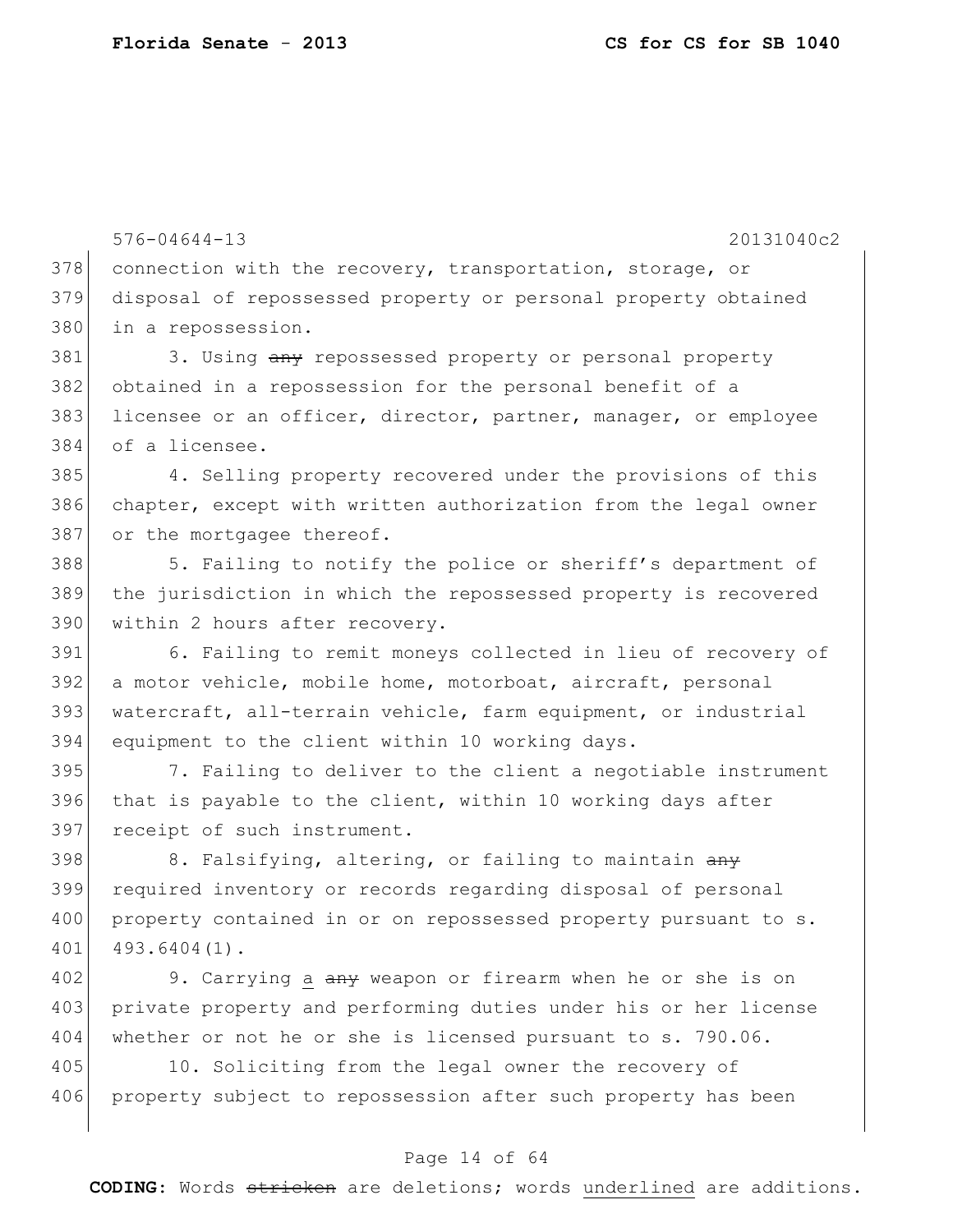|     | 20131040c2<br>$576 - 04644 - 13$                                 |
|-----|------------------------------------------------------------------|
| 407 | seen or located on public or private property if the amount      |
| 408 | charged or requested for such recovery is more than the amount   |
| 409 | normally charged for such a recovery.                            |
| 410 | 11. Wearing, presenting, or displaying a badge in the            |
| 411 | course of performing a repossession regulated by this chapter.   |
| 412 | (2) It is unlawful for a person to knowingly possess,            |
| 413 | issue, cause to be issued, sell, submit, or offer a fraudulent   |
| 414 | training certificate, proficiency form, or other official        |
| 415 | document that declares an applicant has successfully completed a |
| 416 | course of training required for licensure under chapter 493 if   |
| 417 | that person knows or reasonably should know that the             |
| 418 | certificate, form, or document is fraudulent. A violation of     |
| 419 | this section is a felony of the third degree, punishable as      |
| 420 | provided in s. 775.082, s. 775.083, or s. 775.084.               |
| 421 | $(5)$ $(4)$ Notwithstanding the provisions of paragraph (1)(c)   |
| 422 | and subsection (3) $\frac{2}{2}$ :                               |
| 423 | (a) If the applicant or licensee has been convicted of a         |
| 424 | felony, the department shall deny the application or revoke the  |
| 425 | license unless and until civil rights have been restored by the  |
| 426 | State of Florida or by a state acceptable to Florida and a       |
| 427 | period of 10 years has expired since final release from          |
| 428 | supervision.                                                     |
| 429 | (b) A Class "G" applicant who has been convicted of a            |
| 430 | felony must shall also have had the specific right to possess,   |
| 431 | carry, or use a firearm restored by the State of Florida.        |
| 432 | (c) If the applicant or licensee has been found quilty of,       |
| 433 | entered a plea of guilty to, or entered a plea of nolo           |
| 434 | contendere to a felony and adjudication of guilt is withheld,    |
| 435 | the department shall deny the application or revoke the license  |
|     |                                                                  |

# Page 15 of 64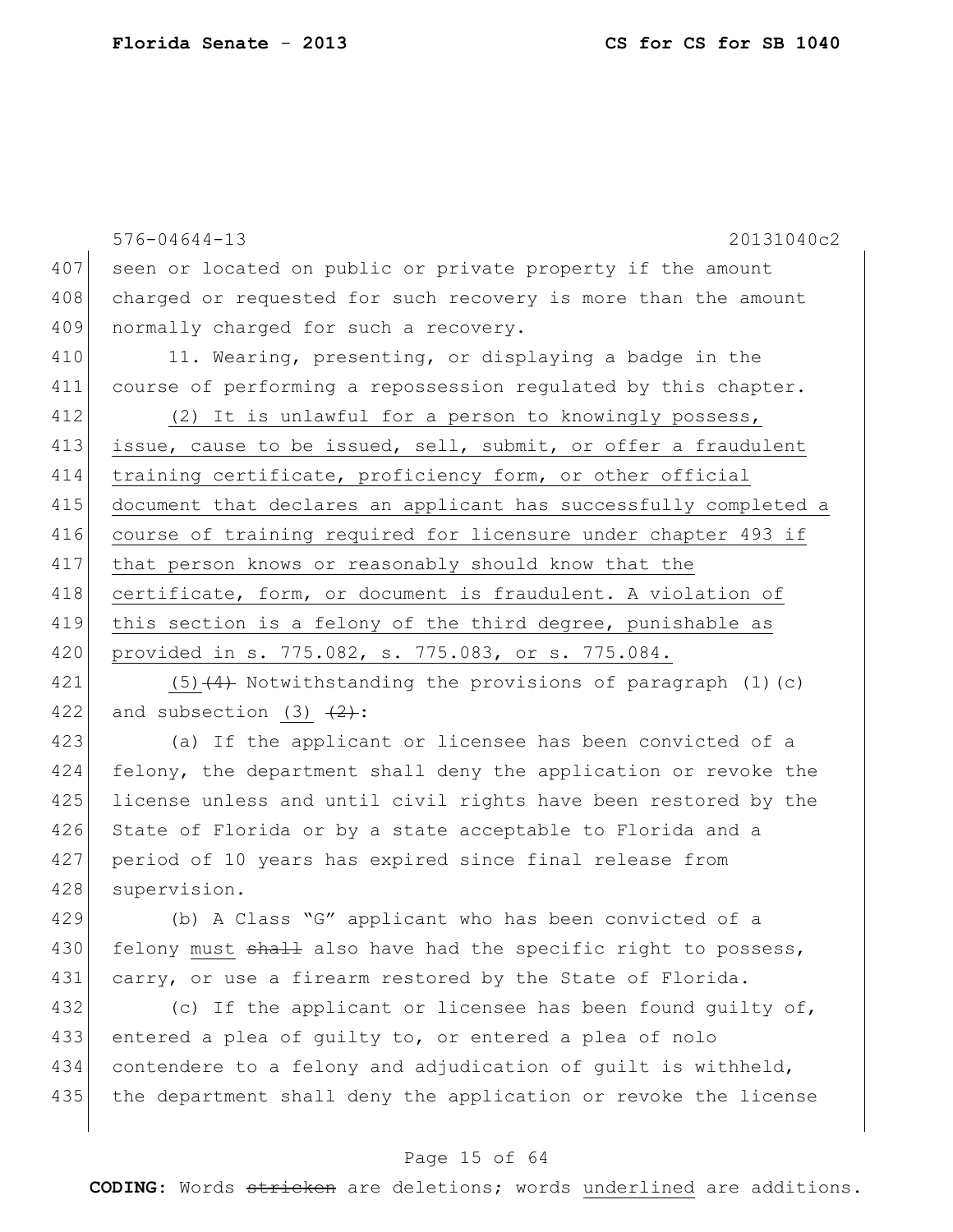576-04644-13 20131040c2 436 until a period of 3 years has expired since final release from 437 supervision. 438 (d) A plea of nolo contendere creates <del>shall create</del> a 439 rebuttable presumption of guilt to the underlying criminal 440 charges, and the department shall allow the person being 441 disciplined or denied an application for a license to present 442 any mitigating circumstances surrounding his or her plea. 443 (e) The grounds for discipline or denial cited in this 444 subsection apply shall be applied to a any disqualifying 445 criminal history regardless of the date of commission of the 446 underlying criminal charge. Such provisions are shall be applied 447 retroactively and prospectively. 448 Section 7. Subsection (1) of section 493.6120, Florida 449 Statutes, is amended to read: 450 493.6120 Violations; penalty.-451 (1) Any person who violates any provision of this chapter 452 except ss.  $493.6118(2)$  and  $\text{e}$ . 493.6405 commits a misdemeanor of 453 the first degree, punishable as provided in s. 775.082 or s. 454 775.083. 455 Section 8. Subsection (3) of section 493.6121, Florida 456 Statutes, is amended to read: 457 493.6121 Enforcement; investigation.-458 (3) The department has shall have the authority to 459 investigate a any licensed or unlicensed person, firm, company, 460 partnership, or corporation when such person, firm, company, 461 partnership, or corporation is advertising as providing or is 462 engaged in performing services that which require licensure 463 under this chapter or when a licensee is engaged in activities 464 that which do not comply with or are prohibited by this chapter;

#### Page 16 of 64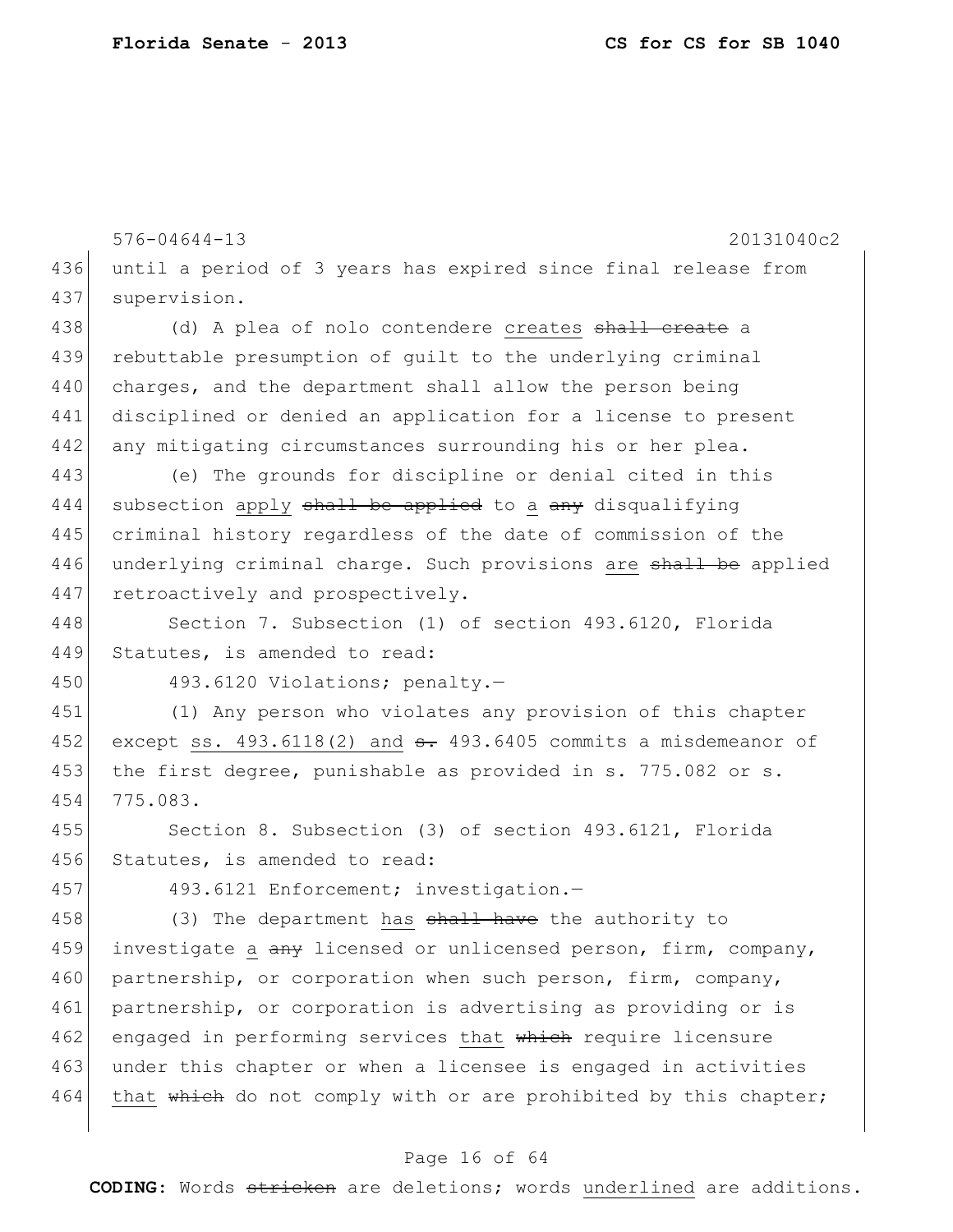|     | $576 - 04644 - 13$<br>20131040c2                                  |
|-----|-------------------------------------------------------------------|
| 465 | and the department has shall have the authority to issue an       |
| 466 | order to cease and desist the further conduct of such             |
| 467 | activities, or seek an injunction, or take other appropriate      |
| 468 | action pursuant to s. $493.6118(3)$ (a) $493.6118(2)$ (a) or (c). |
| 469 | Section 9. Paragraph (b) of subsection (1) and subsections        |
| 470 | (2) and (7) of section 496.405, Florida Statutes, are amended to  |
| 471 | read:                                                             |
| 472 | 496.405 Registration statements by charitable organizations       |
| 473 | and sponsors.-                                                    |
| 474 | (1)                                                               |
| 475 | (b) Any Changes in the information submitted on the initial       |
| 476 | registration statement or the last renewal statement must be      |
| 477 | updated annually on a renewal statement provided by the           |
| 478 | department on or before the date that marks one year after the    |
| 479 | date the department approved the initial registration statement   |
| 480 | as provided in this section. The department shall annually        |
| 481 | provide a renewal statement to each registrant by mail or by      |
| 482 | electronic mail at least 30 60 days before the renewal date.      |
| 483 | (2) The initial registration statement must be submitted on       |
| 484 | a form prescribed by the department, signed under oath by an      |
| 485 | authorized official the treasurer or chief fiscal officer of the  |
| 486 | charitable organization or sponsor who shall certify that the     |
| 487 | registration statement is true and correct, and include the       |
| 488 | following information or material:                                |
| 489 | (a) A copy of the financial report or Internal Revenue            |
| 490 | Service Form 990 and all attached schedules, Schedule A or        |
| 491 | Internal Revenue Service Form 990-EZ and Schedule O, required     |

492 under s. 496.407 for the immediately preceding fiscal year. A 493 newly organized charitable organization or sponsor with no

### Page 17 of 64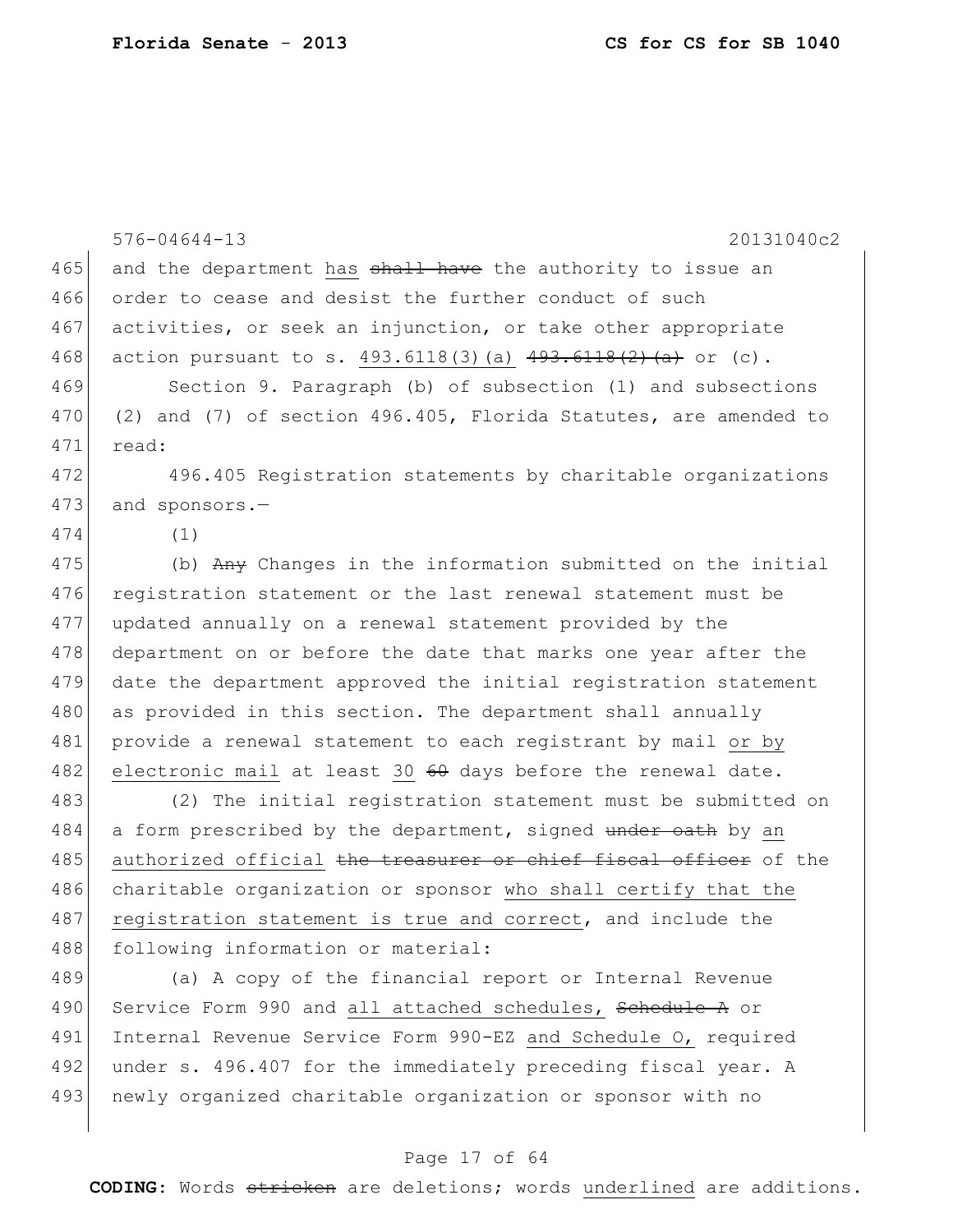```
576-04644-13 20131040c2
494 financial history must file a budget for the current fiscal
495 year.
496 (b) The name of the charitable organization or sponsor, the
497 purpose for which it is organized, the name under which it
498 intends to solicit contributions, and the purpose or purposes
499 for which the contributions to be solicited will be used.
500 (c) The name of the individuals or officers who are in 
501 charge of \frac{any}{any} solicitation activities.
502 (d) A statement of whether:
503 1. The charitable organization or sponsor is authorized by 
504 another \frac{any - other}{axis} state to solicit contributions;
505 2. The charitable organization or sponsor or any of its
506 officers, directors, trustees, or principal salaried executive 
507 personnel have been enjoined in any jurisdiction from soliciting 
508 contributions or have been found to have engaged in unlawful 
509 practices in the solicitation of contributions or administration 
510 of charitable assets;
511 3. The charitable organization or sponsor has had its
512 registration or authority denied, suspended, or revoked by a \frac{any}{x}513 governmental agency, together with the reasons for such denial,
514 suspension, or revocation; and
515 4. The charitable organization or sponsor has voluntarily
516 entered into an assurance of voluntary compliance in any 
517 jurisdiction or agreement similar to that set forth in s.
518 496.420, together with a copy of the that agreement.
519 5. The charitable organization or sponsor or any of its
520 officers, directors, trustees, or employees, regardless of
521 adjudication, has been convicted of, or found guilty of, or pled 
522 guilty or nolo contendere to, or has been incarcerated within
```
### Page 18 of 64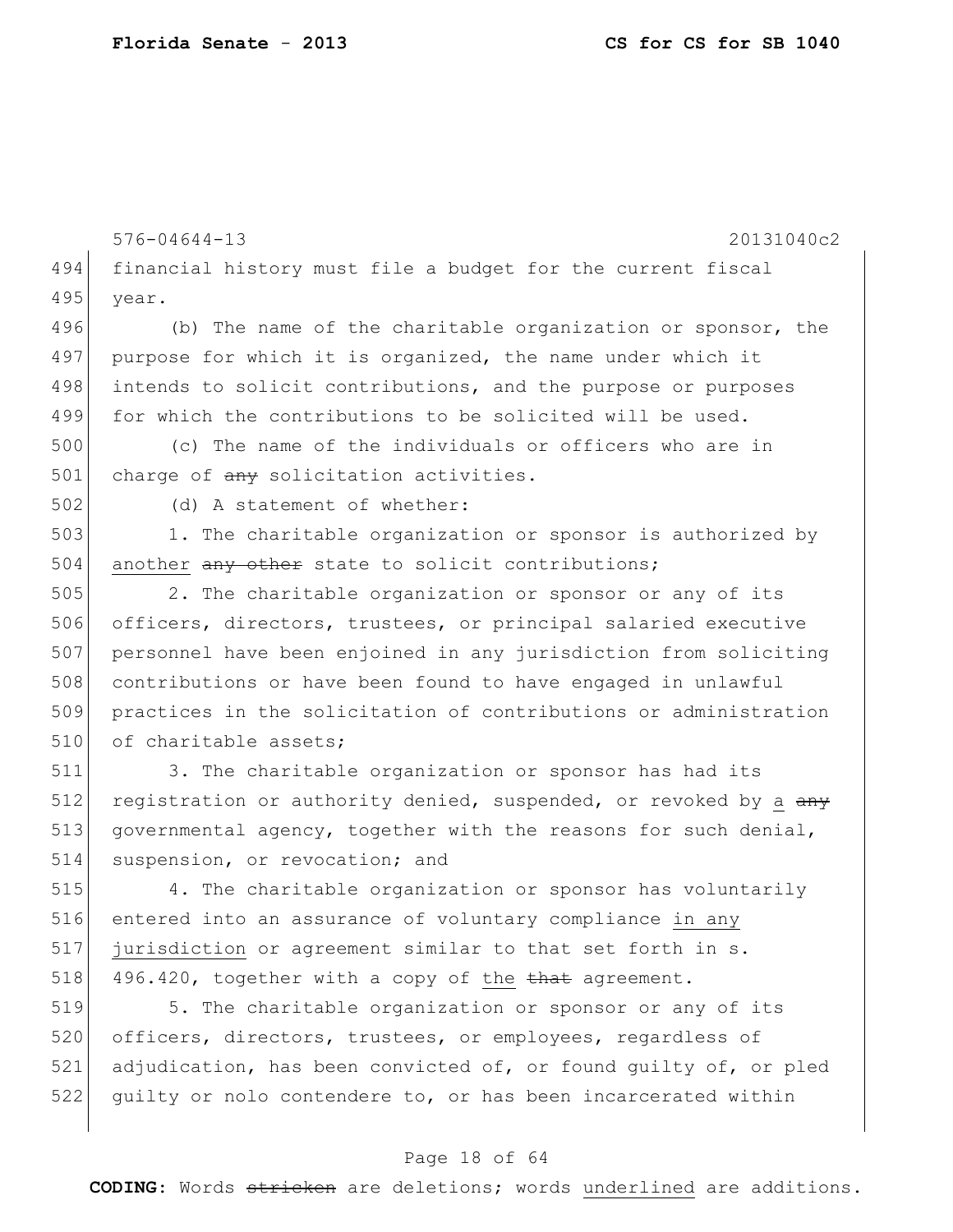576-04644-13 20131040c2 523 the last 10 years as a result of having previously been 524 convicted of, or found guilty of, or pled guilty or nolo 525 contendere to: $\tau$ 526  $\vert$  a. A Any felony or any crime involving fraud, theft,  $527$  larceny, embezzlement, fraudulent conversion, misappropriation  $528$  of property, or any crime arising from the conduct of a 529 solicitation for a charitable organization or sponsor within the 530 last 10 years and, if so, the name of such person, the nature of 531 the offense, the date of the offense, the court having 532 jurisdiction in the case, the date of conviction or other 533 disposition, and the disposition of the offense. 534 b. A crime involving fraud, theft, larceny, embezzlement, 535 fraudulent conversion, misappropriation of property, or a crime 536 enumerated in this section or resulting from acts committed

537 while involved in the solicitation of contributions within the 538 last 10 years and, if so, the name of such person, the nature of 539 the offense, the date of the offense, the court having 540 jurisdiction in the case, the date of conviction or other 541 disposition, and the disposition of the offense.

542 6. The charitable organization or sponsor or any of its 543 officers, directors, trustees, or employees has been enjoined 544 from violating a  $\frac{a}{b}$  law relating to a charitable solicitation, 545 and, if so, the name of such person, the date of the injunction, 546 and the court issuing the injunction.

547 (e) The names, street addresses, and telephone numbers of a 548 any professional solicitor, professional fundraising consultant, 549 and commercial co-venturer who is acting or has agreed to act on 550 behalf of the charitable organization or sponsor, together with 551 a statement setting forth the specific terms of the arrangements

### Page 19 of 64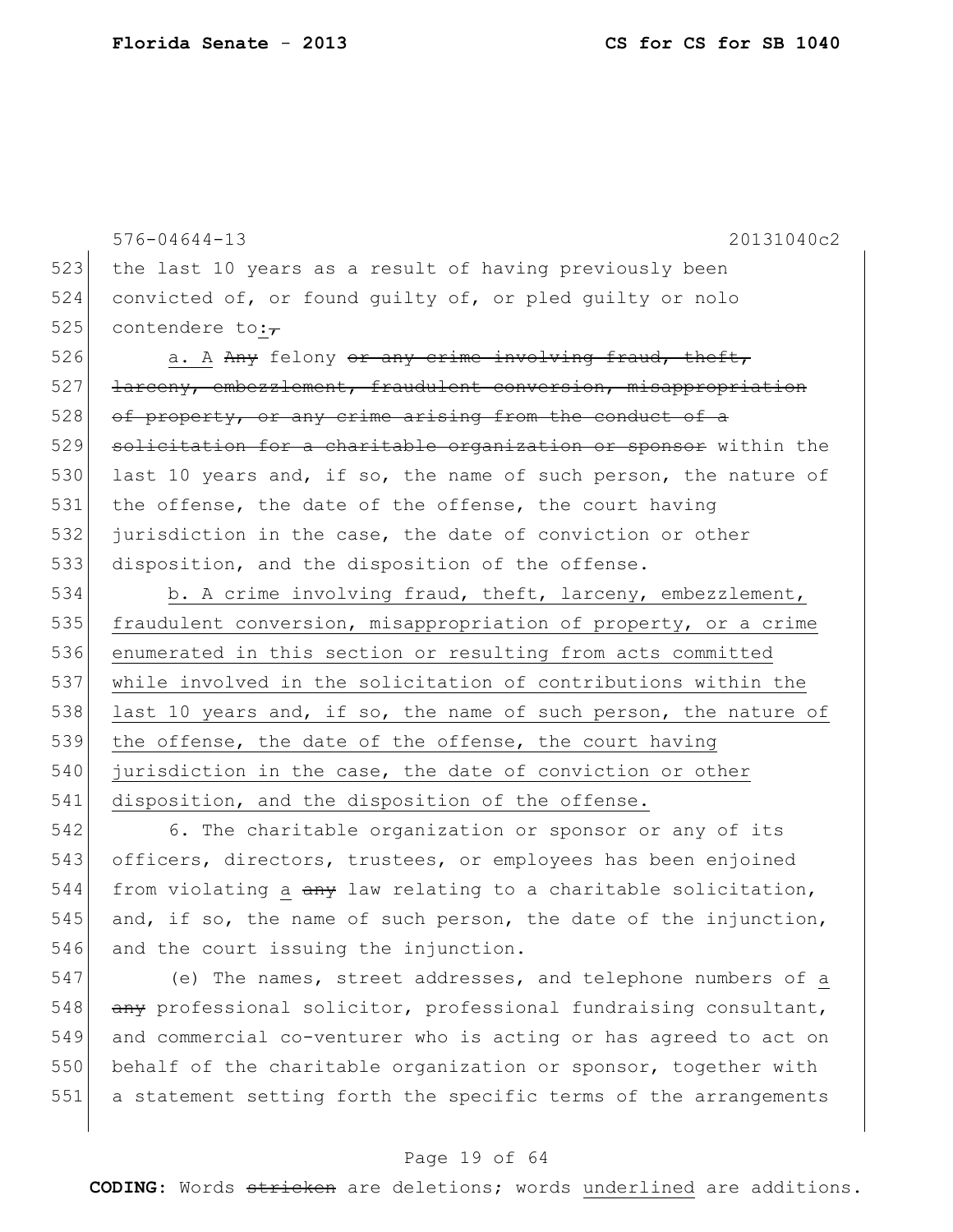576-04644-13 20131040c2 552 for salaries, bonuses, commissions, expenses, or other 553 remunerations to be paid the fundraising consultant and 554 professional solicitor. 555 (f) With initial registration only, a statement showing 556 when and where the organization was established and the tax-557 exempt status of the organization together with a copy of the 558 any federal tax exemption determination letter. If the 559 charitable organization or sponsor has not received a federal 560 tax exemption determination letter at the time of initial 561 registration, a copy of such determination must be filed with 562 the department within 30 days after receipt of the determination 563 by the charitable organization or sponsor. If the organization 564 is subsequently notified by the Internal Revenue Service of a 565 any challenge to its continued entitlement to federal tax 566 exemption, the charitable organization or sponsor shall notify 567 the department of this fact within 30 days after receipt. 568 (g) The following information must be filed with the 569 initial registration statement and must be updated when a  $\frac{any}{x}$ 570 change occurs in the information that was previously filed with 571 the initial registration statement: 572 1. The principal street address and telephone number of the

573 organization and the street address and telephone numbers of  $\frac{any}{x}$ 574 offices in this state or, if the charitable organization or 575 sponsor does not maintain an office in this state, the name, 576 street address, and telephone number of the person who that has 577 custody of its financial records. The parent organization that 578 files a consolidated registration statement on behalf of its 579 chapters, branches, or affiliates must additionally provide the 580 street addresses and telephone numbers of all such locations in

#### Page 20 of 64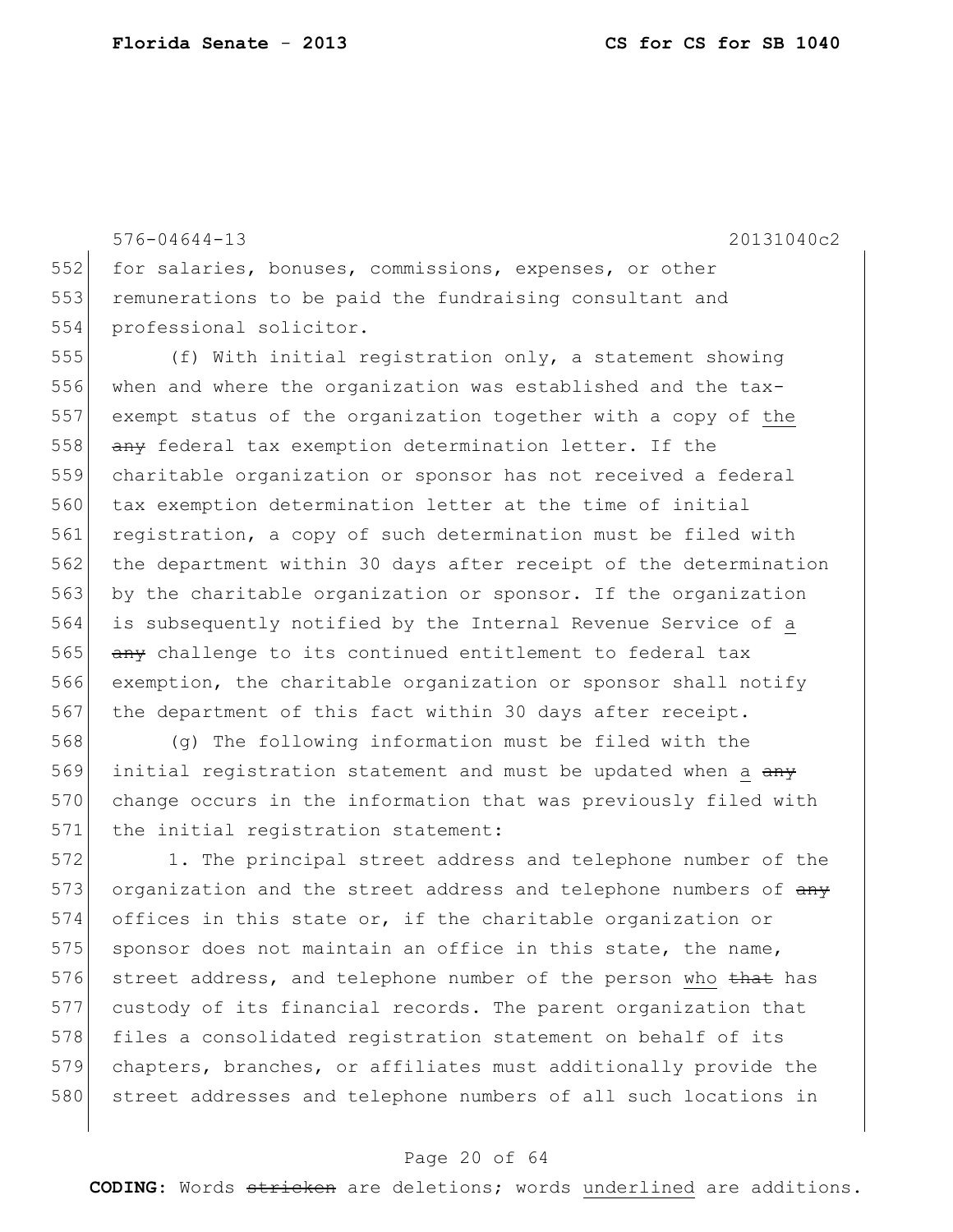576-04644-13 20131040c2 581 this state. 582 2. The names and street addresses of the officers, 583 directors, trustees, and the principal salaried executive 584 personnel. 585 3. The date when the charitable organization's or sponsor's 586 fiscal year ends. 587 4. A list or description of the major program activities. 588 588 5. The names, street addresses, and telephone numbers of 589 the individuals or officers who have final responsibility for 590 the custody of the contributions and who will be responsible for 591 the final distribution of the contributions. 592 (7) The department must examine each initial registration 593 statement or annual renewal statement and the supporting 594 documents filed by a charitable organization or sponsor and 595 shall determine whether the registration requirements are 596 satisfied. Within 15 10 working days after its receipt of a 597 statement, the department must examine the statement, notify the 598 applicant of any apparent errors or omissions, and request any 599 additional information the department is allowed by law to 600 require. Failure to correct an error or omission or to supply 601 additional information is not grounds for denial of the initial 602 registration or annual renewal statement unless the department 603 has notified the applicant within the 15  $\text{\textsterling}4\text{\texttt{+}}$ working-day period. 604 The department must approve or deny each statement, or must  $605$  notify the applicant that the activity for which she or he seeks 606 registration is exempt from the registration requirement, within 607 15  $\pm$ 0 working days after receipt of the initial registration or 608 annual renewal statement or the requested additional information 609 or correction of errors or omissions. A Any statement that is

#### Page 21 of 64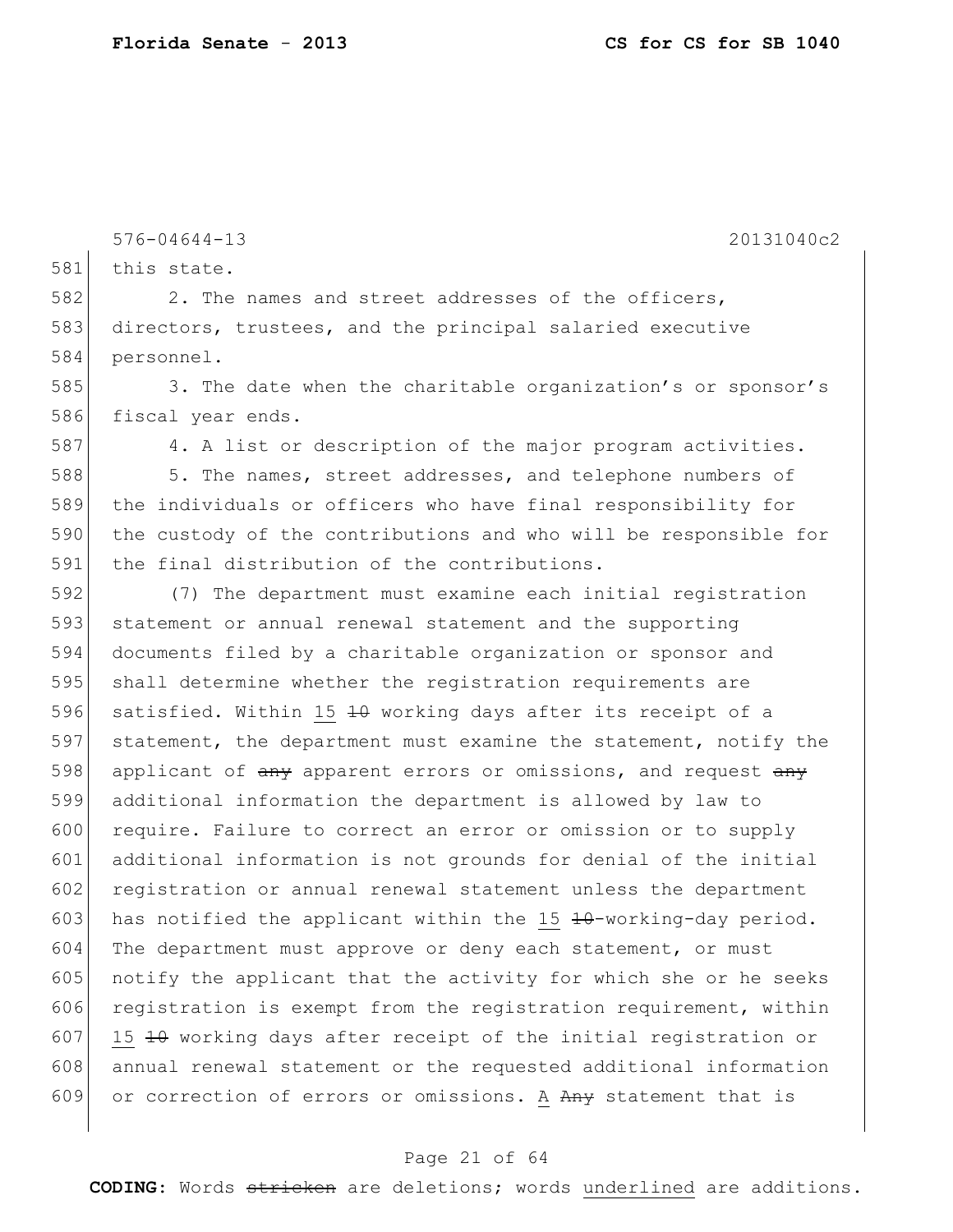576-04644-13 20131040c2 610 not approved or denied within 15  $\pm$ 0 working days after receipt 611 of the requested additional information or correction of errors 612 or omissions is approved. Within 7 working days after receipt of 613 a notification that the registration requirements are not 614 satisfied, the charitable organization or sponsor may request a 615 hearing. The hearing must be held within 7 working days after 616 receipt of the request, and the  $\frac{any}{1}$  recommended order, if one is 617 issued, must be rendered within 3 working days of the hearing. 618 The final order must then be issued within 2 working days after 619 the recommended order. If a recommended order is not issued, the 620 final order must be issued within 5 working days after the 621 hearing. The proceedings must be conducted in accordance with 622 chapter 120, except that the time limits and provisions set 623 forth in this subsection prevail to the extent of any conflict. 624 Section 10. Section 496.406, Florida Statutes, is amended  $625$  to read: 626 496.406 Exemption from registration.—The following  $627$  charitable organizations and sponsors are exempt from the  $628$  requirements of s. 496.405: 629 (1) The following charitable organizations and sponsors are 630 exempt from the requirements of s. 496.405: 631 (a) A person who is soliciting for a named individual, 632 provided that all the contributions collected without  $\frac{any}{any}$ 633 deductions whatsoever are turned over to the beneficiary for her 634 or his use and provided that the person has complied with the 635 requirements of s. 496.413. 636 (b)  $(2)$  A charitable organization or sponsor that which 637 limits solicitation of contributions to the membership of the

638 charitable organization or sponsor. For the purposes of this

### Page 22 of 64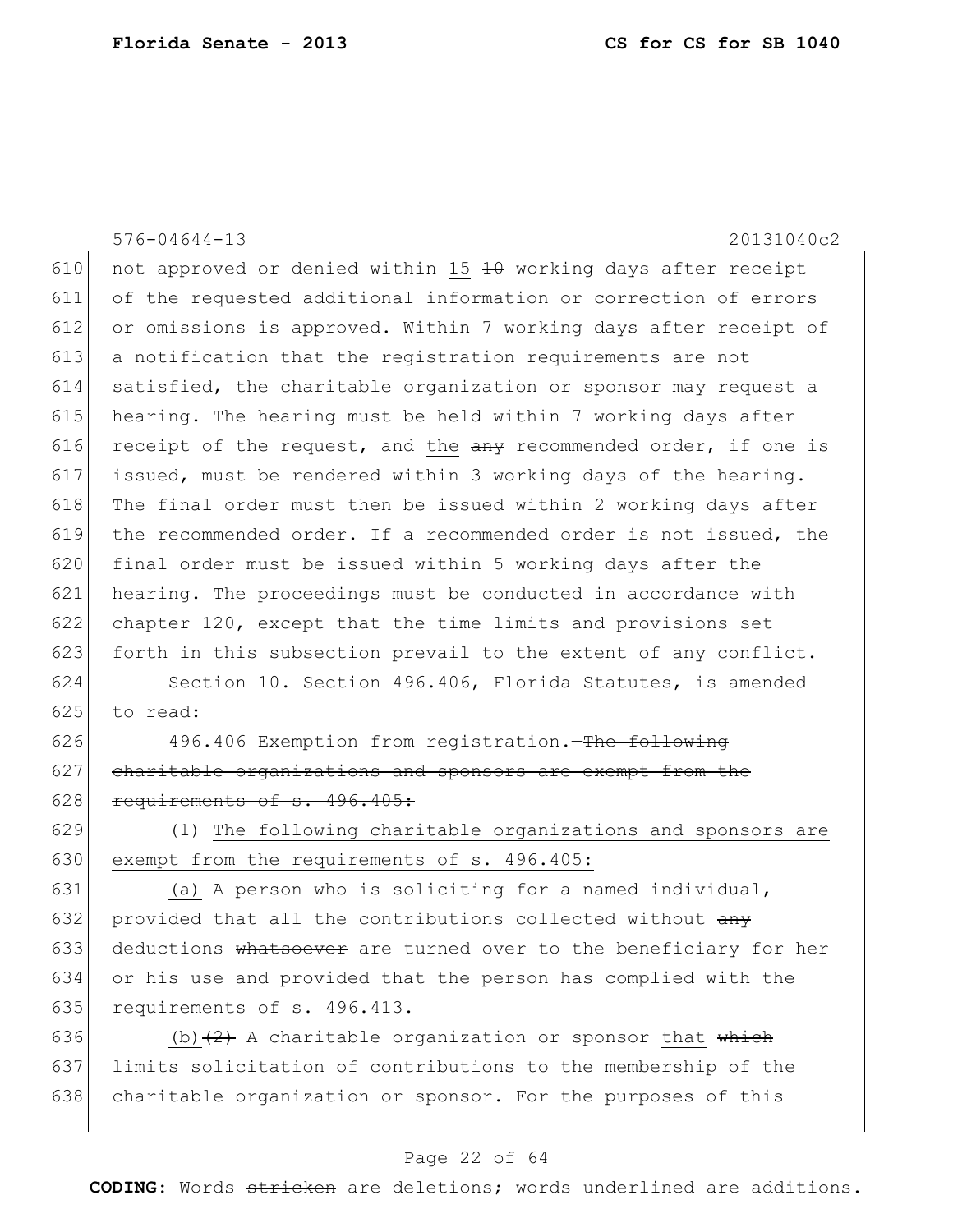|     | $576 - 04644 - 13$<br>20131040c2                                  |
|-----|-------------------------------------------------------------------|
| 639 | paragraph, the term "membership" does not include those persons   |
| 640 | who are granted a membership upon making a contribution as a      |
| 641 | result of a solicitation.                                         |
| 642 | (c) (3) A Any division, department, post, or chapter of a         |
| 643 | veterans' service organization granted a federal charter under    |
| 644 | Title 36, United States Code.                                     |
| 645 | (d) Charitable organizations or sponsors that have less           |
| 646 | than \$25,000 in total revenue during a fiscal year, if the       |
| 647 | fundraising activities of such organization or sponsor are        |
| 648 | carried on by volunteers, members, or officers who are not        |
| 649 | compensated and if no part of the assets or income of such        |
| 650 | organization or sponsor inures to the benefit of or is paid to    |
| 651 | an officer or member of such organization, sponsor, professional  |
| 652 | fundraising consultant, professional solicitor, or commercial     |
| 653 | co-venturer. If a charitable organization or sponsor that has     |
| 654 | less than \$25,000 in total revenue during a fiscal year acquires |
| 655 | total revenue in excess of that amount, the charitable            |
| 656 | organization or sponsor must register with the department as      |
| 657 | required by s. 496.405 within 30 days after the date the revenue  |
| 658 | reaches \$25,000.                                                 |
| 659 | (2) Before soliciting contributions, each charitable              |
| 660 | organization or sponsor under paragraph (1)(d) claiming to be     |
| 661 | exempt from the registration requirements specified in s.         |
| 662 | 496.405 shall submit annually to the department, on forms         |
| 663 | prescribed by the department:                                     |
| 664 | (a) The name, address, and phone number of the charitable         |
| 665 | organization or sponsor, the name under which it intends to       |
| 666 | solicit contributions, the purpose for which it is organized,     |
| 667 | and the purpose or purposes for which the solicited               |
|     |                                                                   |

# Page 23 of 64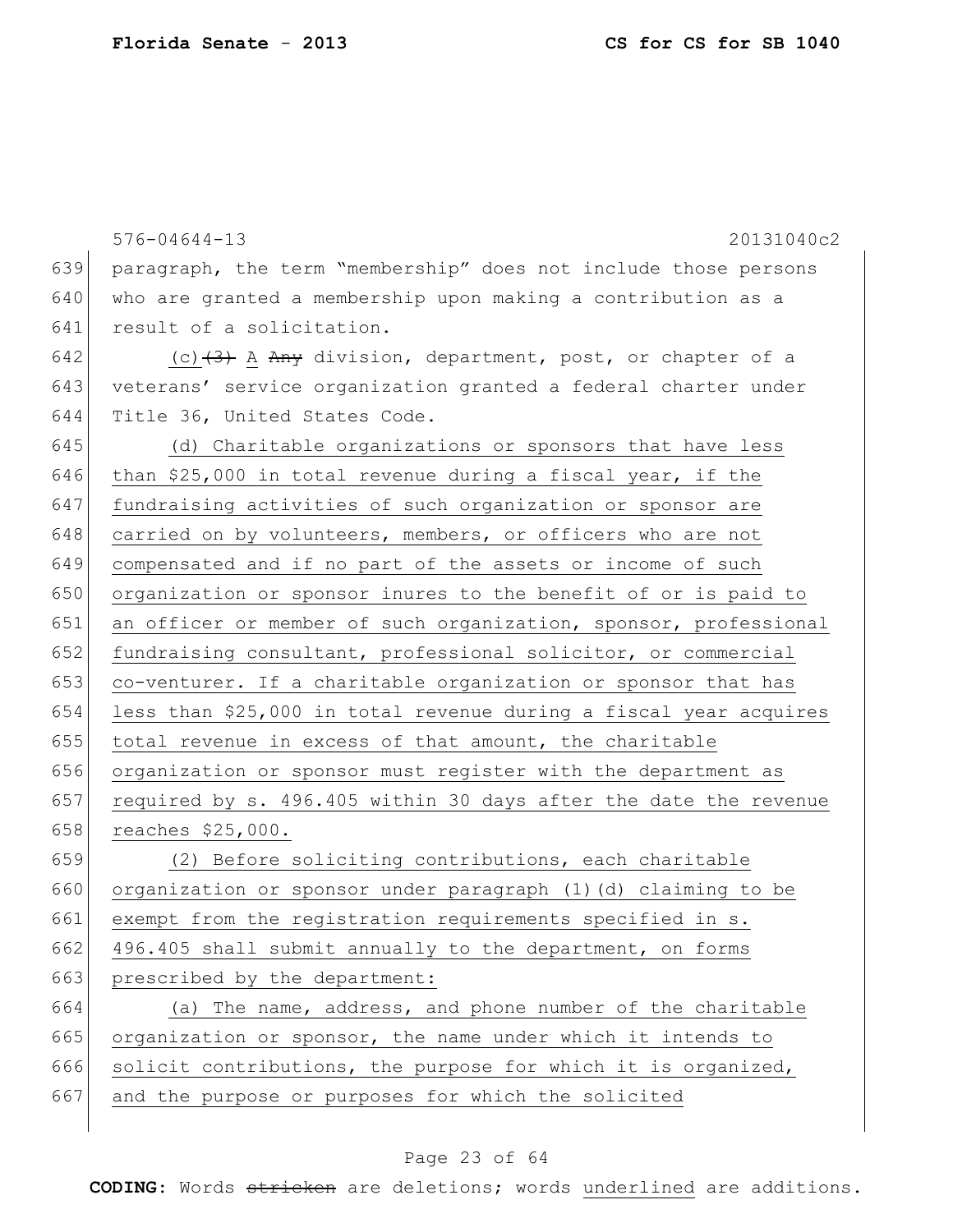|     | 20131040c2<br>$576 - 04644 - 13$                                 |
|-----|------------------------------------------------------------------|
| 668 | contributions will be used.                                      |
| 669 | (b) The tax exempt status of the organization.                   |
| 670 | (c) The date the organization's fiscal year ends.                |
| 671 | (d) The names, street addresses, and telephone numbers of        |
| 672 | the individuals or officers who have final responsibility for    |
| 673 | the custody of the contributions and who will be responsible for |
| 674 | the final distribution of the contributions.                     |
| 675 | (e) A financial statement of support, revenue, and expenses      |
| 676 | and a statement of functional expenses which must include, but   |
| 677 | need not be limited to, expenses in the following categories:    |
| 678 | program, management and general, and fundraising. In lieu of the |
| 679 | financial statement, a charitable organization or sponsor may    |
| 680 | submit a copy of its Internal Revenue Service Form 990 with      |
| 681 | attached schedules or 990-EZ with Schedule O.                    |
| 682 | (3) A charitable organization or sponsor claiming to be          |
| 683 | exempt from the registration requirements of this chapter shall  |
| 684 | submit such information that the department may request to       |
| 685 | substantiate an exemption under this section. A charitable       |
| 686 | organization or sponsor that fails to submit evidence            |
| 687 | satisfactory to the department is not exempt from the            |
| 688 | requirements of this chapter. In any proceeding, the burden of   |
| 689 | proving an exemption is upon the organization or sponsor         |
| 690 | claiming the exemption.                                          |
| 691 | (4) Exemption from the registration requirements of s.           |
| 692 | 496.405 does not limit the applicability of other provisions of  |
| 693 | this section to a charitable organization or sponsor.            |
| 694 | Section 11. Subsection (2) of section 496.407, Florida           |
| 695 | Statutes, is amended to read:                                    |
| 696 | 496.407 Financial report.-                                       |
|     |                                                                  |

# Page 24 of 64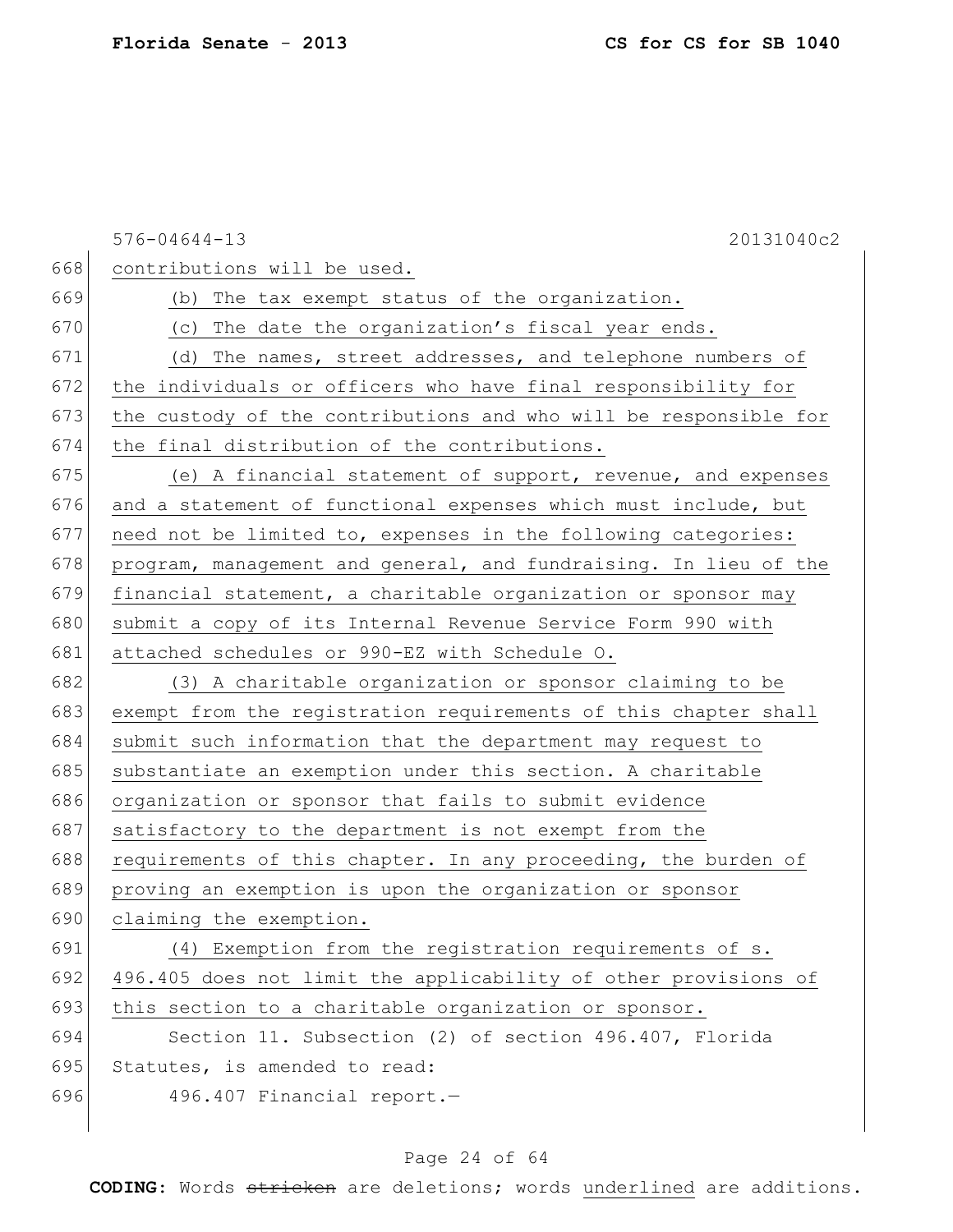|     | $576 - 04644 - 13$<br>20131040c2                                  |
|-----|-------------------------------------------------------------------|
| 697 | (2) In lieu of the financial report described in subsection       |
| 698 | $(1)$ , a charitable organization or sponsor may submit a copy of |
| 699 | its Internal Revenue Service Form 990 and all attached schedules  |
| 700 | Schedule A filed for the preceding fiscal year, or a copy of its  |
| 701 | Form 990-EZ and Schedule O filed for the preceding fiscal year.   |
| 702 | Section 12. Subsections $(2)$ , $(3)$ , and $(6)$ of section      |
| 703 | 496.409, Florida Statutes, are amended to read:                   |
| 704 | 496.409 Registration and duties of professional fundraising       |
| 705 | $constant. -$                                                     |
| 706 | (2) Applications for registration or renewal of                   |
| 707 | registration must be submitted on a form prescribed by the        |
| 708 | department, signed by an authorized official of the professional  |
| 709 | fundraising consultant who shall certify that the report is true  |
| 710 | and correct under oath, and must include the following            |
| 711 | information:                                                      |
| 712 | (a) The street address and telephone number of the                |
| 713 | principal place of business of the applicant and a any Florida    |
| 714 | street addresses if the principal place of business is located    |
| 715 | outside this state.                                               |
| 716 | (b) The form of the applicant's business.                         |
| 717 | (c) The names and residence addresses of all principals of        |
| 718 | the applicant, including all officers, directors, and owners.     |
| 719 | (d) Whether any of the owners, directors, officers, or            |
| 720 | employees of the applicant are related as parent, child, spouse,  |
| 721 | or sibling to any other directors, officers, owners, or           |
| 722 | employees of the applicant; to an any officer, director,          |
| 723 | trustee, or employee of a any charitable organization or sponsor  |
| 724 | under contract to the applicant; or to a any supplier or vendor   |
| 725 | providing goods or services to a any charitable organization or   |
|     |                                                                   |

# Page 25 of 64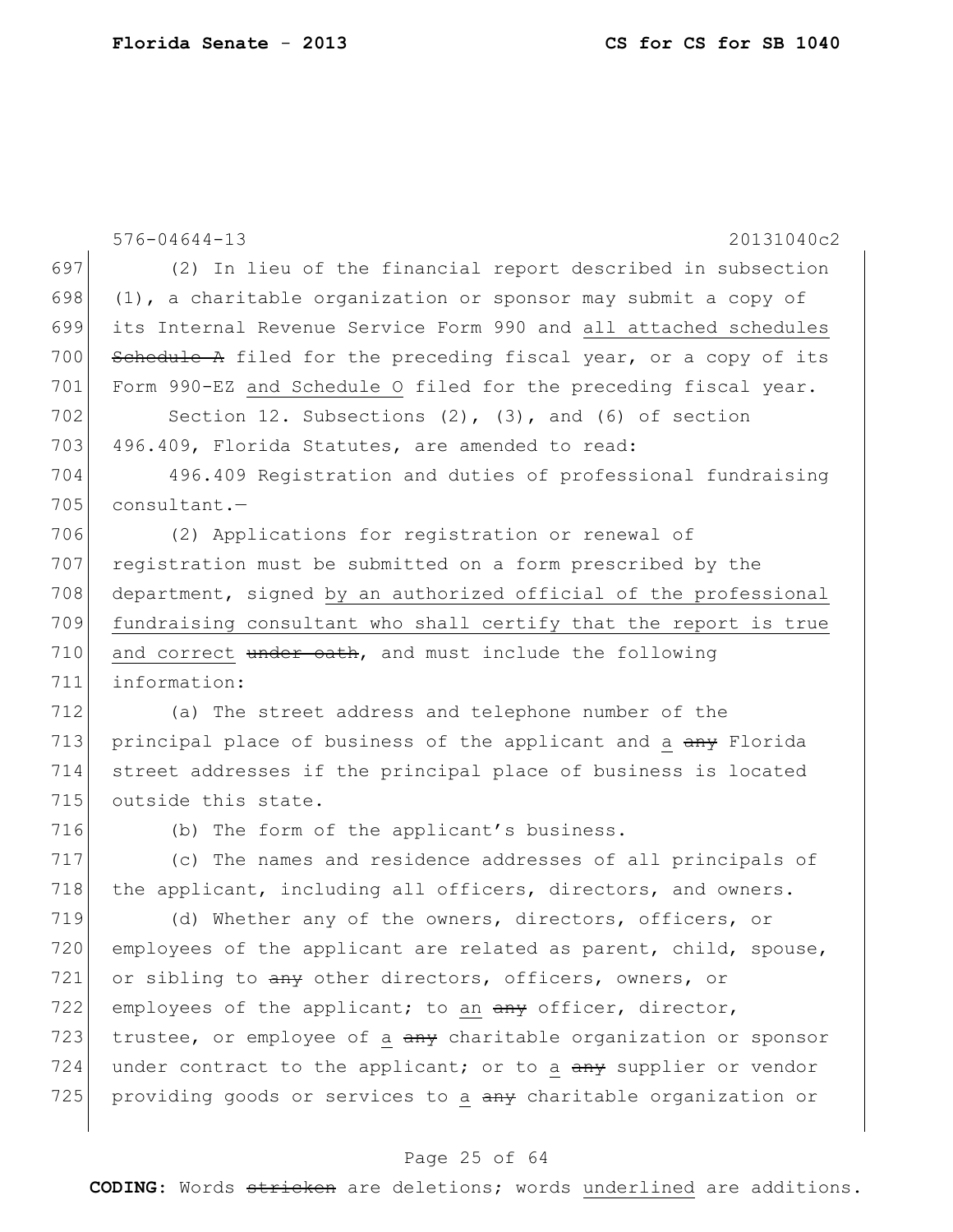```
576-04644-13 20131040c2
726 sponsor under contract to the applicant.
727 (e) Whether the applicant or any of its officers,
728 directors, trustees, or employees have, within the last 10
729 years, regardless of adjudication, been convicted, or found
730 quilty of, or pled quilty or nolo contendere to, or have been
731 incarcerated within the last 10 years as a result of having 
732 previously been convicted of, or found guilty of, or pled guilty 
733 or nolo contendere to, a \frac{a}{b} felony and, if so, the name of such
734 person, the nature of the offense, the date of the offense, the 
735 court having jurisdiction in the case, the date of conviction or 
736 other disposition, and the disposition of the offense.
```
737  $(f)$  Whether the applicant or any of its officers, 738 directors, trustees, or employees have, regardless of 739 adjudication, been convicted of, or found guilty of, or pled 740 guilty or nolo contendere to, or have been incarcerated within 741 the last 10 years as a result of having previously been 742 convicted of, or found guilty of, or pled guilty or nolo 743 contendere to, a crime within the last 10 years involving fraud, 744 theft, larceny, embezzlement, fraudulent conversion, or 745 misappropriation of property, or a  $\frac{amy}{2}$  crime arising from the 746 conduct of a solicitation for a charitable organization or 747 sponsor and, if so, the name of such person, the nature of the 748 offense, the date of the offense, the court having jurisdiction 749 in the case, the date of conviction or other disposition, and 750 the disposition of the offense.

751 (g) Whether the applicant or any of its officers, 752 directors, trustees, or employees have been enjoined from 753 violating a  $a_{\text{H}}$  law relating to a charitable solicitation and, 754 if so, the name of such person, the date of the injunction, and

### Page 26 of 64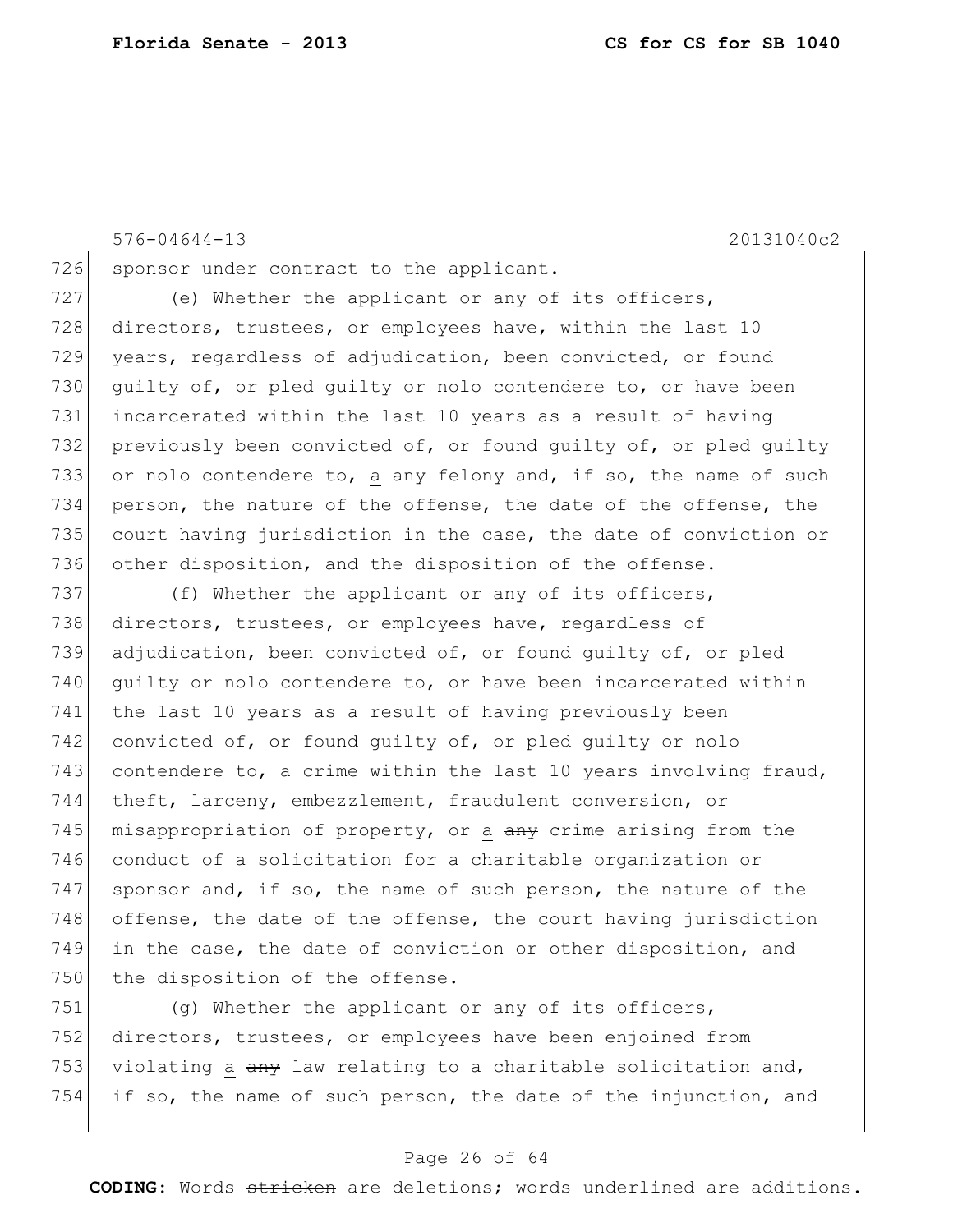576-04644-13 20131040c2

755 the court issuing the injunction.

756 (3) The application for registration must be accompanied by 757 a fee of \$300. A professional fundraising consultant that  $\frac{1}{2}$ 758 is a partnership or corporation may register for and pay a 759 single fee on behalf of all of its partners, members, officers, 760 directors, agents, and employees. In that case, the names and 761 street addresses of all the officers, employees, and agents of 762 the fundraising consultant and all other persons with whom the 763 fundraising consultant has contracted to work under its 764 direction must be listed in the application. Each registration 765 is valid for 1 year  $or$  a part of 1 year and expires on March 31 766 of each year. The registration may be renewed on or before March  $767$  31 of each year for additional 1-year periods upon application 768 to the department and payment of the registration fee.

769 (6) The department shall examine each registration 770 statement and supporting documents filed by a professional 771 fundraising consultant and determine whether the registration 772 requirements are satisfied. If the department determines that 773 the registration requirements are not satisfied, the department 774 must notify the professional fundraising consultant within 15  $\pm$ 0 775 working days after its receipt of the registration statement; 776 otherwise the registration statement is approved. Within 7 777 working days after receipt of a notification that the  $778$  registration requirements are not satisfied, the applicant may  $779$  request a hearing. The hearing must be held within 7 working 780 days after receipt of the request, and the  $\frac{any}{x}$  recommended 781 order, if one is issued, must be rendered within 3 working days 782 after the hearing. The final order must then be issued within 2 783 working days after the recommended order. If there is no

### Page 27 of 64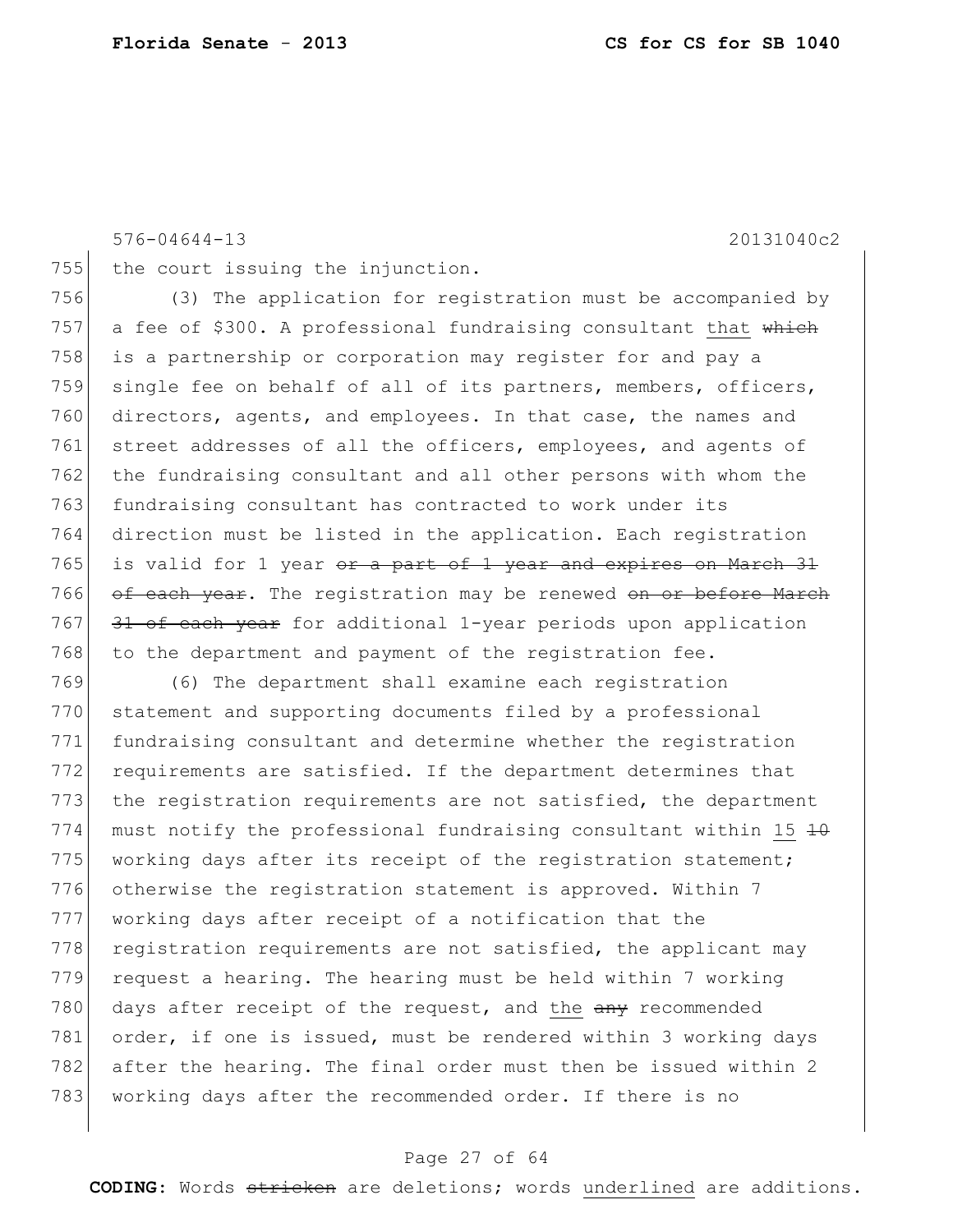|     | $576 - 04644 - 13$<br>20131040c2                                     |
|-----|----------------------------------------------------------------------|
| 784 | recommended order, the final order must be issued within 5           |
| 785 | working days after the hearing. The proceedings must be              |
| 786 | conducted in accordance with chapter 120, except that the time       |
| 787 | limits and provisions set forth in this subsection prevail to        |
| 788 | the extent of any conflict.                                          |
| 789 | Section 13. Subsections $(2)$ , $(3)$ , $(5)$ , and $(8)$ of section |
| 790 | 496.410, Florida Statutes, are amended to read:                      |
| 791 | 496.410 Registration and duties of professional                      |
| 792 | solicitors.-                                                         |
| 793 | (2) Applications for registration or renewal of                      |
| 794 | registration must be submitted on a form prescribed by rule of       |
| 795 | the department, signed by an authorized official of the              |
| 796 | professional solicitor who shall certify that the report is true     |
| 797 | and correct under oath, and must include the following               |
| 798 | information:                                                         |
| 799 | (a) The street address and telephone number of the                   |
| 800 | principal place of business of the applicant and a any Florida       |
| 801 | street addresses if the principal place of business is located       |
| 802 | outside this state.                                                  |
| 803 | (b) The form of the applicant's business.                            |
| 804 | (c) The place and date when the applicant, if other than an          |
| 805 | individual, was legally established.                                 |
| 806 | (d) The names and residence addresses of all principals of           |
| 807 | the applicant, including all officers, directors, and owners.        |
| 808 | (e) A statement as to whether any of the owners, directors,          |
| 809 | officers, or employees of the applicant are related as parent,       |
| 810 | spouse, child, or sibling to any other directors, officers,          |
| 811 | owners, or employees of the applicant; to an any officer,            |
| 812 | director, trustee, or employee of a any charitable organization      |
|     |                                                                      |

# Page 28 of 64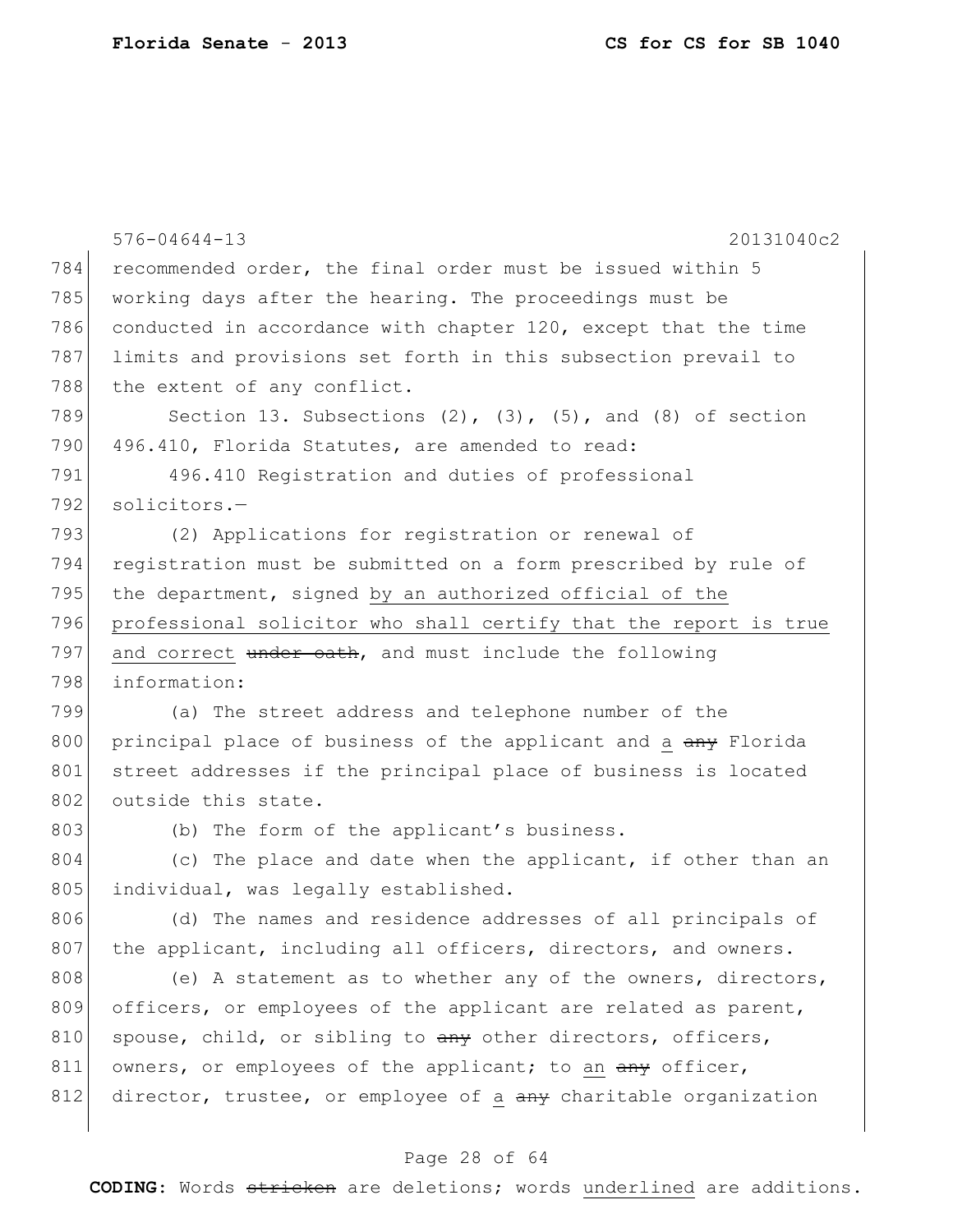576-04644-13 20131040c2 813 or sponsor under contract to the applicant; or to a  $\frac{any}{any}$  supplier 814 or vendor providing goods or services to a any charitable 815 organization or sponsor under contract to the applicant. 816 (f) A statement as to whether the applicant or any of its 817 directors, officers, trustees, persons with a controlling 818 interest in the applicant, or employees or agents involved in 819 solicitation have, within the last 10 years, regardless of 820 adjudication, been convicted of, or found quilty of, or pled 821 quilty or nolo contendere to, or have been incarcerated within 822 the last 10 years as a result of having previously been 823 convicted of, or found guilty of, or pled guilty or nolo 824 contendere to, a  $\frac{a}{b}$  felony and, if so, the name of such person,  $825$  the nature of the offense, the date of the offense, the court 826 having jurisdiction in the case, the date of conviction or other 827 disposition, and the disposition of the offense.  $828$  (g) A statement as to whether the applicant or any of its 829 directors, officers, trustees, persons with a controlling

830 interest in the applicant, or employees or agents involved in 831 solicitation have, regardless of adjudication, been convicted 832 of, or found quilty of, or pled quilty or nolo contendere to, or 833 have been incarcerated within the last 10 years as a result of 834 having previously been convicted of, or found guilty of, or pled 835 quilty or nolo contendere to, a crime within the last 10 years 836 involving fraud, theft, larceny, embezzlement, fraudulent 837 conversion, or misappropriation of property, or a any crime 838 arising from the conduct of a solicitation for a charitable 839 organization or sponsor and, if so, the name of such person, the  $840$  nature of the offense, the date of the offense, the court having 841 jurisdiction in the case, the date of conviction or other

### Page 29 of 64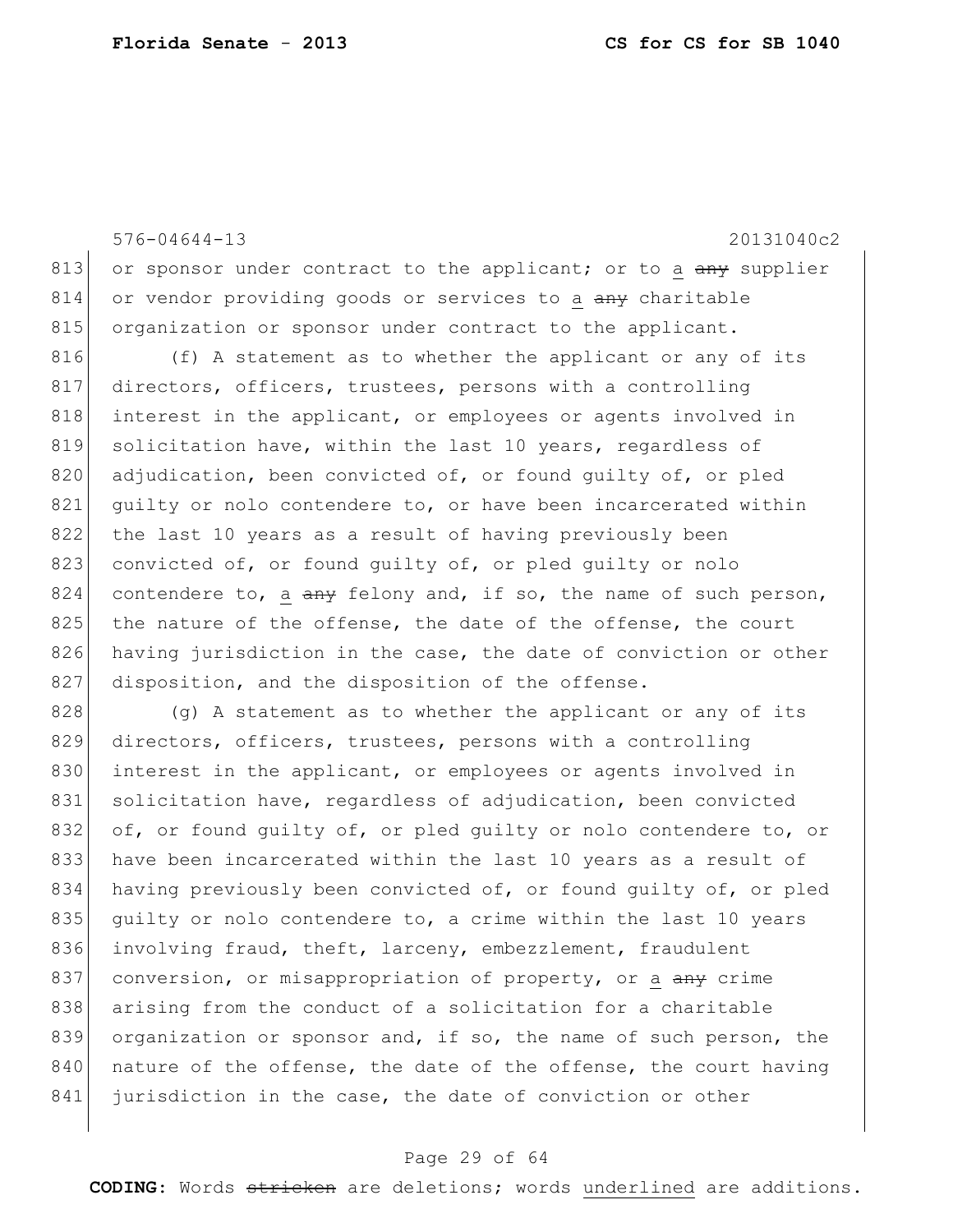576-04644-13 20131040c2 842 disposition, and the disposition of the offense. 843 (h) A statement as to whether the applicant or any of its 844 directors, officers, trustees, persons with a controlling 845 interest in the applicant, or employees or agents involved in 846 solicitation have been enjoined from violating a any law  $847$  relating to a charitable solicitation and, if so, the name of  $848$  such person, the date of the injunction, and the court issuing 849 the injunction.  $850$  (i) The names of all persons in charge of  $\frac{1}{2}$  any solicitation 851 activity. 852 (3) The application for registration must be accompanied by 853 a fee of \$300. A professional solicitor that is a partnership or 854 corporation may register for and pay a single fee on behalf of 855 all of its partners, members, officers, directors, agents, and 856 employees. In that case, the names and street addresses of all 857 the officers, employees, and agents of the professional 858 solicitor and all other persons with whom the professional 859 solicitor has contracted to work under its direction, including 860 solicitors, must be listed in the application or furnished to 861 the department within 5 days after the date of employment or 862 contractual arrangement. Each registration is valid for 1 year 863 or a part of 1 year and expires on March 31 of each year. The 864 registration may be renewed on or before March 31 of each year 865 for an additional 1-year period upon application to the 866 department and payment of the registration fee.

867 (5) The department must examine each registration statement 868 and supporting documents filed by a professional solicitor. If 869 the department determines that the registration requirements are 870 not satisfied, the department must notify the professional

### Page 30 of 64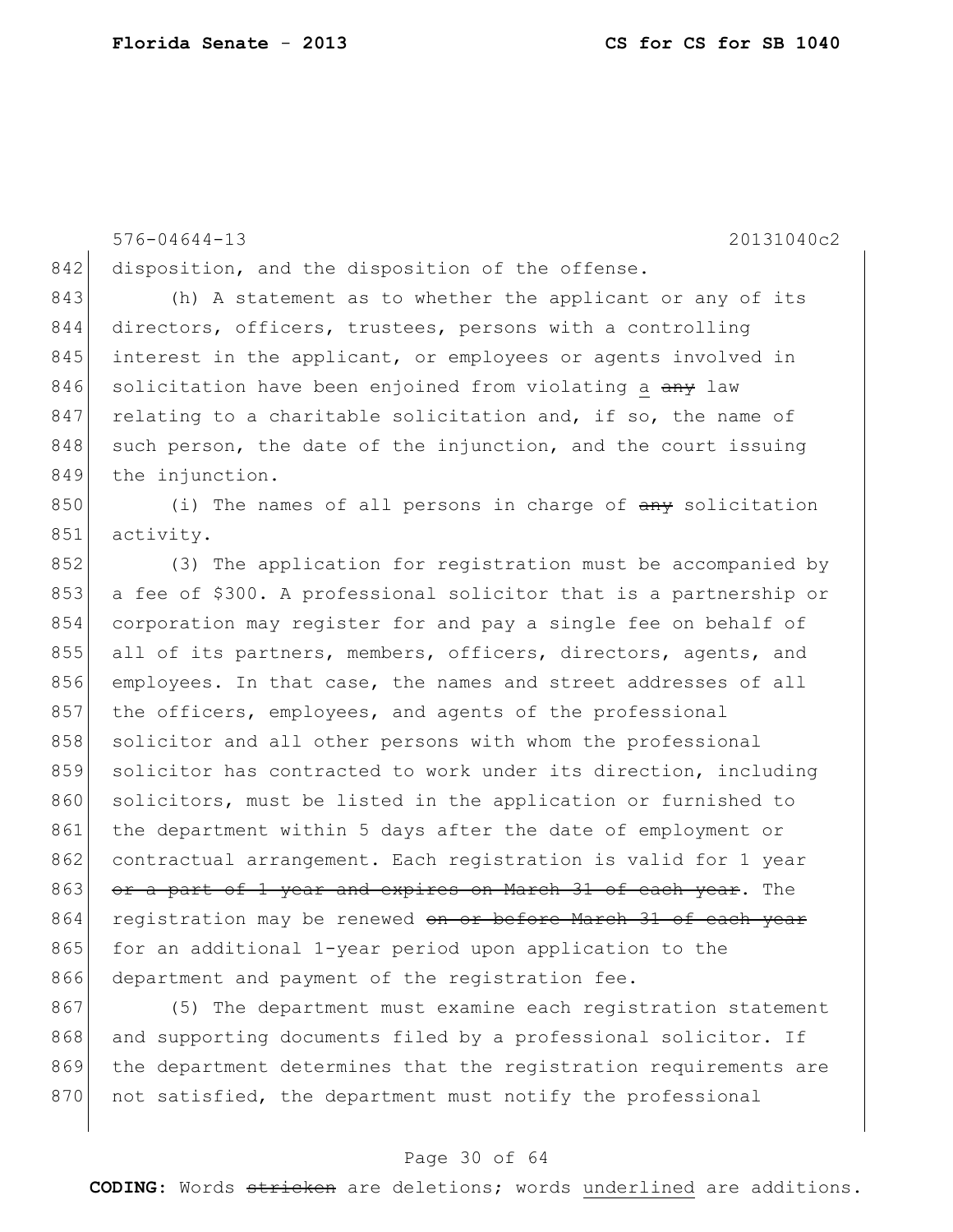576-04644-13 20131040c2 871 solicitor within 15  $\overline{10}$  working days after its receipt of the 872 registration statement; otherwise the registration statement is 873 approved. Within 7 working days after receipt of a notification 874 that the registration requirements are not satisfied, the 875 applicant may request a hearing. The hearing must be held within 876 7 working days after receipt of the request, and the any 877 recommended order, if one is issued, must be rendered within 3 878 working days after the hearing. The final order must then be 879 issued within 2 working days after the recommended order. If 880 there is no recommended order, the final order must be issued 881 within 5 working days after the hearing. The proceedings must be 882 conducted in accordance with chapter 120, except that the time 883 limits and provisions set forth in this subsection prevail to 884 the extent of any conflict.

885 (8) Within 45 <del>90</del> days after a solicitation campaign has 886 been completed and within 45 days after on the anniversary of 887 the commencement of a solicitation campaign lasting more than 1 888 year, the professional solicitor must provide to the charitable 889 organization or sponsor and file with the department a financial 890 report of the campaign, including the gross revenue received and 891 an itemization of all expenses incurred. The report must be 892 completed on a form prescribed by the department and signed by 893 an authorized official of the professional solicitor who shall 894 certify under oath that the report is true and correct.

895 Section 14. Subsections (3) and (6) of section 496.411, 896 Florida Statutes, are amended to read:

897 496.411 Disclosure requirements and duties of charitable 898 organizations and sponsors.-

899 (3) Every charitable organization or sponsor that  $\frac{1}{2}$  which is

### Page 31 of 64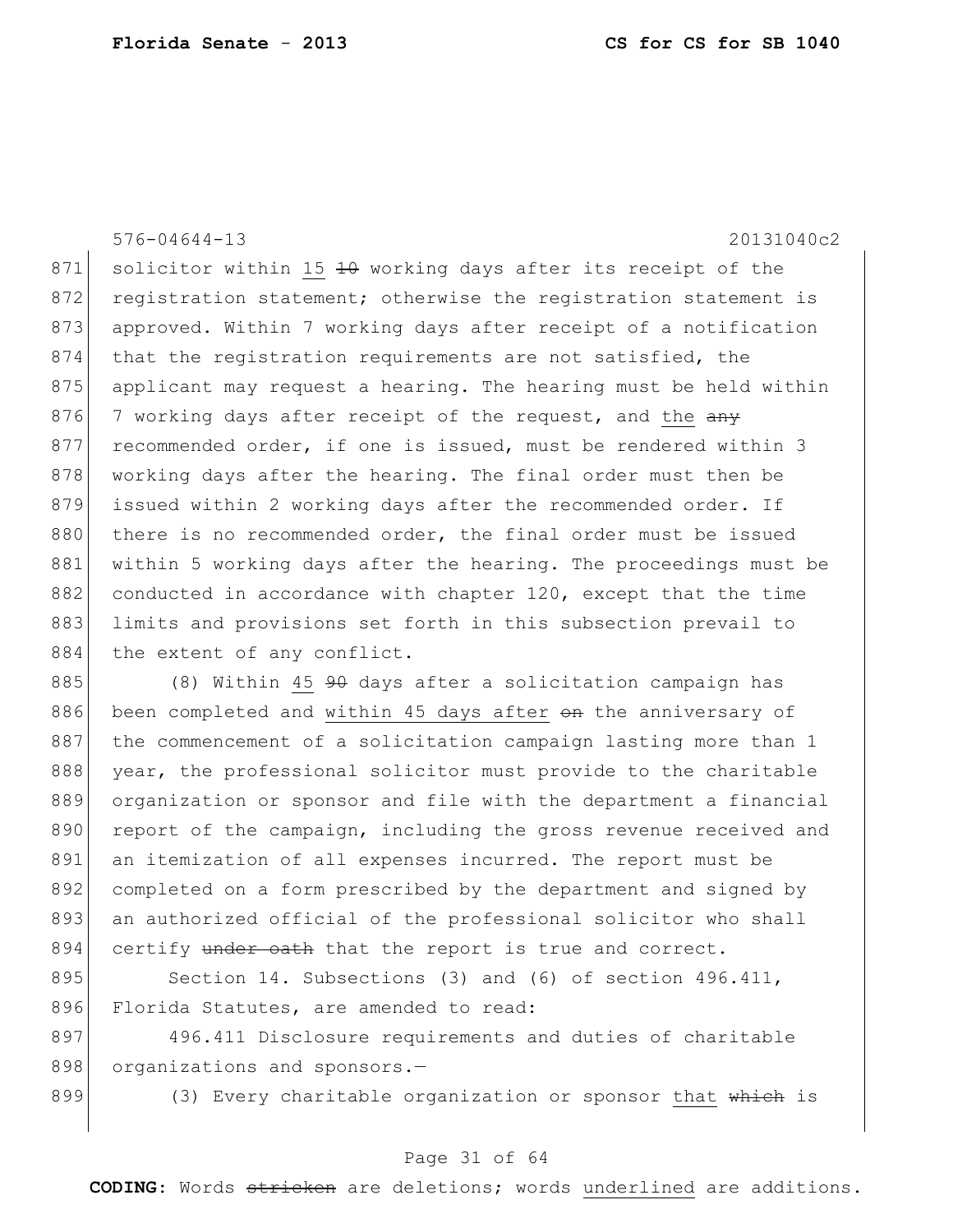|     | $576 - 04644 - 13$<br>20131040c2                                 |
|-----|------------------------------------------------------------------|
| 900 | required to register under s. 496.405 must conspicuously display |
| 901 | in capital letters the following statement on every printed      |
| 902 | solicitation, written confirmation, receipt, or reminder of a    |
| 903 | contribution:                                                    |
| 904 | (a) Its registration number; and                                 |
| 905 | (b) The following statement written in capital letters           |
| 906 | which must include a toll-free telephone number for the division |
| 907 | which can be used to obtain the registration information:        |
| 908 |                                                                  |
| 909 | "A COPY OF THE OFFICIAL REGISTRATION AND FINANCIAL               |
| 910 | INFORMATION MAY BE OBTAINED FROM THE DIVISION OF                 |
| 911 | CONSUMER SERVICES BY CALLING TOLL-FREE WITHIN THE                |
| 912 | STATE. REGISTRATION DOES NOT IMPLY ENDORSEMENT,                  |
| 913 | APPROVAL, OR RECOMMENDATION BY THE STATE."                       |
| 914 |                                                                  |
| 915 | If The statement must include a toll-free number for the         |
| 916 | division that can be used to obtain the registration             |
| 917 | information. When the solicitation consists of more than a       |
| 918 | single item one piece, the registration number and statement     |
| 919 | must be displayed prominently in the solicitation materials.     |
| 920 | (6) Each charitable organization or sponsor that is              |
| 921 | required to register under s. 496.405 shall conspicuously        |
| 922 | display the following information on every printed solicitation, |
| 923 | written confirmation, receipt, or reminder of a contribution:    |
| 924 | (a) The organization's or sponsor's registration number          |
| 925 | issued by the department under this chapter.                     |
| 926 | (b) The percentage, if any, of each contribution that is         |
| 927 | retained by any professional solicitor that has contracted with  |
| 928 | the organization or sponsor.                                     |
|     |                                                                  |

# Page 32 of 64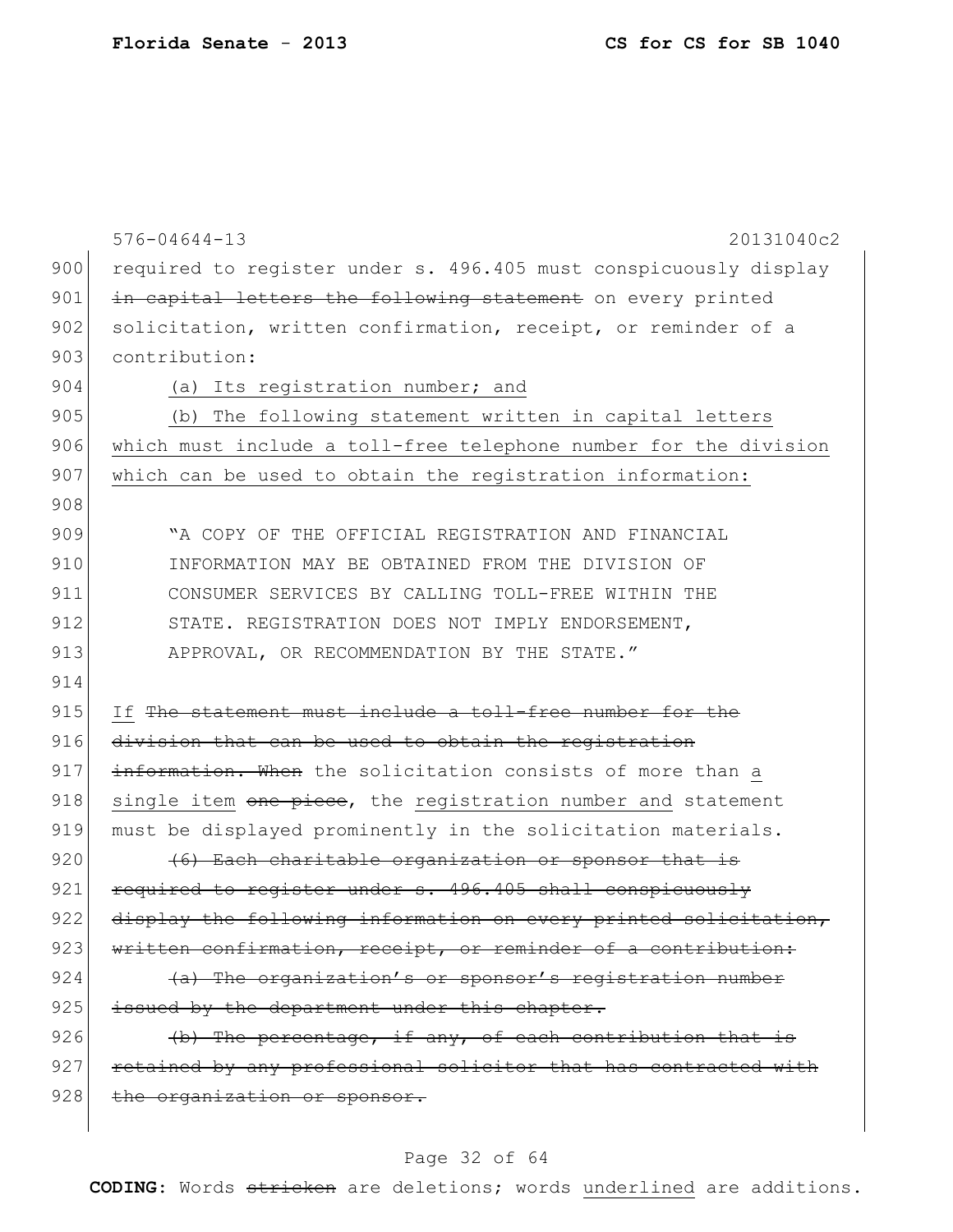|     | $576 - 04644 - 13$<br>20131040c2                                                  |
|-----|-----------------------------------------------------------------------------------|
| 929 | (e) The percentage of each contribution that is received by                       |
| 930 | the organization or sponsor.                                                      |
| 931 |                                                                                   |
| 932 | If the solicitation consists of more than a single item, the                      |
| 933 | statement shall be displayed prominently in the solicitation                      |
| 934 | materials.                                                                        |
| 935 | Section 15. Subsection (2) of section 496.415, Florida                            |
| 936 | Statutes, is amended to read:                                                     |
| 937 | 496.415 Prohibited acts.-It is unlawful for any person in                         |
| 938 | connection with the planning, conduct, or execution of any                        |
| 939 | solicitation or charitable or sponsor sales promotion to:                         |
| 940 | (2) Knowingly file false, or misleading, or inaccurate                            |
| 941 | information in a <del>any</del> document <del>required to be</del> filed with the |
| 942 | department, provided to the public, or in response to a any                       |
| 943 | request or investigation by the department, the Department of                     |
| 944 | Legal Affairs, or the State Attorney.                                             |
| 945 | Section 16. Present subsections (4) through (9) of section                        |
| 946 | 496.419, Florida Statutes, are redesignated as subsections (5)                    |
| 947 | through $(10)$ , respectively, a new subsection $(4)$ is added to                 |
| 948 | that section, and present subsections (4) through (9) are                         |
| 949 | amended, to read:                                                                 |
| 950 | 496.419 Powers of the department.-                                                |
| 951 | (4) A violation of s. 496.415(3), (5), (6), (10), (12),                           |
| 952 | $(13)$ , or $(14)$ constitutes an immediate threat to the public                  |
| 953 | health, safety, and welfare and is sufficient grounds for the                     |
| 954 | department to issue an immediate order to cease and desist all                    |
| 955 | solicitation activities. The order acts as an immediate final                     |
| 956 | order under s. 120.569(2) (n) and shall remain in effect until                    |
| 957 | the violation has been remedied pursuant to this part.                            |

# Page 33 of 64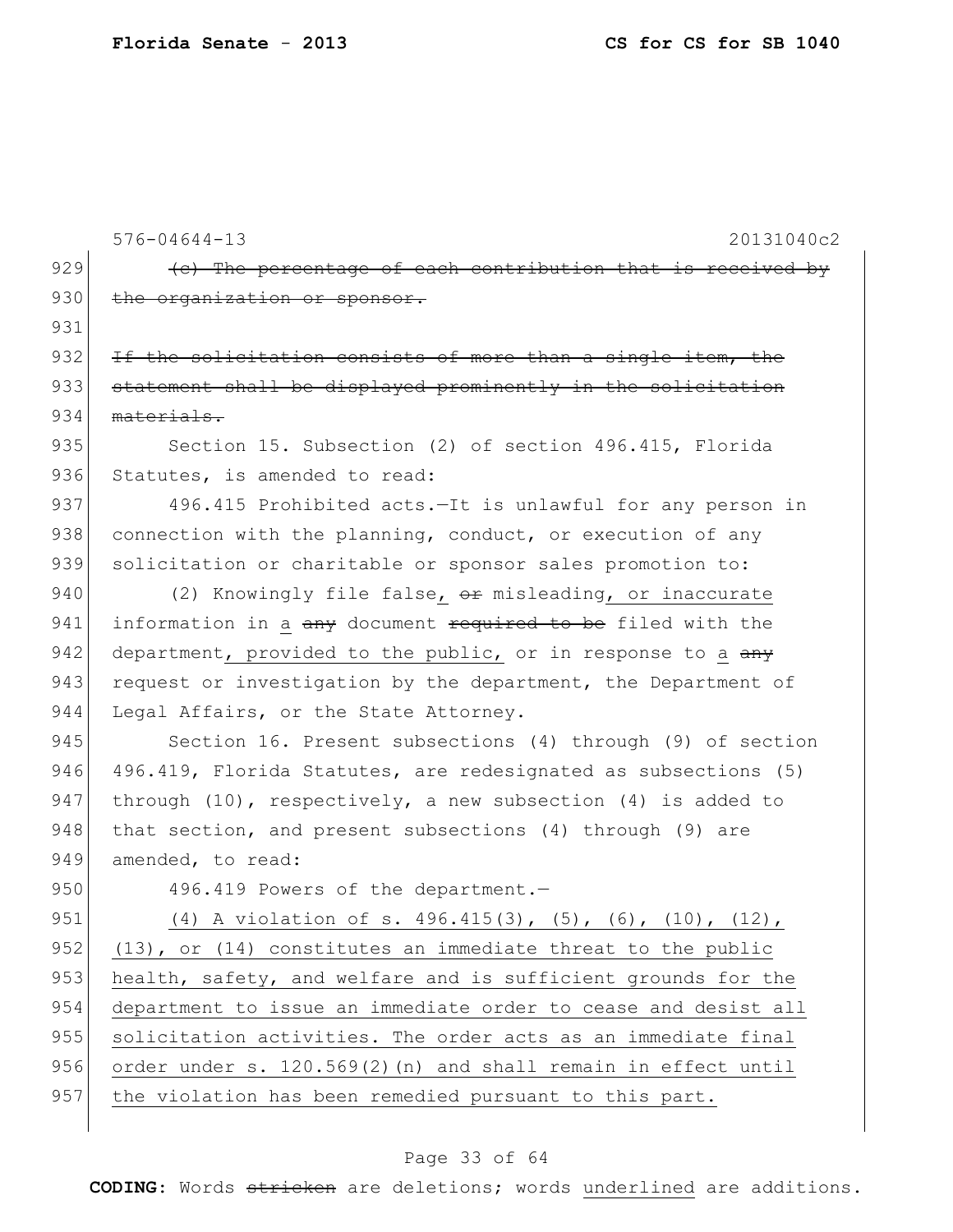576-04644-13 20131040c2 958  $(5)$   $(4)$  The department may enter an order imposing one or 959 more of the penalties set forth in subsection (6)  $\left(5\right)$  if the 960 department finds that a charitable organization, sponsor, 961 professional fundraising consultant, or professional solicitor,  $962$  or an agent, servant, or employee thereof has: 963 (a) Violated or is operating in violation of any of the 964  $p$  provisions of ss. 496.401-496.424 or s. 496.426 or of the rules 965 adopted or orders issued thereunder; 966 (b) Made a material false statement in an application, 967 statement, or report required to be filed under ss. 496.401-968 496.424 or s. 496.426; 969 (c) Refused or failed, or any of its principal officers has 970 refused or failed, after notice, to produce the  $\frac{any}{x}$  records of 971 such organization or to disclose any information required to be 972 disclosed under ss. 496.401-496.424 or s. 496.426 or the rules 973 of the department; or 974 (d) Made a material false statement in response to a  $\frac{day}{y}$ 975 request or investigation by the department, the Department of 976 Legal Affairs, or the State Attorney. 977 (6)  $\left(5\right)$  Upon a finding as set forth in subsection (5)  $\left(4\right)$ , 978 the department may enter an order doing one or more of the 979 following: 980 (a) Issuing a notice of noncompliance pursuant to s. 981 120.695; 982 (b) Issuing a cease and desist order that directs that the 983 person cease and desist specified fundraising activities; 984 (c) Refusing to register or canceling or suspending a 985 registration; 986 (d) Placing the registrant on probation for a period of

### Page 34 of 64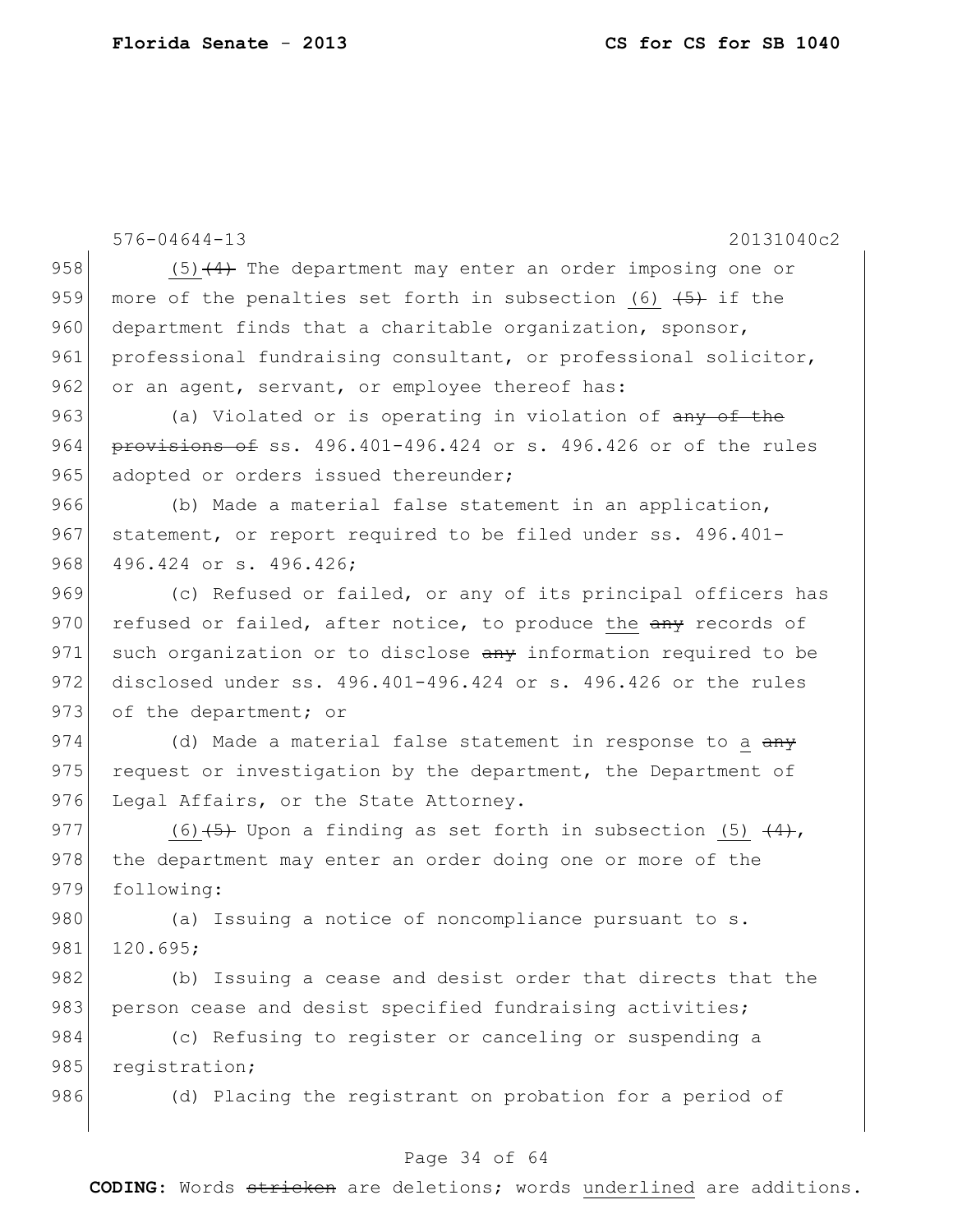576-04644-13 20131040c2 987 time, subject to such conditions as the department may specify; 988 (e) Canceling an exemption granted under s. 496.406; and 989 (f) Imposing an administrative fine not to exceed \$1,000 990 for each act or omission that which constitutes a violation of 991 ss. 496.401-496.424 or s. 496.426 or a rule or order. 992 993 With respect to a s.  $501(c)$  (3) organization, the penalty imposed 994 pursuant to this subsection may shall not exceed \$500 per 995 violation. The penalty is  $shall$  be the entire amount per 996 violation and may  $\frac{1}{2}$  not  $\frac{1}{2}$  be interpreted as a daily penalty. 997 (7)  $(7)$  (6) Except as otherwise provided in this section, the 998 administrative proceedings that could result in the entry of an 999 order imposing  $\frac{a_n}{b_n}$  of the penalties specified in subsection (6) 1000  $(45)$  are governed by chapter 120, except that the applicable 1001 provisions and time limits specified in s. 496.405(7), s.  $1002$  496.409(6), or s. 496.410(5) apply if the department determines 1003 that a registration should be refused.  $1004$  (8) $\left(7\right)$  The department may forward an investigative report 1005 and supporting documentation of an  $\frac{amy}{2}$  investigation conducted 1006 pursuant to this section to the Department of Legal Affairs. The 1007 report must identify proposed any administrative actions or 1008 actions that are proposed or have been commenced by the 1009 department in accordance with subsection (5)  $\left(4\right)$ .

1010 (9)  $(8)$  The department shall report a  $\frac{any}{any}$  substantiated 1011 criminal violation of ss. 496.401-496.424 or s. 496.426 to the 1012 proper prosecuting authority for prompt prosecution.

1013  $(10)$   $(9)$  All fines collected by the department under 1014 subsection (6)  $\left(5\right)$  must be paid into the General Inspection 1015 Trust Fund.

### Page 35 of 64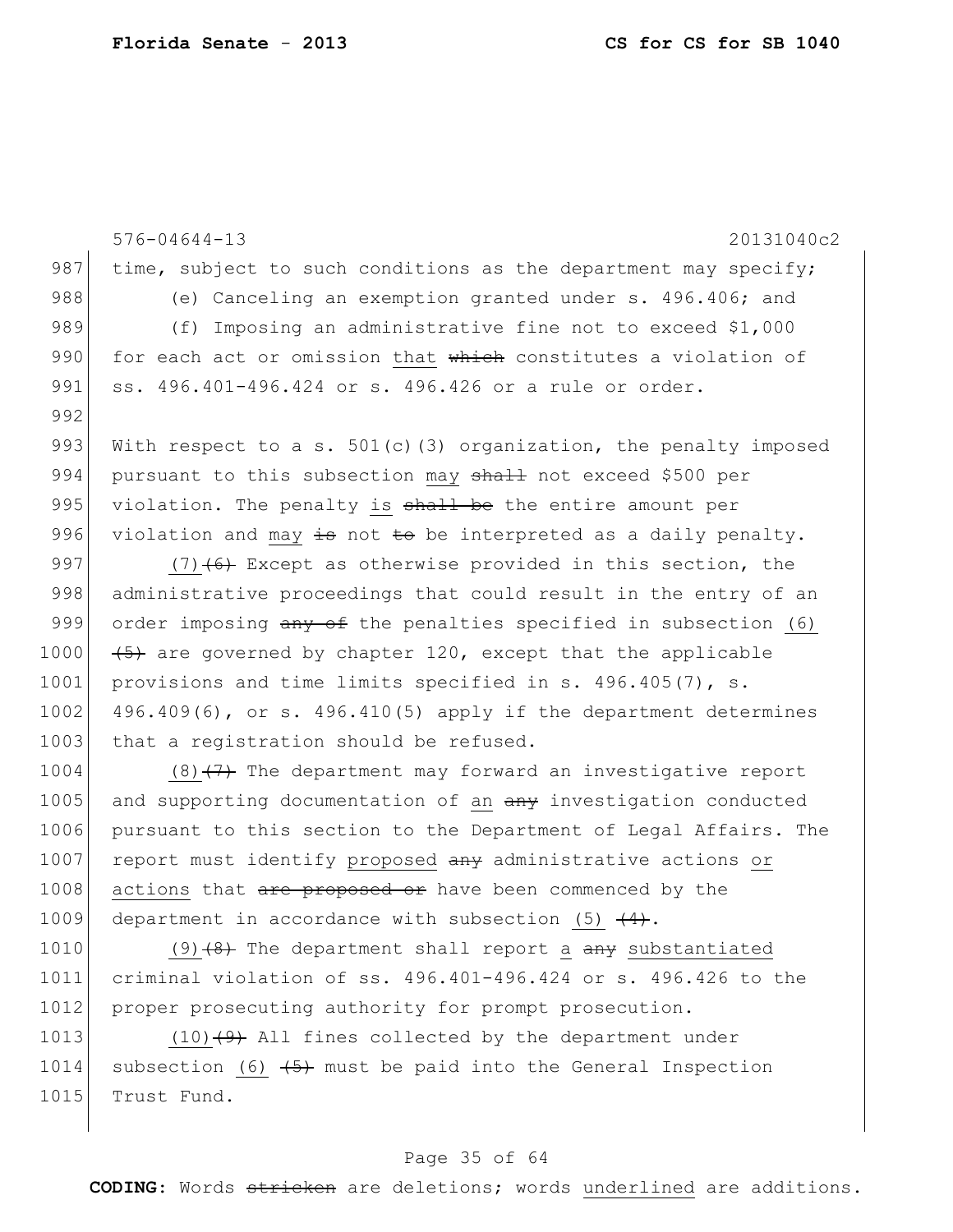576-04644-13 20131040c2 1016 Section 17. Subsections (1), (2), and (4) of section 1017 501.016, Florida Statutes, are amended to read: 1018 501.016 Health studios; security requirements.—Each health 1019 studio that sells contracts for health studio services shall 1020 meet the following requirements: 1021 (1) Each health studio shall maintain for each separate 1022 business location a bond issued by a surety company admitted to 1023 do business in this state. The principal sum of the bond must be  $1024$  \$25,000 shall be \$50,000, and the bond, when required, shall be 1025 obtained before a business tax receipt may be issued under 1026 chapter 205. Upon issuance of a business tax receipt, the 1027 licensing authority shall immediately notify the department of 1028 such issuance in a manner established by the department by rule.  $1029$  The bond shall be in favor of the state for the benefit of any 1030 person injured as a result of a violation of ss. 501.012-1031 501.019. The aggregate liability of the surety to all persons 1032 for all breaches of the conditions of such the bonds may not 1033 provided herein shall in no event exceed the amount of the bond. 1034 The original surety bond required by this section shall be filed 1035 with the department. 1036 (2) In lieu of maintaining the bond required in subsection 1037 (1), the health studio may furnish to the department: 1038 (a) An irrevocable letter of credit from a  $\frac{any}{any}$  foreign or

1039 domestic bank in the amount of \$25,000 \$50,000; or

1042

 $1040$  (b) A quaranty agreement that which is secured by a 1041 certificate of deposit in the amount of \$25,000 \$50,000.

1043 The original letter of credit or certificate of deposit 1044 submitted in lieu of the bond shall be filed with the

### Page 36 of 64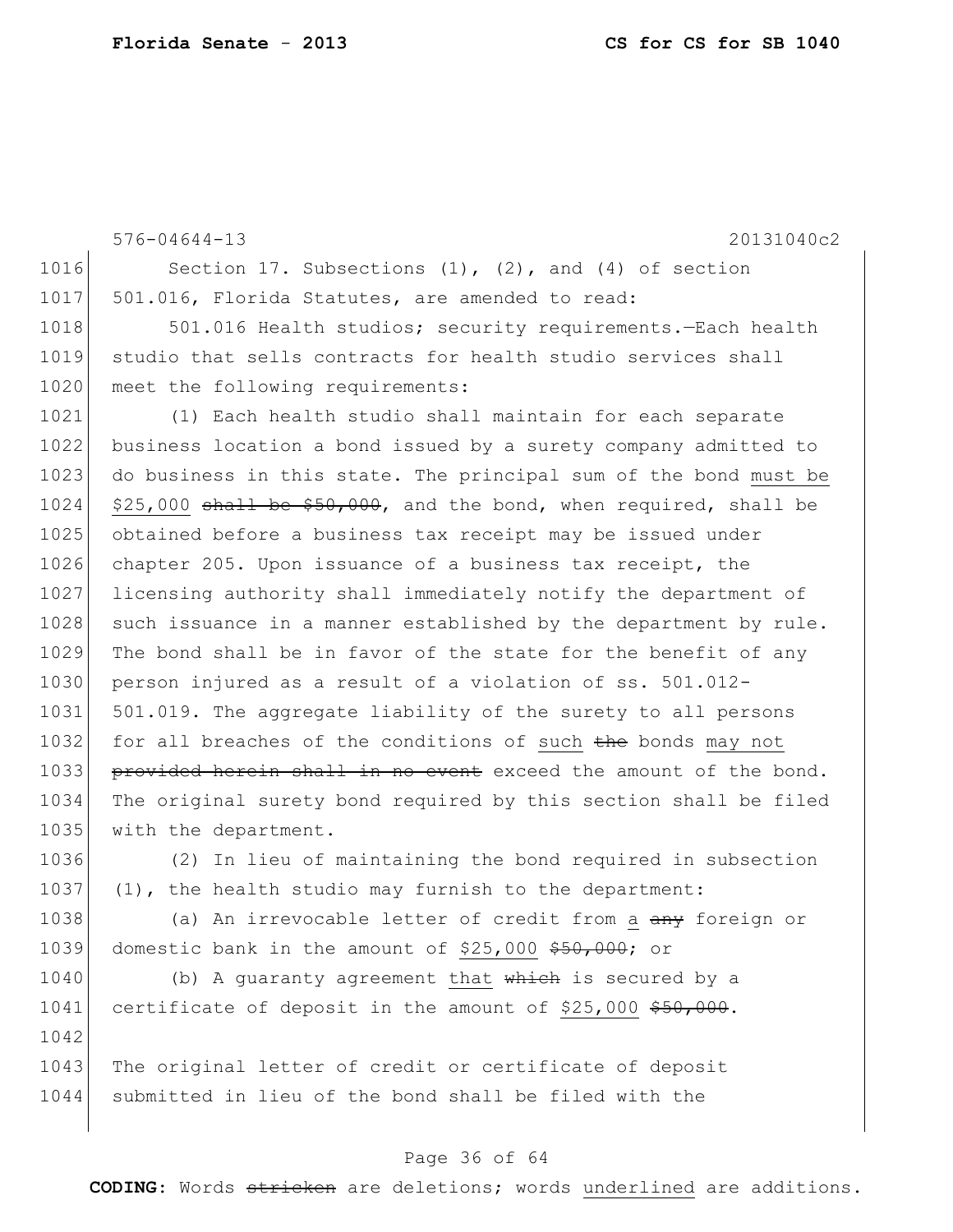576-04644-13 20131040c2 1045 department. The department shall determine decide whether the 1046 security furnished in lieu of bond by the health studio is in 1047 compliance with the requirements of this section. 1048 (4) If the health studio furnishes the department with 1049 evidence satisfactory to the department that the aggregate 1050 dollar amount of all current outstanding contracts of the health 1051 studio is less than  $$5,000$ , the department may, at its 1052 discretion, reduce the principal amount of the surety bond or 1053 other sufficient financial responsibility required in 1054 subsections (1) and (2) to a sum of not less than \$10,000. 1055 However, the health studio shall notify the department  $a$ t any 1056 time the aggregate dollar amount of such contracts exceeds 1057  $\frac{1057}{1057}$  \$5,000<del>, the health studio shall so notify the department</del> and 1058 shall thereupon provide the bond or other documentation as 1059 required in subsections (1) and (2). Health studios whose bonds 1060 have been reduced must provide the department with an annually 1061 updated list of members. The department shall raise the security 1062 requirement to \$25,000 for a health studio that fails Failure to  $1063$  file an annual report  $\frac{11}{11}$  result in the department raising the 1064 security requirement to \$50,000.

1065 Section 18. Subsection (4) of section 501.059, Florida 1066 Statutes, is amended to read:

1067 501.059 Telephone solicitation.-

1068  $(4)$  (a) A No telephone solicitor may not  $shath$  make or cause  $1069$  to be made any unsolicited telephonic sales call to a  $\frac{any}{x}$ 1070 residential, mobile, or telephonic paging device telephone 1071 number if the number for that telephone appears in the then-1072 current quarterly listing published by the department. A Any 1073 telephone solicitor or person who offers for sale any consumer

#### Page 37 of 64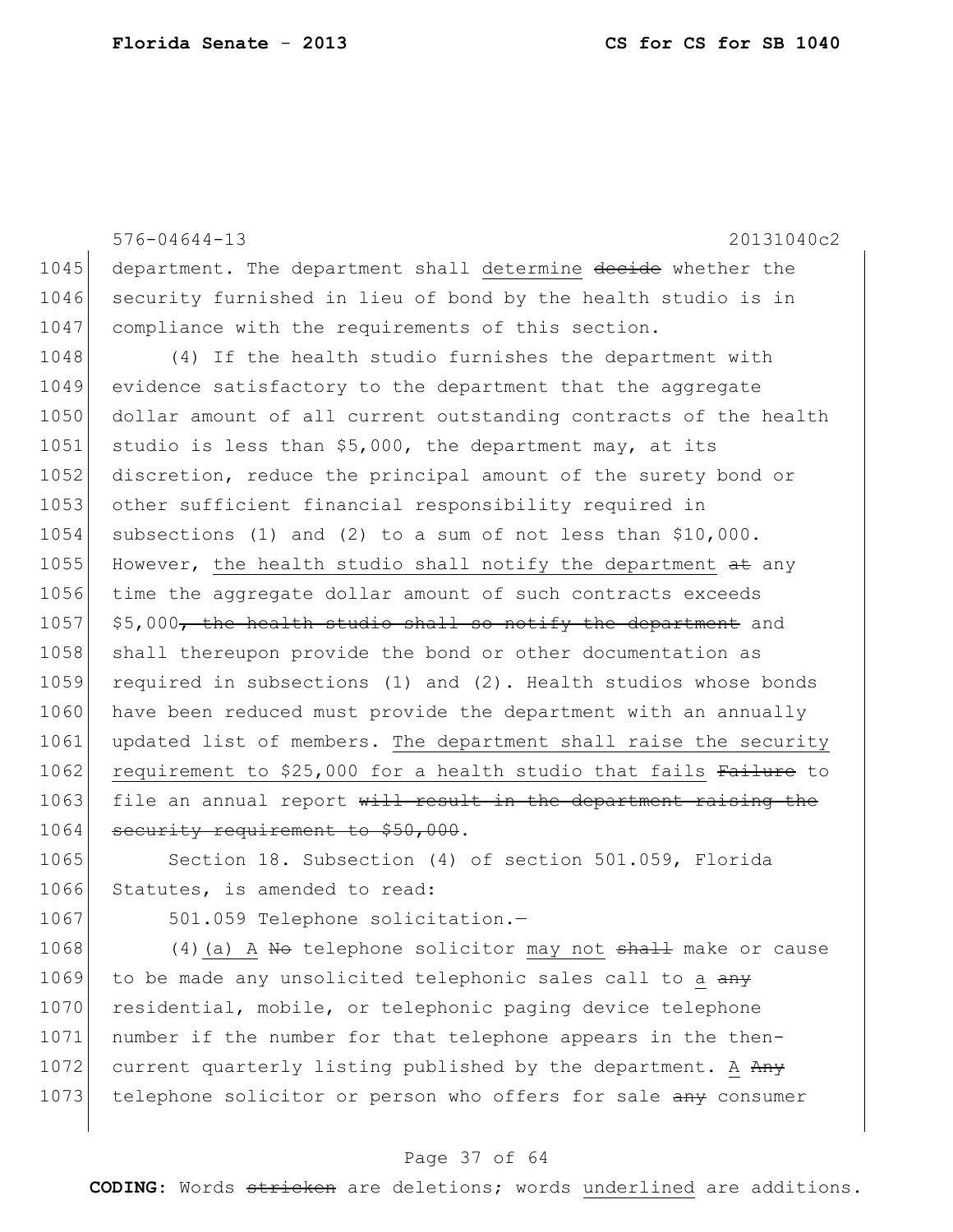|      | 20131040c2<br>$576 - 04644 - 13$                                 |
|------|------------------------------------------------------------------|
| 1074 | information that which includes residential, mobile, or          |
| 1075 | telephonic paging device telephone numbers, except directory     |
| 1076 | assistance and telephone directories sold by telephone companies |
| 1077 | and organizations exempt under s. $501(c)$ (3) or (6) of the     |
| 1078 | Internal Revenue Code, shall screen and exclude those numbers    |
| 1079 | that which appear on the division's then-current "no sales       |
| 1080 | solicitation calls" list. This subsection does not apply to a    |
| 1081 | any person licensed pursuant to chapter 475 who calls an actual  |
| 1082 | or prospective seller or lessor of real property when such call  |
| 1083 | is made in response to a yard sign or other form of              |
| 1084 | advertisement placed by the seller or lessor.                    |
| 1085 | (b) A person is in violation of this subsection if the           |
| 1086 | person initiates an outbound telephonic sales call to a consumer |
| 1087 | who has previously communicated to the telephone solicitor that  |
| 1088 | he or she does not wish to receive an outbound telephone call:   |
| 1089 | 1. Made by or on behalf of the seller whose goods or             |
| 1090 | services are being offered; or                                   |
| 1091 | 2. Made by or on behalf of a charitable organization for         |
| 1092 | which a charitable contribution is being solicited.              |
| 1093 | Section 19. Subsections (1) and (2) of section $501.603$ ,       |
| 1094 | Florida Statutes, are amended to read:                           |
| 1095 | 501.603 Definitions. - As used in this part, unless the          |
| 1096 | context otherwise requires, the term:                            |
| 1097 | (1) "Commercial telephone solicitation" means:                   |
| 1098 | (a) An unsolicited telephone call to a person initiated by       |
| 1099 | a commercial telephone seller or salesperson, or an automated    |
| 1100 | dialing machine used in accordance with the provisions of s.     |
| 1101 | 501.059(7) for the purpose of inducing the person to purchase or |
| 1102 | invest in consumer goods or services;                            |
|      |                                                                  |

# Page 38 of 64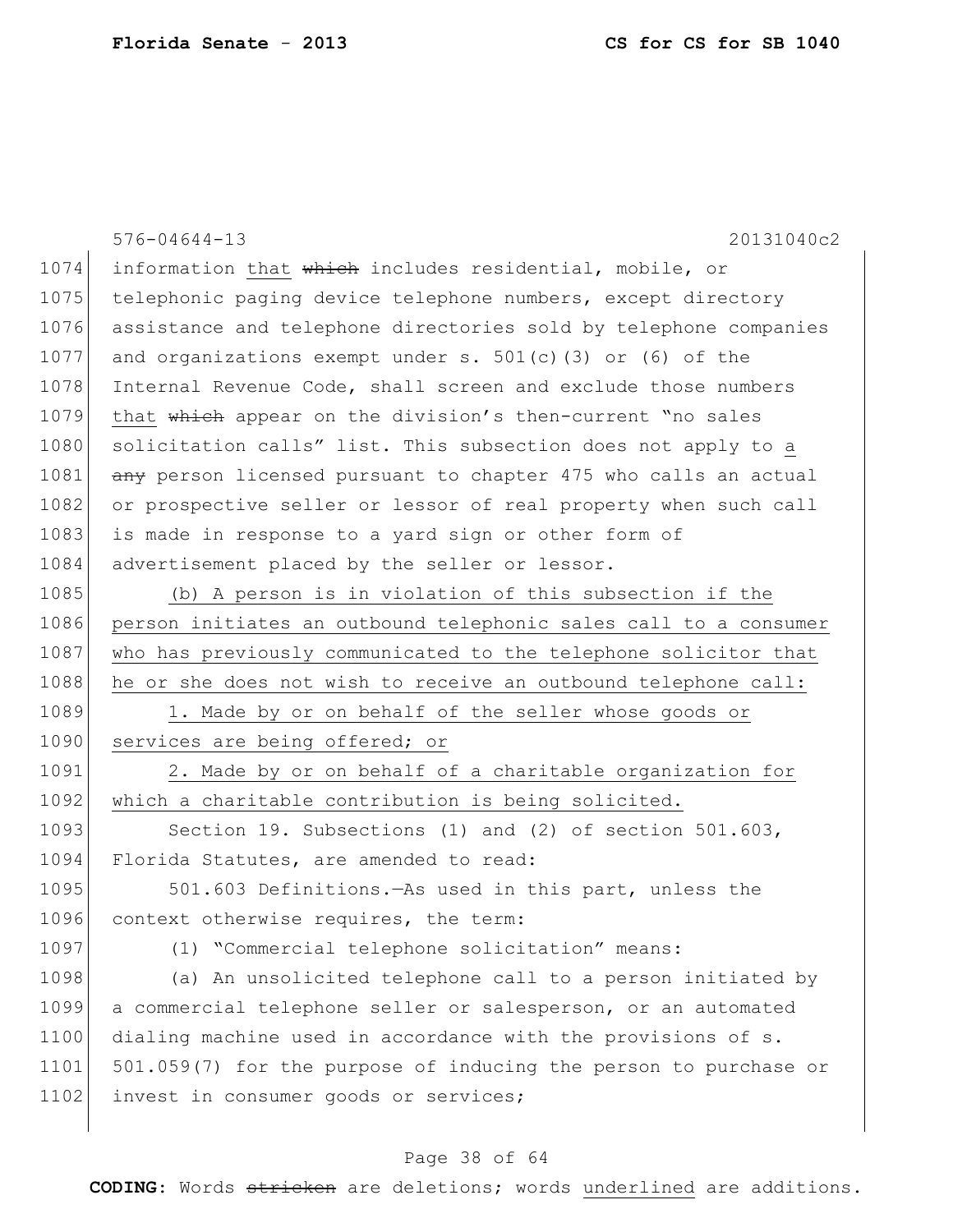```
576-04644-13 20131040c2
1103 (b) Other communication with a person where:
1104 1. A gift, award, or prize is offered; or
1105 2. A telephone call response is invited; and
1106 3. The salesperson intends to complete a sale or enter into
1107 an agreement to purchase or invest in consumer goods or services
1108 during the course of the telephone call; or
1109 (c) Other communication with a person which represents a 
1110 price, quality, or availability of consumer goods or services
1111 and which invites a response by telephone or which is followed 
1112 by a call to the person by a salesperson.
1113
1114 For purposes of this section, "other communication" means a 
1115 written or oral notification or advertisement transmitted 
1116 through any means. Also, for purposes of this section, "invites 
1117 a response by telephone" does not mean the mere listing or 
1118 including of a telephone number in a notification or 
1119 advertisement.
1120 (2) "Commercial telephone seller" means a any person who
1121 engages in commercial telephone solicitation on his or her own 
1122 behalf or through salespersons, except that a commercial
1123 telephone seller does not include any of the persons or entities
1124 operating under a properly filed and valid affidavit of 
1125 exemption pursuant to exempted from this part by s. 501.604. A
1126 commercial telephone seller does not include a salesperson as 
1127 defined in subsection (10). A commercial telephone seller 
1128 includes, but is not limited to, owners, operators, officers,
1129 directors, partners, or other individuals engaged in the 
1130 management activities of a business entity pursuant to this 
1131 part.
```
#### Page 39 of 64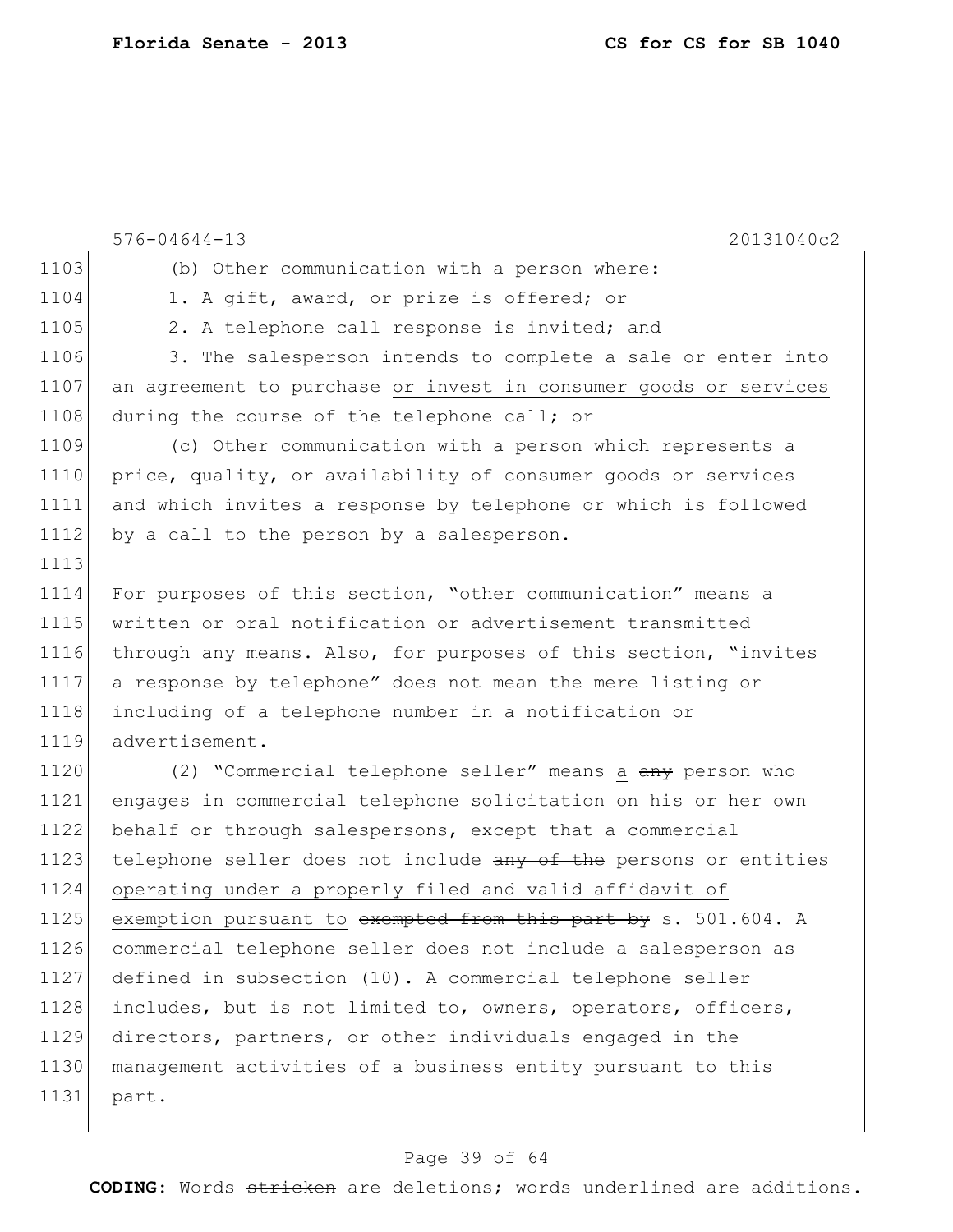576-04644-13 20131040c2 1132 Section 20. Subsections (4), (7), (10), (14), and (24) of 1133 section 501.604, Florida Statutes, are amended to read: 1134 501.604 Exemptions.—The provisions of this part, except ss. 1135 501.608 and 501.616(6) and (7), do not apply to: 1136 (4) A Any licensed securities, commodities, or investment 1137 broker, dealer, or investment adviser, when soliciting within 1138 the scope of his or her license, or a any licensed associated 1139 person of a securities, commodities, or investment broker, 1140 dealer, or investment adviser, when soliciting within the scope 1141 of his or her license. As used in this section, "licensed 1142 securities, commodities, or investment broker, dealer, or 1143 investment adviser" means a person subject to license or 1144 registration as such by the Securities and Exchange Commission, 1145 by the Financial Industry Regulatory Authority National 1146 Association of Securities Dealers or other self-regulatory 1147 organization as defined by the Securities Exchange Act of 1934, 1148 15 U.S.C. s. 781, or by an official or agency of this or another 1149 state or of any state of the United States. As used in this 1150 section, "licensed associated person of a securities, 1151 commodities, or investment broker, dealer, or investment 1152 adviser" means an any associated person registered or licensed 1153 by the Financial Industry Regulatory Authority National 1154 Association of Securities Dealers or other self-requlatory 1155 organization as defined by the Securities Exchange Act of 1934, 1156 15 U.S.C. s. 781, or by an official or agency of this or another 1157 state  $or$  of any state of the United States. 1158 (7) A Any supervised financial institution or parent,

1159 subsidiary, or affiliate thereof operating within the scope of 1160 the supervised activity. As used in this section, "supervised

### Page 40 of 64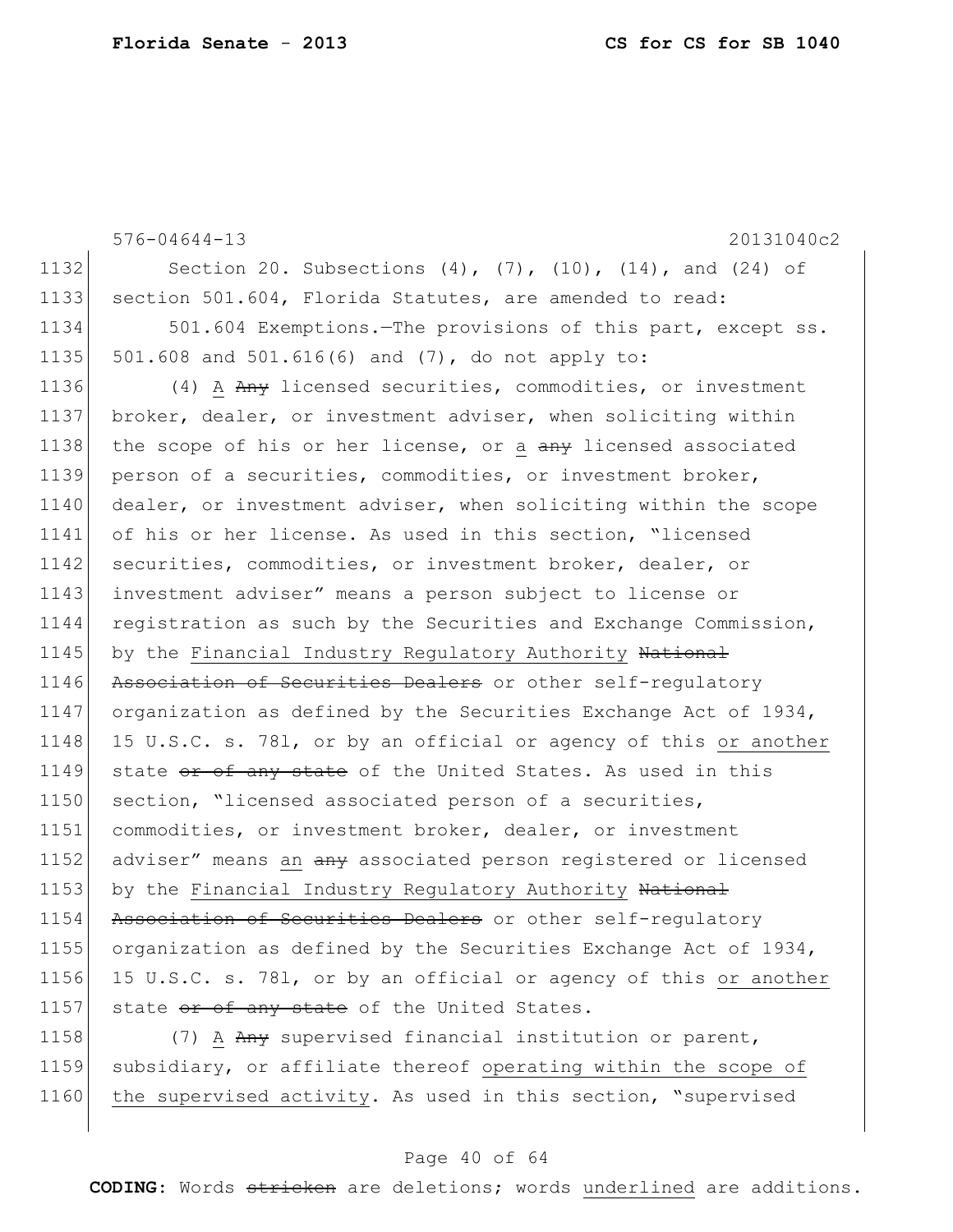576-04644-13 20131040c2 1161 financial institution" means a any commercial bank, trust  $1162$  company, savings and loan association, mutual savings bank, 1163 credit union, industrial loan company, consumer finance lender, 1164 commercial finance lender, or insurer, provided that the 1165 institution is subject to supervision by an official or agency 1166 of this state, of any state, or of the United States. For the 1167 purposes of this exemption, "affiliate" means a person who 1168 directly, or indirectly through one or more intermediaries, 1169 controls or is controlled by, or is under common control with, a 1170 supervised financial institution.

1171 (10) A business-to-business sale where:

 (a) The commercial telephone seller has been lawfully operating continuously for at least 3 years under the same business name and has at least 50 percent of its dollar volume 1175 consisting of repeat sales to existing businesses;

1176 (b) The purchaser business intends to resell or offer for 1177 purposes of advertisement or as a promotional item the property 1178 or goods purchased; or

1179 (c) The purchaser business intends to use the property or 1180 goods purchased in a recycling, reuse, remanufacturing, or 1181 manufacturing process.

1182 (14) A telephone company subject to the provisions of 1183 chapter 364, or affiliate thereof or its agents, or a 1184 telecommunications business that which is regulated by the 1185 Florida Public Service Commission, or a Federal Communications 1186 Commission licensed cellular telephone company or other bona 1187 fide radio telecommunication services provider. For the purposes 1188 of this exemption, "affiliate" means a person who directly, or 1189 indirectly through one or more intermediaries, controls or is

### Page 41 of 64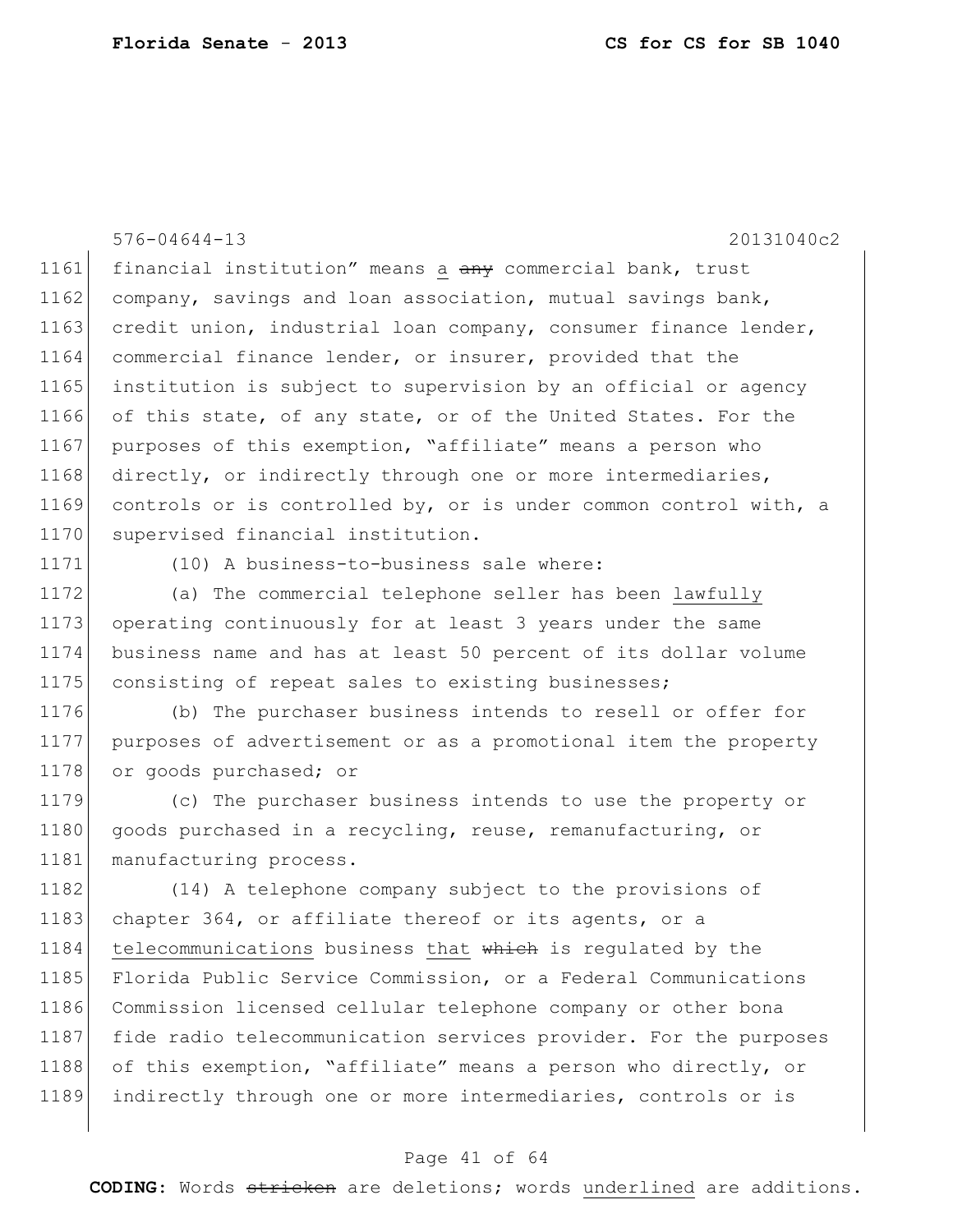```
576-04644-13 20131040c2
1190 controlled by, or is under common control with, a telephone
1191 company subject to the provisions of chapter 364.
1192 (24) An entity that Any person which has been lawfully
1193 providing telemarketing sales services continuously for at least
1194 5 years under the same ownership and control and that which
1195 derives 75 percent of its gross telemarketing sales revenues 
1196 from contracts with persons exempted in this section.
1197 Section 21. Present paragraphs (c) through (h) of
1198 subsection (1) of section 501.607, Florida Statutes, are
1199 redesignated as paragraphs (b) through (g), respectively, and 
1200 present paragraph (b) of subsection (1) of that section is
1201 amended, to read:
1202 501.607 Licensure of salespersons.-
1203 (1) An applicant for a license as a salesperson must submit
1204 to the department, in such form as it prescribes, a written
1205 application for a license. The application must set forth the
1206 following information:
1207 (b) Each business or occupation engaged in by the applicant
1208 during the 3 years immediately preceding the date of the
1209 application, and the location thereof.
1210 Section 22. Paragraph (b) of subsection (1) and subsections
1211 (2) and (3) of section 501.608, Florida Statutes, are amended to 
1212 read:
1213 501.608 License or affidavit of exemption; occupational
1214 license.—
1215 (1)
1216 (b) A Any commercial telephone seller that claims elaiming
1217 to be exempt from the act under s. 501.604(2), (3), (5), (6),
1218 (9), (10), (11), (12), (17), (21), (22), (24), or (26) must file
```
#### Page 42 of 64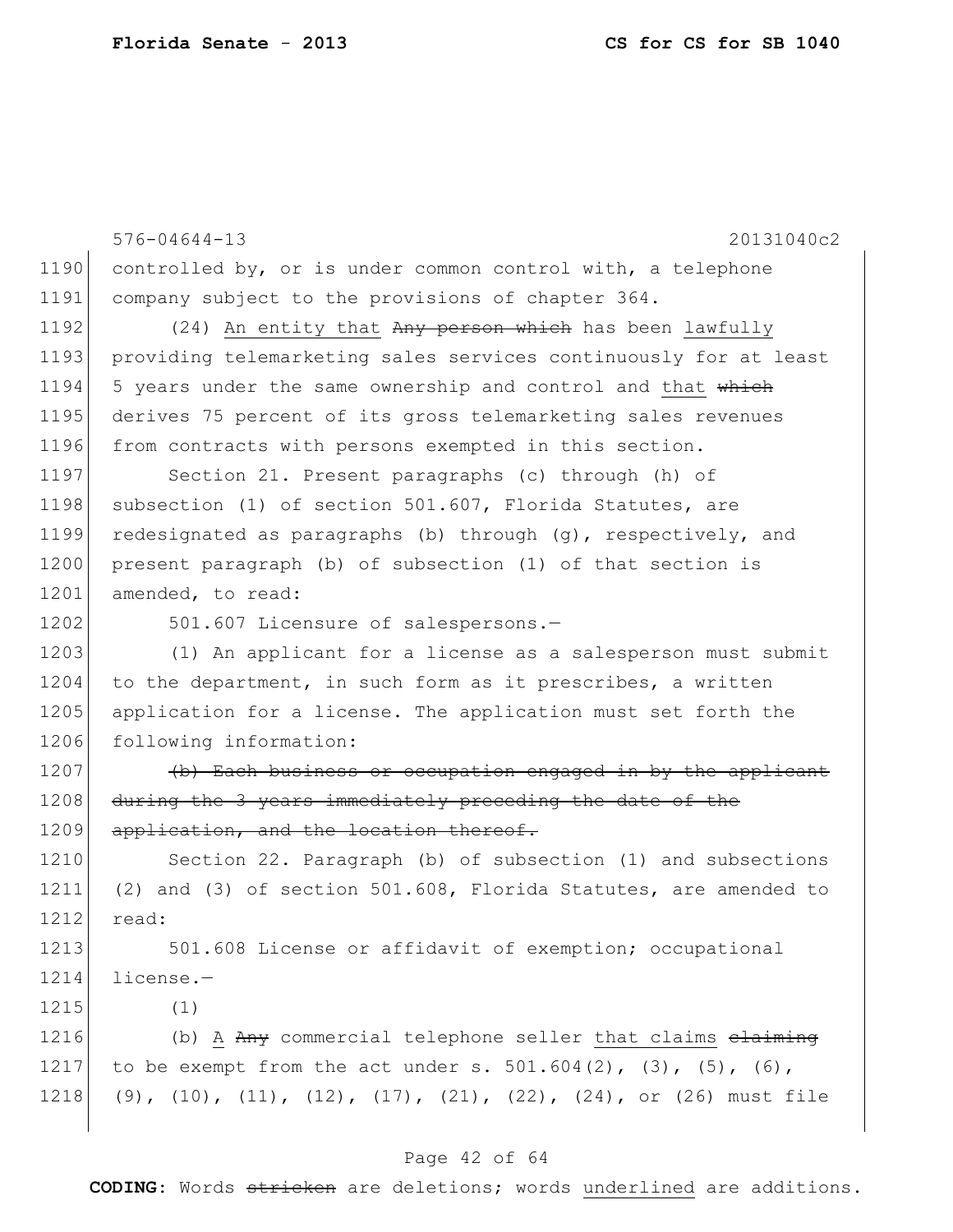576-04644-13 20131040c2 1219 with the department a notarized affidavit of exemption. The 1220 affidavit of exemption must be on forms prescribed by the 1221 department and must require the name of the commercial telephone 1222 seller, the name of the business, and the business address. A  $1223$  Any commercial telephone seller that maintains maintaining more 1224 than one business may file a single notarized affidavit of 1225 exemption that clearly indicates the location of each place of 1226 business. If a change of ownership occurs, the commercial 1227 telephone seller must notify the department. At the request of 1228 the department, the commercial telephone seller shall provide 1229 sales scripts, contracts, and other documentation in order to 1230 determine if the affidavit of exemption is appropriate before 1231 accepting such affidavit for filing.

 (2) Each licensee or person operating under a valid and 1233 appropriately filed exemption claiming an exemption shall prominently display his or her license or a copy of his or her 1235 receipt of filing of the affidavit of exemption at each location where he or she does business. Each licensee or person claiming an exemption shall make the license or the receipt of filing  $\epsilon$  copy of the affidavit of exemption available for inspection upon 1239 request by a  $\frac{b}{b}$  any governmental agency upon request.

1240 (3) Failure to obtain or display a license or  $\alpha$  copy of the 1241 receipt of filing of an affidavit of exemption is sufficient 1242 grounds for the department to issue an immediate cease and 1243 desist order, which acts shall act as an immediate final order 1244 under s. 120.569(2)(n). The order shall  $m$ ay remain in effect 1245 until the commercial telephone seller or a person claiming to be 1246 exempt shows the authorities that he or she is properly licensed 1247 or exempt. The department may order the business to cease

### Page 43 of 64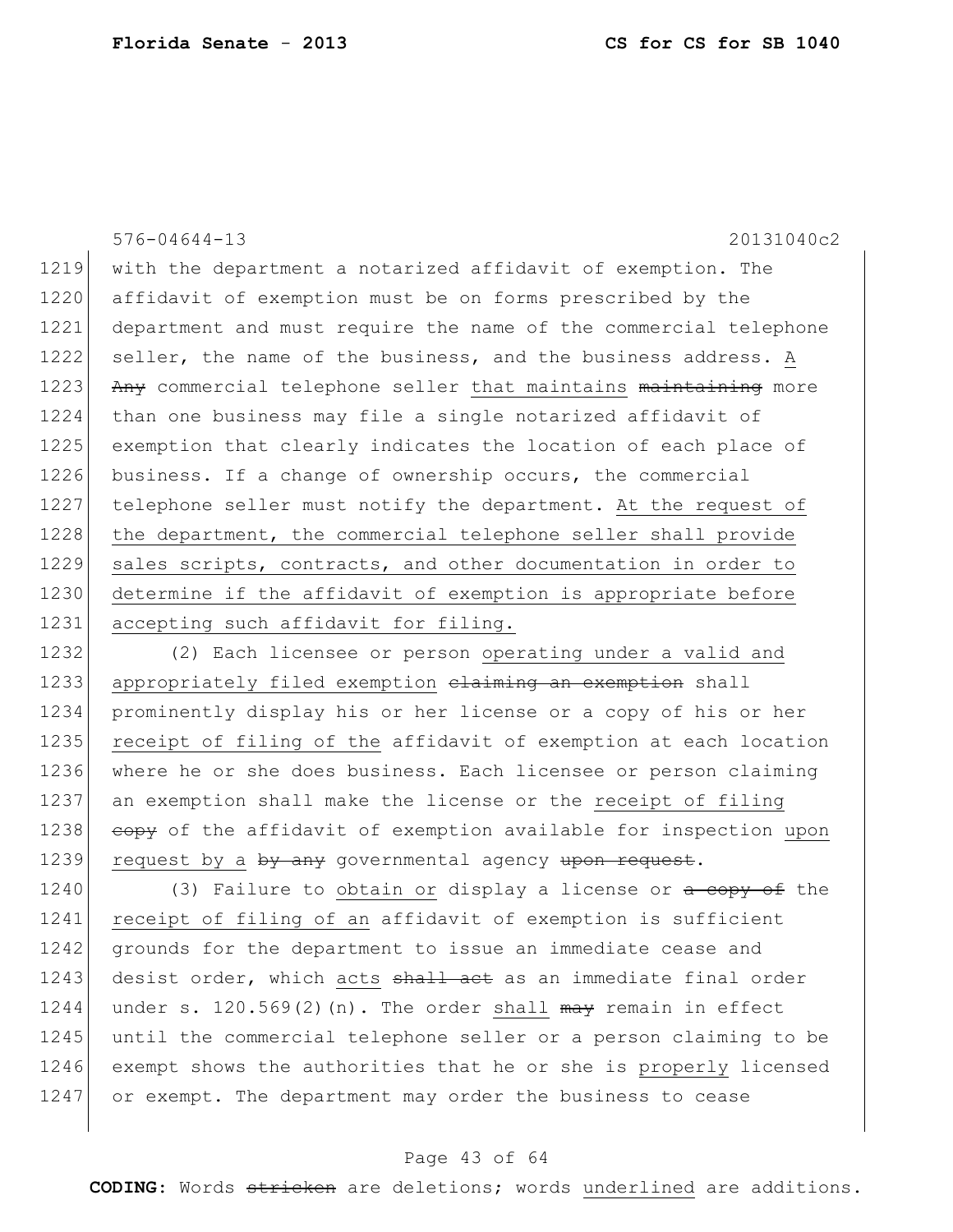|      | 20131040c2<br>$576 - 04644 - 13$                                   |
|------|--------------------------------------------------------------------|
| 1248 | operations and shall order the phones to be shut off. Failure of   |
| 1249 | a salesperson to display a license or the receipt of filing of     |
| 1250 | an affidavit of exemption may result in the salesperson being      |
| 1251 | summarily ordered by the department to leave the office until he   |
| 1252 | or she can produce a license or a receipt of filing of an          |
| 1253 | affidavit of exemption for the department.                         |
| 1254 | Section 23. Subsection (3) of section 501.611, Florida             |
| 1255 | Statutes, is amended to read:                                      |
| 1256 | $501.611$ Security.-                                               |
| 1257 | (3) The bond shall be posted with the department and must          |
| 1258 | remain in force throughout the period of licensure with the        |
| 1259 | department.                                                        |
| 1260 | Section 24. Subsection (12) of section 501.615, Florida            |
| 1261 | Statutes, is amended to read:                                      |
| 1262 | 501.615 Written contract; cancellation; refund.-                   |
| 1263 | (12) A sale in which the consumer is given a full refund           |
| 1264 | for the return of undamaged and unused goods or in which a         |
| 1265 | cancellation of services notice is given to the seller within 7    |
| 1266 | days after the date of the sale is exempt from the requirements    |
| 1267 | of subsections (1)-(5). A commercial telephone seller or           |
| 1268 | salesperson engaged in activity regulated by chapter 721 must      |
| 1269 | comply with s. 721.205 Exempt from the requirements of             |
| 1270 | subsections $(1) - (5)$ is any sale in which the consumer is given |
| 1271 | full refund for the return of undamaged and unused goods or a      |
| 1272 | cancellation of services notice is given to the seller, within 7   |
| 1273 | days after receipt of the goods or services by the consumer, and   |
| 1274 | the seller shall process the refund within 30 days after receipt   |
| 1275 | of the returned merchandise by the consumer.                       |
| 1276 | Section 25. Subsection (1) of section 501.617, Florida             |

# Page 44 of 64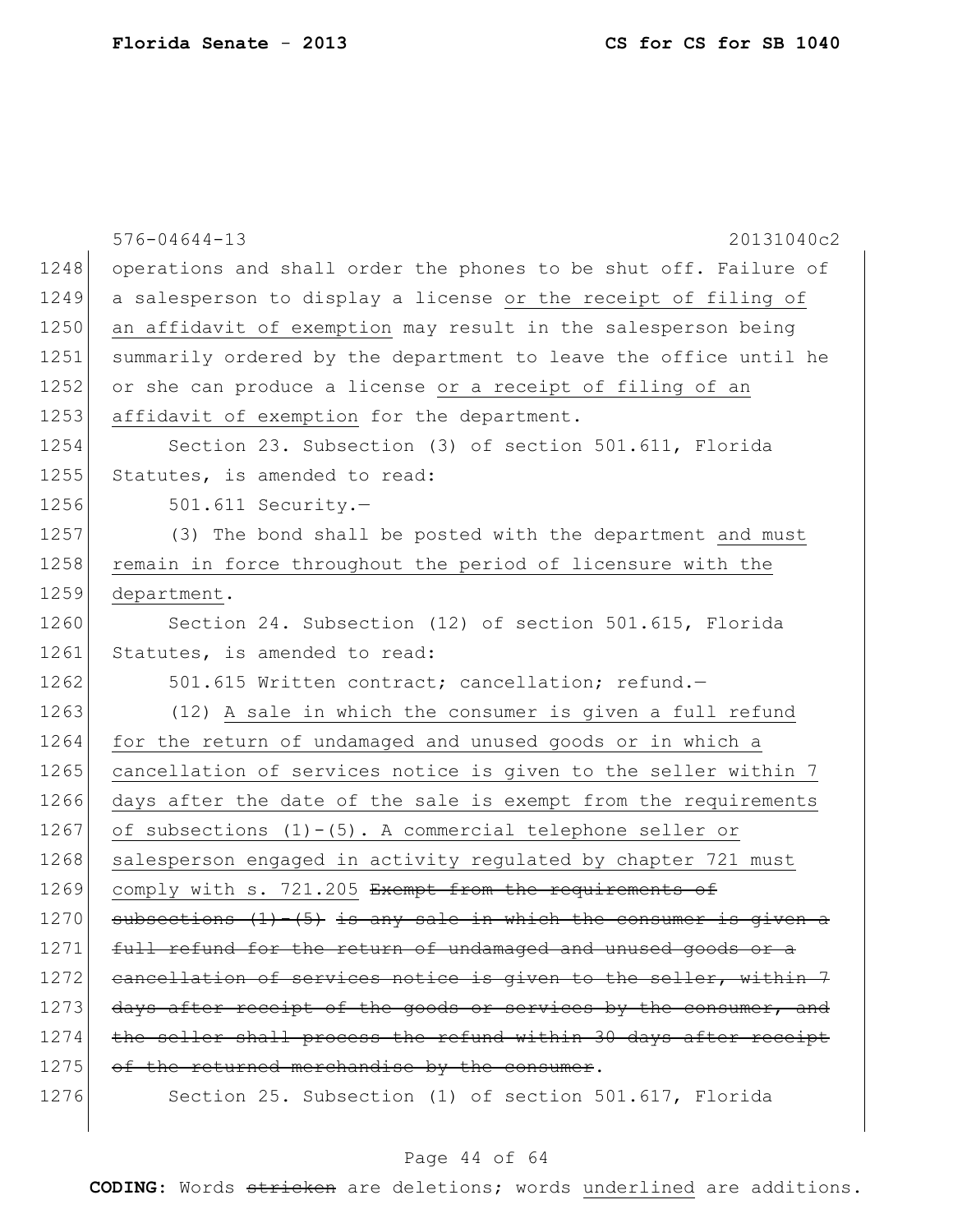|      | 20131040c2<br>$576 - 04644 - 13$                                 |
|------|------------------------------------------------------------------|
| 1277 | Statutes, is amended to read:                                    |
| 1278 | 501.617 Investigative powers of enforcing authority.-            |
| 1279 | (1) If, by her or his own inquiries or as a result of            |
| 1280 | complaints, the enforcing authority has reason to believe that a |
| 1281 | person has engaged in, or is engaging in, an act or practice     |
| 1282 | that violates the provisions of this part, she or he may         |
| 1283 | administer oaths and affirmations, subpoena witnesses or matter, |
| 1284 | conduct regulatory inspections, and collect evidence. Within 10  |
| 1285 | days after the service of a subpoena or at any time before the   |
| 1286 | return date specified therein, whichever is longer, the party    |
| 1287 | served may file in the circuit court in the county in which she  |
| 1288 | or he resides or in which she or he transacts business and serve |
| 1289 | upon the enforcing authority a petition for an order modifying   |
| 1290 | or setting aside the subpoena. The petitioner may raise an any   |
| 1291 | objection or privilege that which would be available under this  |
| 1292 | part or upon service of such subpoena in a civil action. The     |
| 1293 | subpoena must shall inform the party served of her or his rights |
| 1294 | under this subsection.                                           |
| 1295 | Section 26. Subsection (10) is added to section 507.03,          |
| 1296 | Florida Statutes, to read:                                       |
| 1297 | 507.03 Registration.-                                            |
| 1298 | (10) Upon the request of the department, each moving broker      |
|      |                                                                  |

1299 shall provide a complete list of the movers it has contracted or 1300 affiliated with, advertises on behalf of, arranges moves for, or 1301 to which it refers shippers. Such list, at a minimum, must 1302 include the mover's complete name, address, telephone number, 1303 email address, and name of the owner or other principal. 1304 Section 27. Subsections (7) and (8) are added to section

1305 507.07, Florida Statutes, to read:

### Page 45 of 64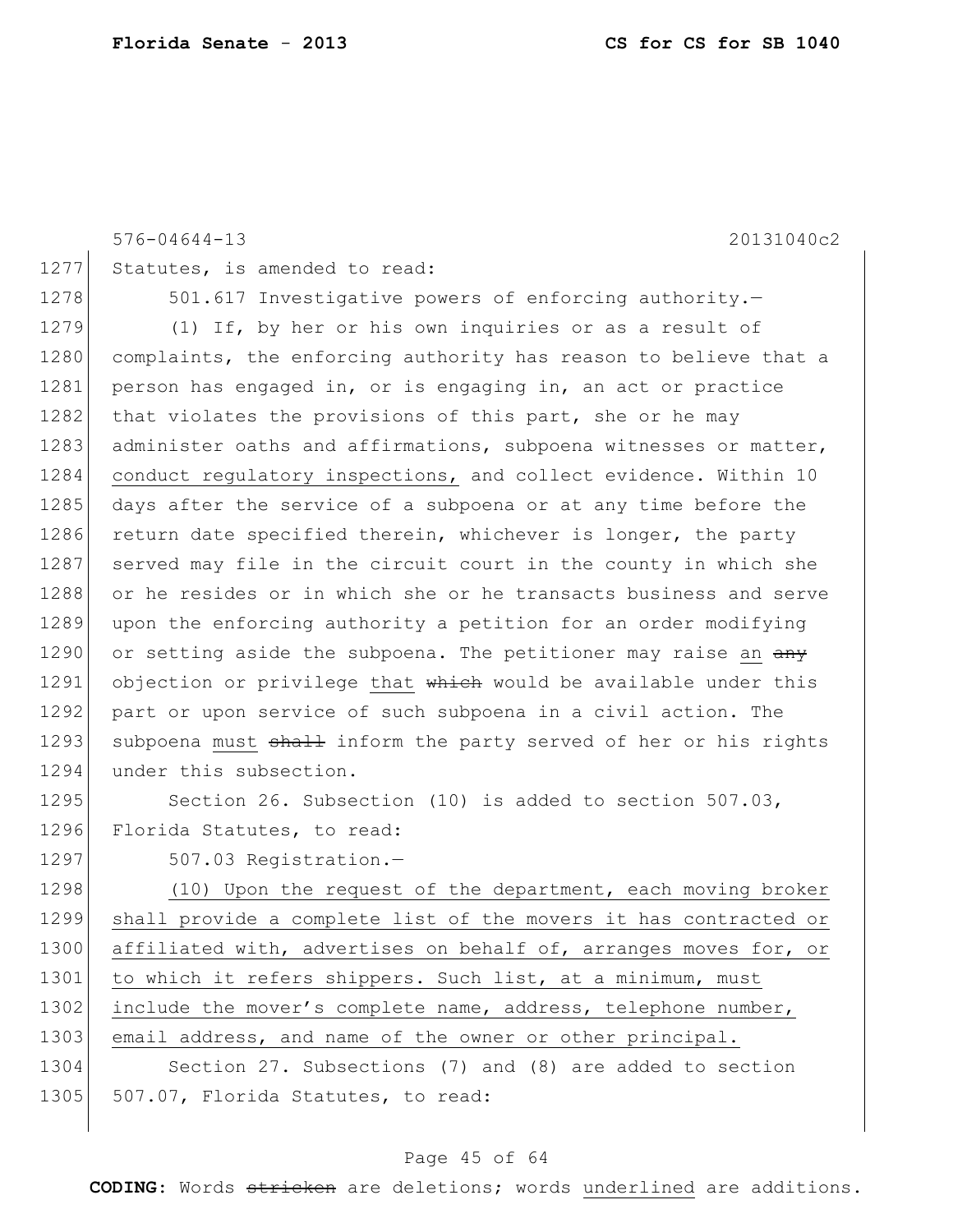|      | $576 - 04644 - 13$<br>20131040c2                                 |
|------|------------------------------------------------------------------|
| 1306 | 507.07 Violations. - It is a violation of this chapter to:       |
| 1307 | (7) Conduct business as a moving broker, advertise to            |
| 1308 | engage in the business of a moving broker, or offer to perform a |
| 1309 | move through a subcontract or agreement with a mover who is not  |
| 1310 | registered with the department under this part.                  |
| 1311 | (8) Conduct business as a mover, advertise to engage in the      |
| 1312 | business of moving, or offer to perform a move through a         |
| 1313 | subcontract or agreement with a moving broker who is not         |
| 1314 | registered with the department pursuant to the provisions on     |
| 1315 | this part.                                                       |
| 1316 | Section 28. Paragraph (c) of subsection (1) of section           |
| 1317 | 525.01, Florida Statutes, is amended to read:                    |
| 1318 | 525.01 Gasoline and oil to be inspected.-                        |
| 1319 | (1) For the purpose of this chapter:                             |
| 1320 | (c) "Alternative fuel" means:                                    |
| 1321 | 1. Methanol, denatured ethanol, or other alcohols;               |
| 1322 | 2. Mixtures of gasoline or other fuels with methanol,            |
| 1323 | denatured ethanol, or other alcohols Mixtures containing 85      |
| 1324 | percent or more by volume of methanol, denatured ethanol, or     |
| 1325 | other alcohols with gasoline or other fuels, or such other       |
| 1326 | percentage, but not less than 70 percent, as determined by the   |
| 1327 | department by rule, to provide for requirements relating to cold |
| 1328 | start, safety, or vehicle functions;                             |
| 1329 | 3. Hydrogen;                                                     |
| 1330 | 4. Coal-derived liquid fuels; and                                |
| 1331 | 5. Fuels, other than alcohol, derived from biological            |
| 1332 | materials.                                                       |
| 1333 | Section 29. Subsections (2) through (4) of section 525.09,       |
| 1334 | Florida Statutes, are repealed.                                  |
|      |                                                                  |

# Page 46 of 64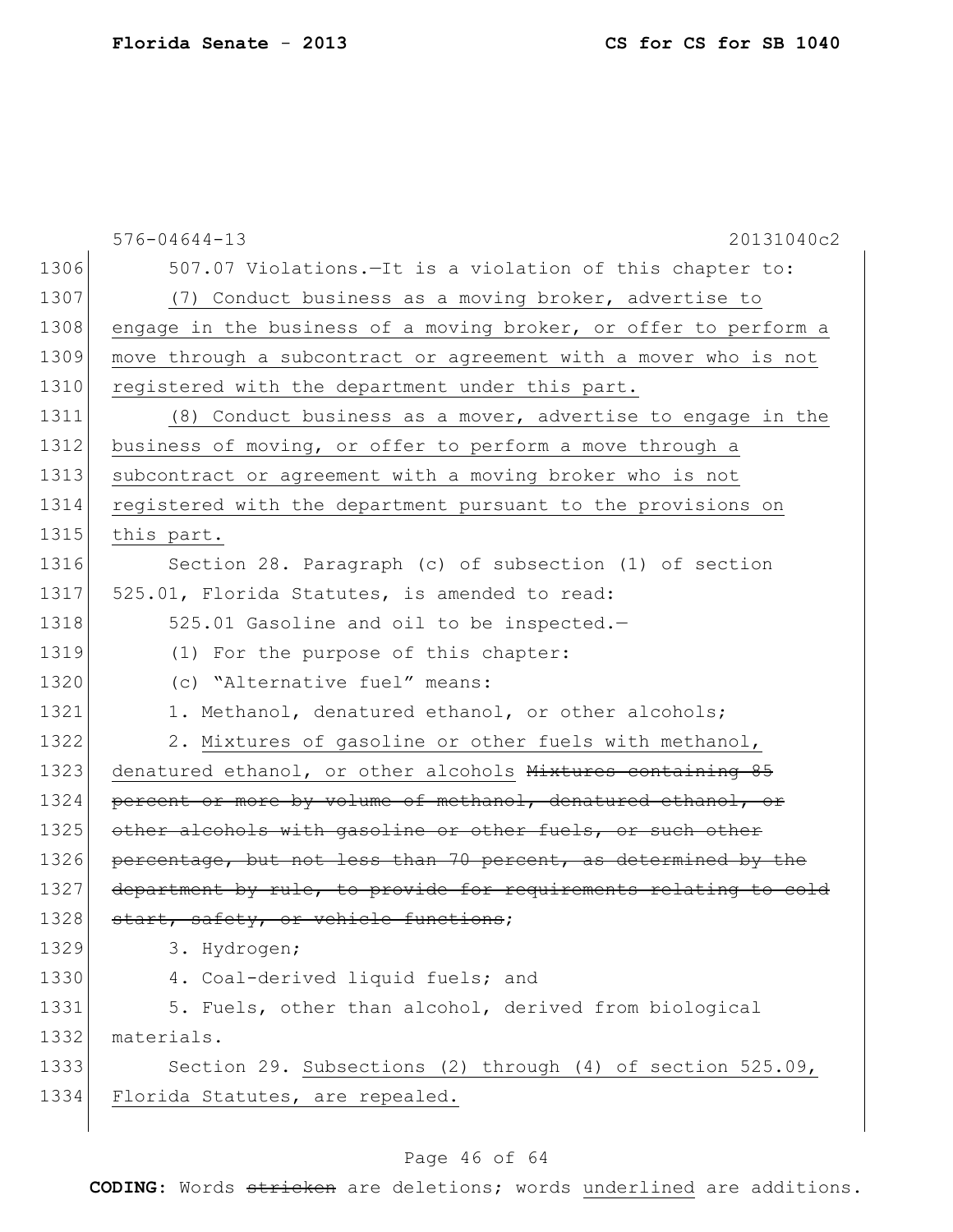|      | $576 - 04644 - 13$<br>20131040c2                                   |
|------|--------------------------------------------------------------------|
| 1335 | Section 30. Section 525.10, Florida Statutes, is amended to        |
| 1336 | read:                                                              |
| 1337 | 525.10 Moneys to be paid into State Treasury; Payment of           |
| 1338 | expenses. - All moneys payable under this chapter shall be payable |
| 1339 | to the department and shall be paid by it into the State           |
| 1340 | Treasury monthly to be deposited into the General Inspection       |
| 1341 | Trust Fund. All expenses incurred in the enforcement of this       |
| 1342 | chapter and other inspection laws of this state for which fees     |
| 1343 | or taxes are collected, including acquiring equipment and other    |
| 1344 | property, shall be paid from the General Inspection Trust Fund.    |
| 1345 | No money may shall be paid to an any inspector or employee         |
| 1346 | created under this chapter except from the funds collected from    |
| 1347 | the administration of this chapter.                                |
| 1348 | Section 31. Present subsections (3) and (4) of section             |
| 1349 | 525.16, Florida Statutes, are renumbered as subsections (4) and    |
| 1350 | (5), respectively, and a new subsection (3) is added to that       |
| 1351 | section, to read:                                                  |
| 1352 | 525.16 Administrative fine; penalties; prosecution of cases        |
| 1353 | by state attorney.-                                                |
| 1354 | (3) Entities that sell, offer for sale, distribute, or             |
| 1355 | offer for distribution petroleum or alternative fuels shall        |
| 1356 | ensure that their activities result in petroleum fuels that meet   |
| 1357 | all requirements and standards adopted under s 525.14. A           |
| 1358 | terminal supplier, wholesaler, or blender licensed under chapter   |
| 1359 | 206 is not liable for injuries or damages resulting from the       |
| 1360 | subsequent blending of petroleum or alternative fuels occurring    |
| 1361 | after the transfer of ownership of such fuels from the terminal    |
| 1362 | supplier, wholesaler, or blender if the petroleum or alternative   |
| 1363 | fuels used to make the petroleum fuel at issue met the standards   |
|      |                                                                    |

# Page 47 of 64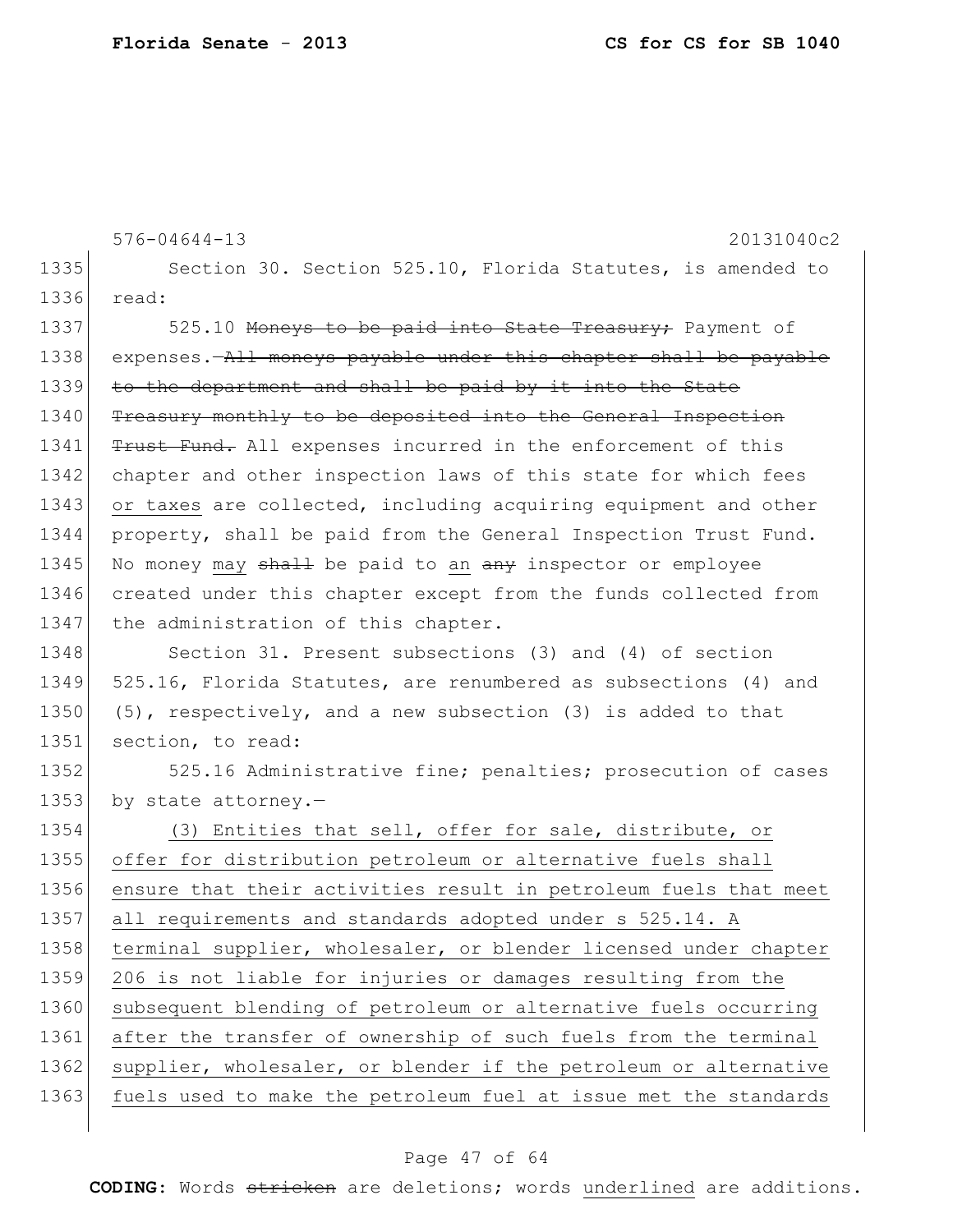|      | $576 - 04644 - 13$<br>20131040c2                                    |
|------|---------------------------------------------------------------------|
| 1364 | and requirements adopted by rule of the department under s.         |
| 1365 | 525.14 while under ownership of the terminal supplier,              |
| 1366 | wholesaler, or blender.                                             |
| 1367 | Section 32. Present subsection (7) of section 526.141,              |
| 1368 | Florida Statutes, is renumbered as subsection $(8)$ , and a new     |
| 1369 | subsection (7) is added to that section, to read:                   |
| 1370 | 526.141 Self-service gasoline stations; attendants;                 |
| 1371 | $requletions.$ -                                                    |
| 1372 | (7) A refiner, terminal supplier, wholesaler, or retailer           |
| 1373 | is not liable for damages caused by the use of incompatible         |
| 1374 | motor fuel dispensed at a retail site if:                           |
| 1375 | (a) The incompatible fuel meets the standards adopted under         |
| 1376 | s. 525.14;                                                          |
| 1377 | (b) The incompatible fuel is selected by the purchaser; and         |
| 1378 | (c) The retail dispenser from which the incompatible fuel           |
| 1379 | is dispensed was properly labeled with regard to the                |
| 1380 | incompatible fuel pursuant to labeling requirements adopted         |
| 1381 | under s. 525.14.                                                    |
| 1382 | Section 33. Subsection (20) is added to section 527.01,             |
| 1383 | Florida Statutes, to read:                                          |
| 1384 | 527.01 Definitions. - As used in this chapter:                      |
| 1385 | (20) "License year" means the period from either September          |
| 1386 | 1 through the following August 31, or April 1 through the           |
| 1387 | following March 31, depending upon the type of license.             |
| 1388 | Section 34. Subsections (1) and (3) and paragraphs (a) and          |
| 1389 | (c) of subsection (5) of section 527.0201, Florida Statutes, are    |
| 1390 | amended to read:                                                    |
| 1391 | 527.0201 Qualifiers; master qualifiers; examinations.-              |
| 1392 | (1) In addition to the requirements of s. 527.02, a $\frac{any}{x}$ |

# Page 48 of 64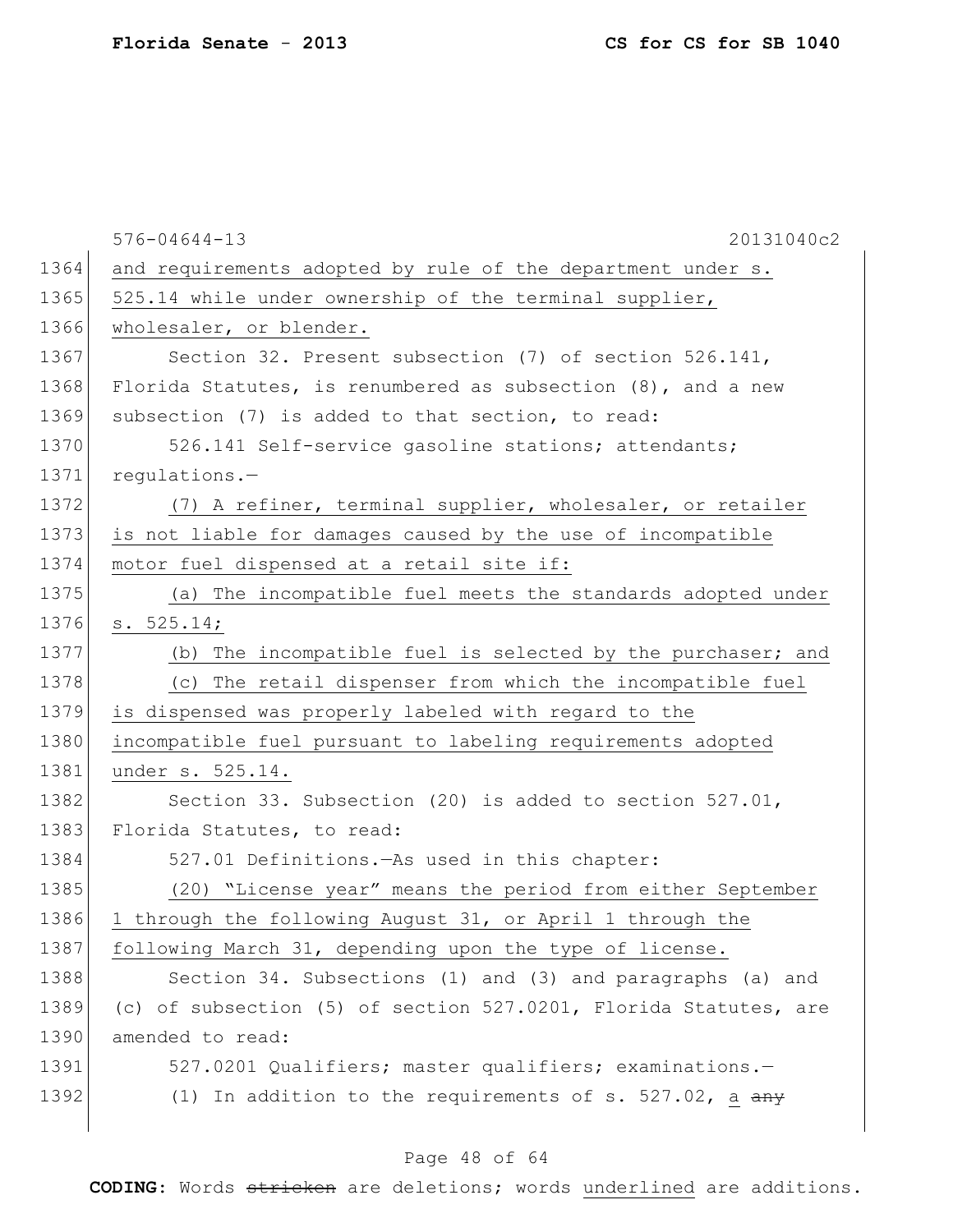576-04644-13 20131040c2 1393 person applying for a license to engage in the activities of a 1394 pipeline system operator, category I liquefied petroleum gas 1395 dealer, category II liquefied petroleum gas dispenser, category 1396 IV liquefied petroleum gas dispenser and recreational vehicle 1397 servicer, category V liquefied petroleum gases dealer for 1398 industrial uses only, LP gas installer, specialty installer, 1399 requalifier requalification of cylinders, or fabricator, 1400 repairer, and tester of vehicles and cargo tanks must prove 1401 competency by passing a written examination administered by the 1402 department or its agent with a grade of at least 75 percent in 1403 each area tested or above. Each applicant for examination shall 1404 submit a \$20 nonrefundable fee. The department shall by rule 1405 specify the general areas of competency to be covered by each 1406 examination and the relative weight to be assigned in grading 1407 each area tested.

1408 (3) Qualifier cards issued to category I liquefied 1409 petroleum gas dealers and liquefied petroleum gas installers 1410 shall expire 3 years after the date of issuance. All category I 1411 liquefied petroleum gas dealer qualifiers and liquefied 1412 petroleum gas installer qualifiers holding a valid qualifier 1413 card upon the effective date of this act shall retain their 1414 qualifier status until July 1, 2003, and may sit for the master 1415 qualifier examination at any time during that time period. All 1416 such category I liquefied petroleum gas dealer qualifiers and 1417 liquefied petroleum gas installer qualifiers may renew their 1418 qualification on or before July 1, 2003, upon application to the 1419 department, payment of a \$20 renewal fee, and documentation of 1420 the completion of a minimum of 16  $\frac{12}{12}$  hours approved continuing 1421 education courses, as defined by department rule, during the

### Page 49 of 64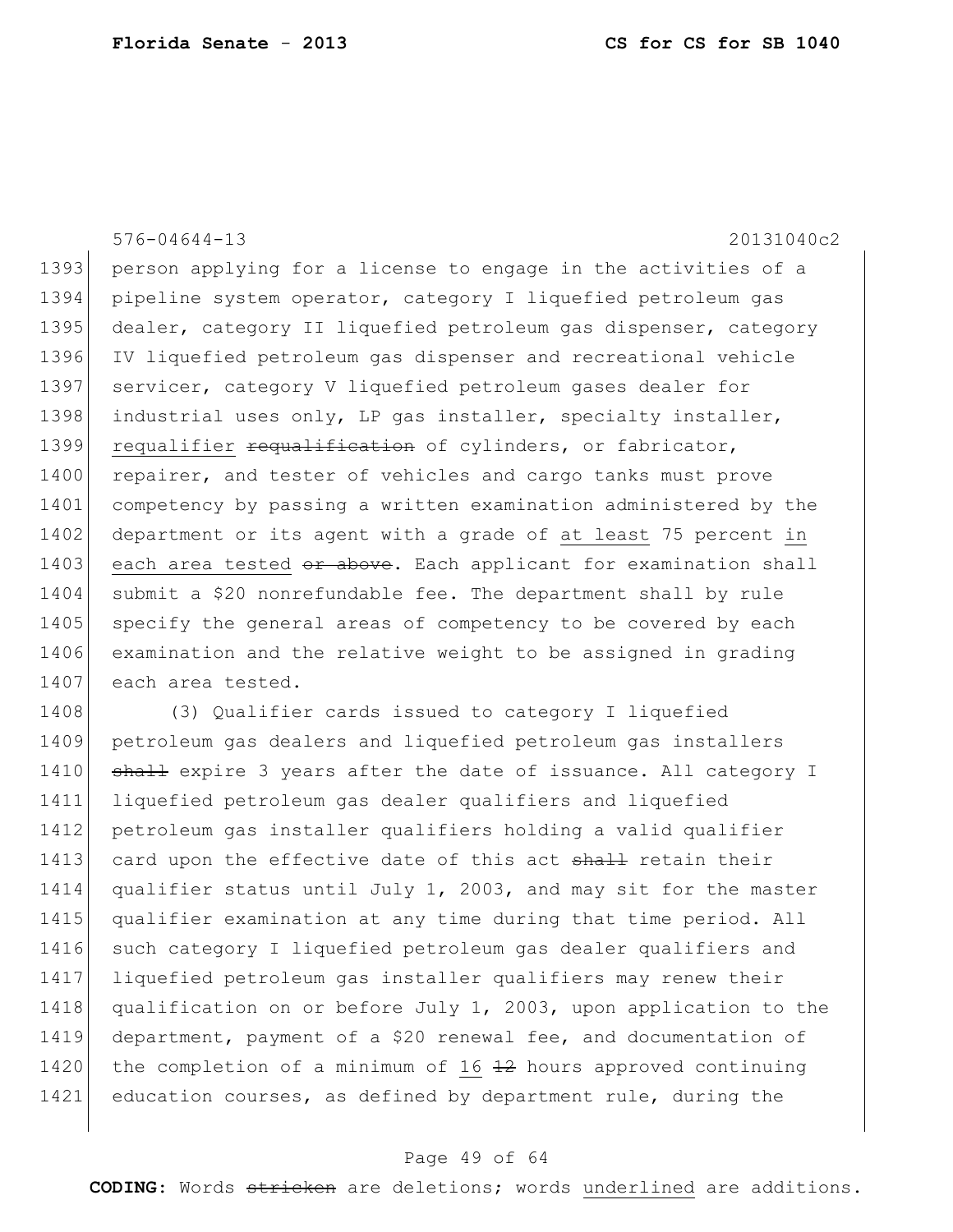576-04644-13 20131040c2 1422 previous 3-year period. Applications for renewal must be made 30 1423 calendar days before prior to expiration. Persons failing to 1424 renew before prior to the expiration date must reapply and take 1425 a qualifier competency examination in order to reestablish 1426 category I liquefied petroleum gas dealer qualifier and 1427 liquefied petroleum gas installer qualifier status. If a 1428 category I liquefied petroleum gas qualifier or liquefied 1429 petroleum gas installer qualifier becomes a master qualifier at 1430 any time during the effective date of the qualifier card, the 1431 card remains shall remain in effect until expiration of the 1432 master qualifier certification.

1433 (5) In addition to all other licensing requirements, each 1434 category I liquefied petroleum gas dealer and liquefied 1435 petroleum gas installer must, at the time of application for 1436 licensure, identify to the department one master qualifier who 1437 is a full-time employee at the licensed location. The master 1438 qualifier must This person shall be a manager, owner, or 1439 otherwise primarily responsible for overseeing the operations of 1440 the licensed location and must provide documentation to the 1441 department as provided by rule. The master qualifier requirement 1442 is shall be in addition to the requirements of subsection  $(1)$ .

1443 (a) In order to apply for certification as a master 1444 qualifier, each applicant must be a category I liquefied 1445 petroleum gas dealer qualifier or liquefied petroleum gas 1446 installer qualifier, must be employed by a licensed category I 1447 liquefied petroleum gas dealer, liquefied petroleum gas 1448 installer, or applicant for such license, must provide 1449 documentation of a minimum of 1 year's work experience in the 1450 gas industry, and must pass a master qualifier competency

### Page 50 of 64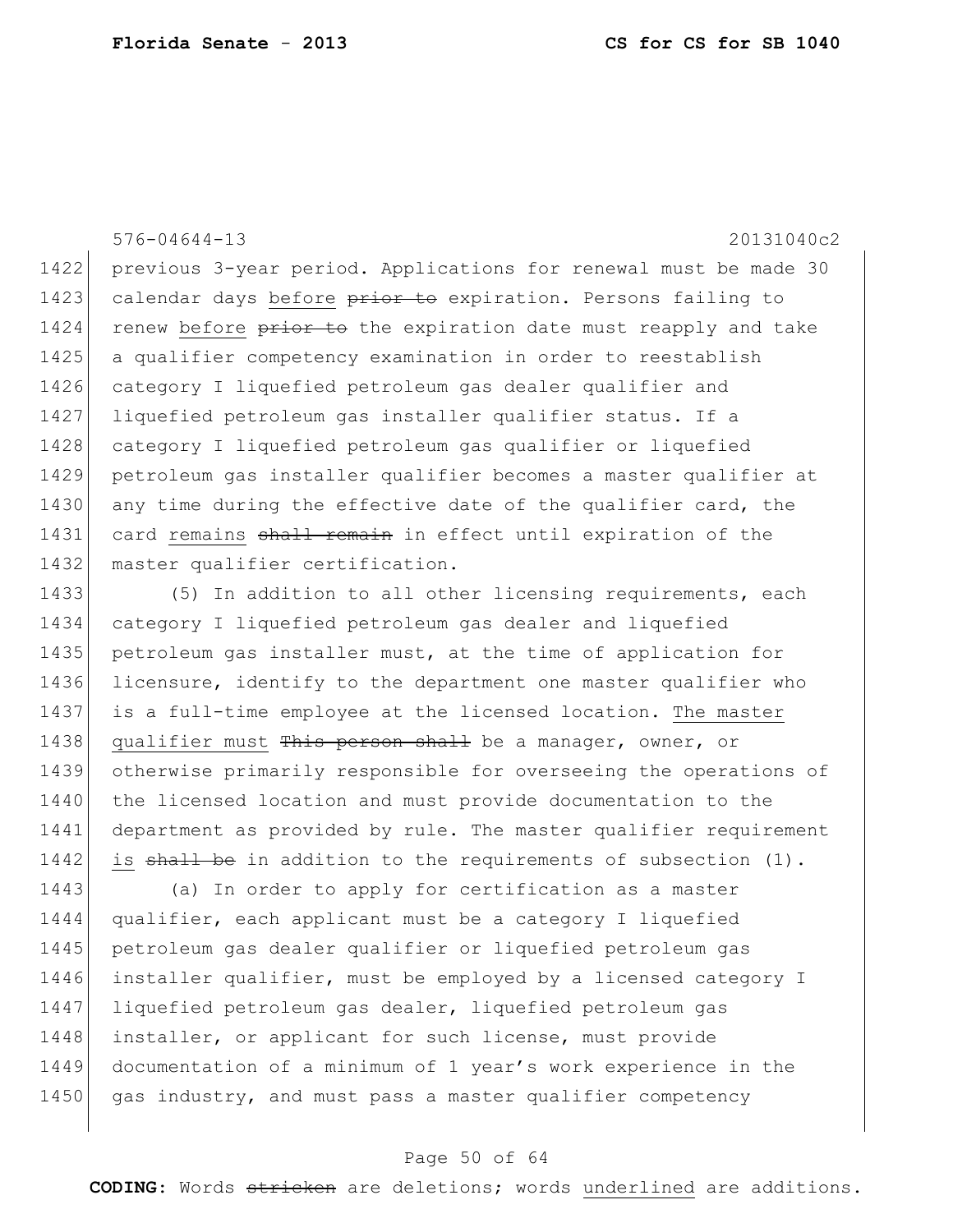|      | $576 - 04644 - 13$<br>20131040c2                                 |
|------|------------------------------------------------------------------|
| 1451 | examination. Master qualifier examinations shall be based on     |
| 1452 | Florida's laws, rules, and adopted codes governing liquefied     |
| 1453 | petroleum gas safety, general industry safety standards, and     |
| 1454 | administrative procedures. The applicant must pass the           |
| 1455 | examination must be successfully completed by the applicant with |
| 1456 | a grade of at least 75 percent or more. Each applicant for       |
| 1457 | master qualifier status shall submit to the department a         |
| 1458 | nonrefundable \$30 examination fee before prior to the           |
| 1459 | examination.                                                     |
| 1460 | (c) Master qualifier status expires shall expire 3 years         |
| 1461 | after the date of issuance of the certificate and may be renewed |
| 1462 | by submission to the department of documentation of completion   |
| 1463 | of at least 16 42 hours of approved continuing education courses |
| 1464 | during the 3-year period; proof of employment with a licensed    |
| 1465 | category I liquefied petroleum gas dealer, liquefied petroleum   |
| 1466 | gas installer, or applicant; and a \$30 certificate renewal fee. |
| 1467 | The department shall define, by rule, approved courses of        |
| 1468 | continuing education.                                            |
| 1469 | Section 35. Section 527.03, Florida Statutes, is amended to      |
| 1470 | read:                                                            |
| 1471 | 527.03 Annual renewal of license.-All licenses required          |
| 1472 | under this chapter shall be renewed annually subject to the      |
| 1473 | license fees prescribed in s. 527.02. With the exception of the  |
| 1474 | Category III Liquefied Petroleum Gas Cylinder Exchange Operator  |
| 1475 | license and the Dealer in Appliances and Equipment for Use of    |
| 1476 | Liquefied Petroleum Gas license, all licenses shall be renewed   |
| 1477 | for the period beginning September 1 and shall expire on the     |
| 1478 | following August 31 unless sooner suspended, revoked, or         |
| 1479 | otherwise terminated. All Category III Liquefied Petroleum Gas   |

# Page 51 of 64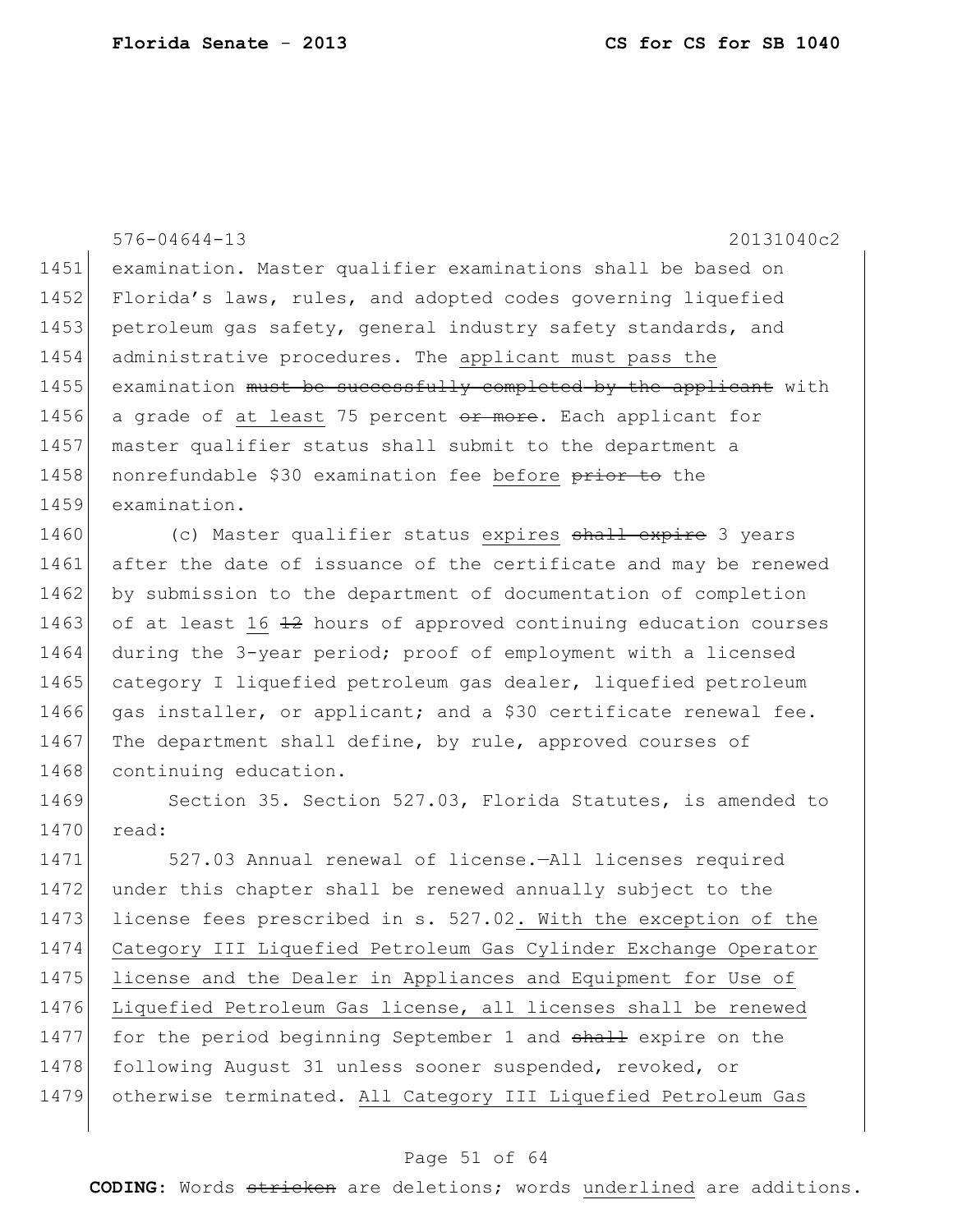|      | $576 - 04644 - 13$<br>20131040c2                                 |
|------|------------------------------------------------------------------|
| 1480 | Cylinder Exchange Operator licenses and Dealer in Appliances and |
| 1481 | Equipment for Use of Liquefied Petroleum Gas licenses shall be   |
| 1482 | renewed for the period beginning April 1 and expire on the       |
| 1483 | following March 31 unless sooner suspended, revoked, or          |
| 1484 | otherwise terminated. A Any license allowed to expire becomes on |
| 1485 | August 31 shall become inoperative because of failure to renew.  |
| 1486 | The fee for restoration of a license is equal to the original    |
| 1487 | license fee and must be paid before the licensee may resume      |
| 1488 | operations.                                                      |
| 1489 | Section 36. Subsection (3) of section 531.415, Florida           |
| 1490 | Statutes, is amended to read:                                    |
| 1491 | $531.415$ Fees.-                                                 |
| 1492 | (3) Any petroleum product taxed under s. 525.09 and any          |
| 1493 | Petroleum equipment that is used to measure petroleum fuel, as   |
| 1494 | defined in s. 525.01, and owned by a person licensed pursuant to |
| 1495 | chapter 206 is exempt from the fees established in this section. |
| 1496 | Section 37. Subsection (3) of section 531.61, Florida            |
| 1497 | Statutes, is amended to read:                                    |
| 1498 | 531.61 Exemptions from permit requirement.-Commercial            |
| 1499 | weights or measures instruments or devices are exempt from the   |
| 1500 | permit requirements of ss. 531.60-531.66 if:                     |
| 1501 | (3) The device is used exclusively for measuring aviation        |
| 1502 | fuel or petroleum products inspected taxed under chapter 525 s.  |
| 1503 | 525.09.                                                          |
| 1504 | Section 38. Section 40 of chapter 2009-66, Laws of Florida,      |
| 1505 | is amended to read:                                              |
| 1506 | Section 40. Sections 531.60, 531.61, 531.62, 531.63,             |
| 1507 | 531.64, 531.65, and 531.66, Florida Statutes, as created by this |
| 1508 | act, shall expire July 1, 2020 2014.                             |
|      |                                                                  |

# Page 52 of 64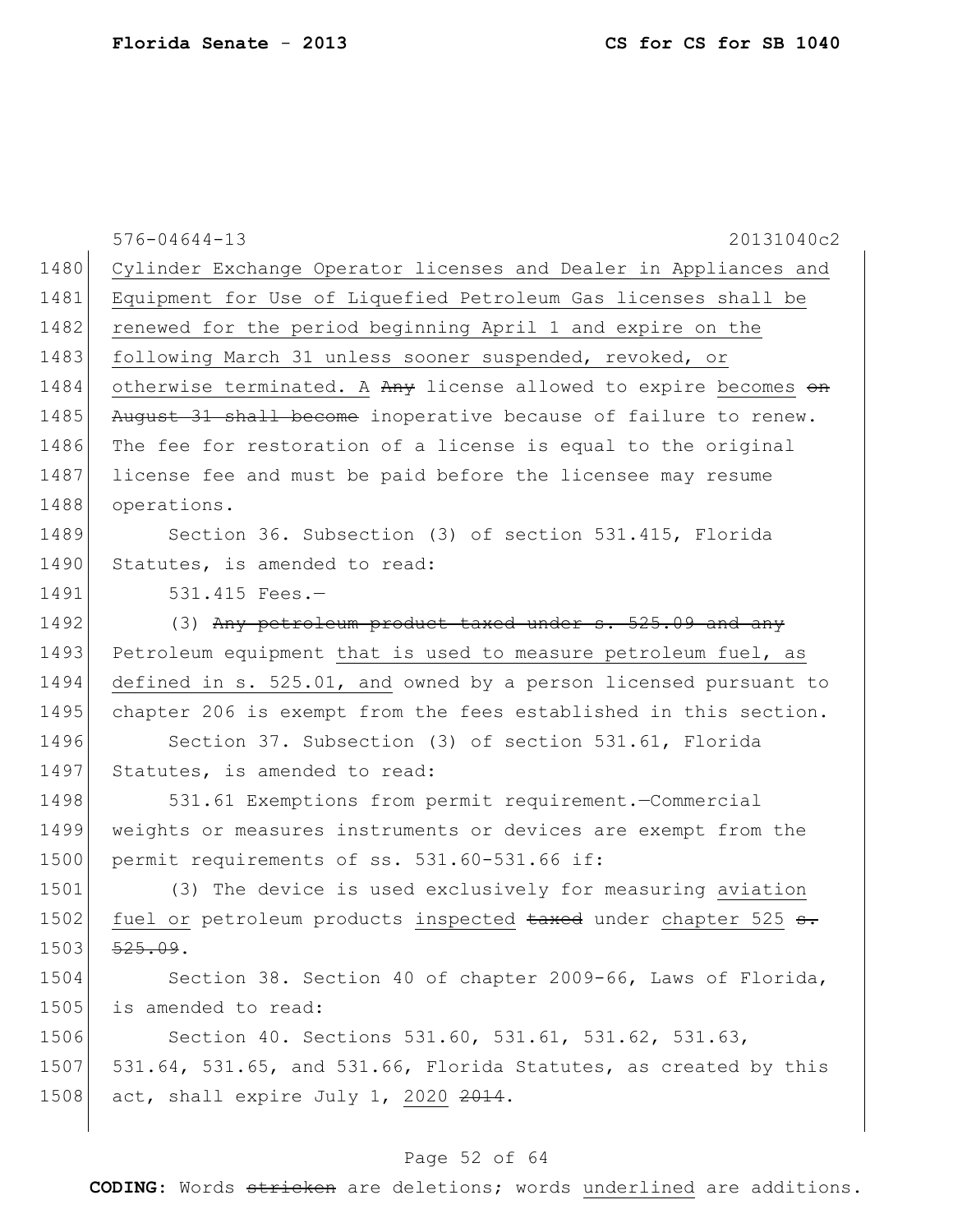|      | 20131040c2<br>$576 - 04644 - 13$                                  |
|------|-------------------------------------------------------------------|
| 1509 | Section 39. Paragraph (c) of subsection (5) of section            |
| 1510 | 539.001, Florida Statutes, is amended to read:                    |
| 1511 | 539.001 The Florida Pawnbroking Act.-                             |
| 1512 | (5) APPLICATION FOR LICENSE.-                                     |
| 1513 | (c) Each initial application for a license must be                |
| 1514 | accompanied by a complete set of fingerprints taken by an         |
| 1515 | authorized law enforcement officer or a fingerprinting service    |
| 1516 | provider approved by the Department of Law Enforcement, \$300 for |
| 1517 | the first year's license fee, and the actual cost to the agency   |
| 1518 | for fingerprint analysis for each person subject to the           |
| 1519 | eligibility requirements. The agency shall submit the             |
| 1520 | fingerprints to the Department of Law Enforcement for state       |
| 1521 | processing, and the Department of Law Enforcement shall forward   |
| 1522 | the fingerprints to the Federal Bureau of Investigation for a     |
| 1523 | national criminal history check. These fees and costs are not     |
| 1524 | refundable.                                                       |
| 1525 | Section 40. Subsection (1) of section 559.802, Florida            |
| 1526 | Statutes, is amended to read:                                     |
| 1527 | 559.802 Franchises; exemption.-                                   |
| 1528 | (1) The sale of a franchise is exempt from this part if:          |
| 1529 | (a) The franchise meets the definition of that term as            |
| 1530 | defined by the Federal Trade Commission regulations entitled,     |
| 1531 | "Disclosure Requirements and Prohibitions Concerning Franchising  |
| 1532 | and Business Opportunity Ventures," as set forth in 16 C.F.R.     |
| 1533 | ss. 436.1 et seq.; and                                            |
| 1534 | (b) Before offering for sale or selling a franchise to be         |
| 1535 | located in this state or to a resident of this state, the         |
| 1536 | franchisor files a notice with the department stating that the    |
| 1537 | franchisor is in substantial compliance with the requirements of  |

# Page 53 of 64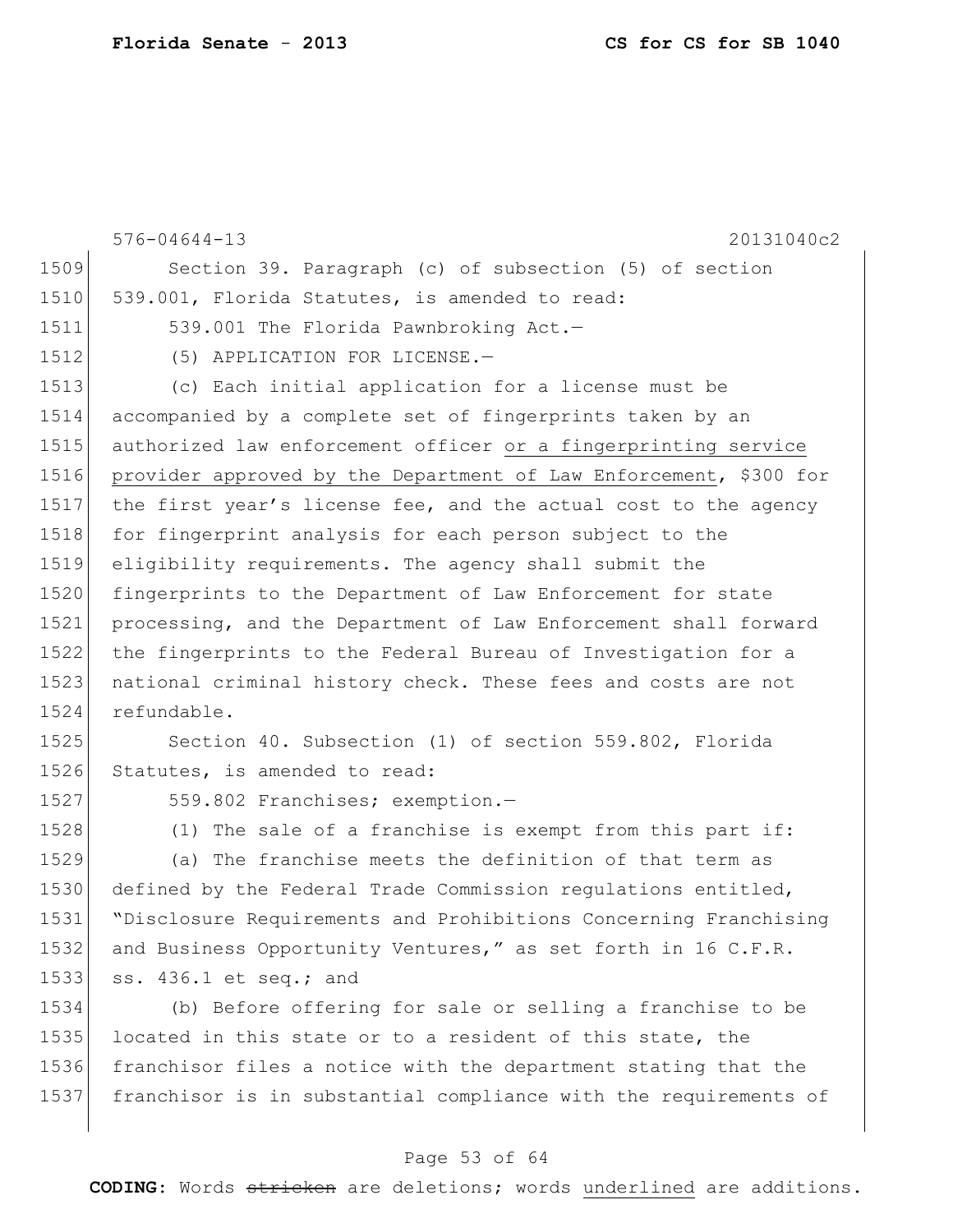576-04644-13 20131040c2 1538 the Federal Trade Commission rule, and pays a fee in an amount 1539 set by the department, not exceeding \$100. This notice shall be 1540 filed on a form promulgated by the department. 1541 Section 41. Section 559.803, Florida Statutes, is amended  $1542$  to read: 1543 559.803 Disclosure statement.—At least 3 working days prior  $1544$  to the time the purchaser signs a business opportunity contract,

1545 or at least 3 working days prior to the receipt of any 1546 consideration by the seller, whichever occurs first, the seller 1547 must provide the prospective purchaser a written document, the 1548 cover sheet of which is entitled in at least 12-point boldfaced 1549 capital letters "DISCLOSURES REQUIRED BY FLORIDA LAW." Under 1550 this title shall appear the following statement in at least 10- 1551 point type: "The State of Florida has not reviewed and does not 1552 approve, recommend, endorse, or sponsor any business 1553 opportunity. The information contained in this disclosure has 1554 not been verified by the state. If you have any questions about 1555 this investment, see an attorney before you sign a contract or 1556 agreement." Nothing except the title and required statement 1557 shall appear on the cover sheet. Immediately following the cover 1558 sheet, the seller must provide an index page that briefly lists 1559 the contents of the disclosure document as required in this 1560 section and any pages on which the prospective purchaser can 1561 find each required disclosure. At the top of the index page, the 1562 following statement must appear in at least 10-point type: "The 1563 State of Florida requires sellers of business opportunities to 1564 disclose certain information to prospective purchasers. This 1565 index is provided to help you locate this information." If the 1566 index contains other information not required by this section,

#### Page 54 of 64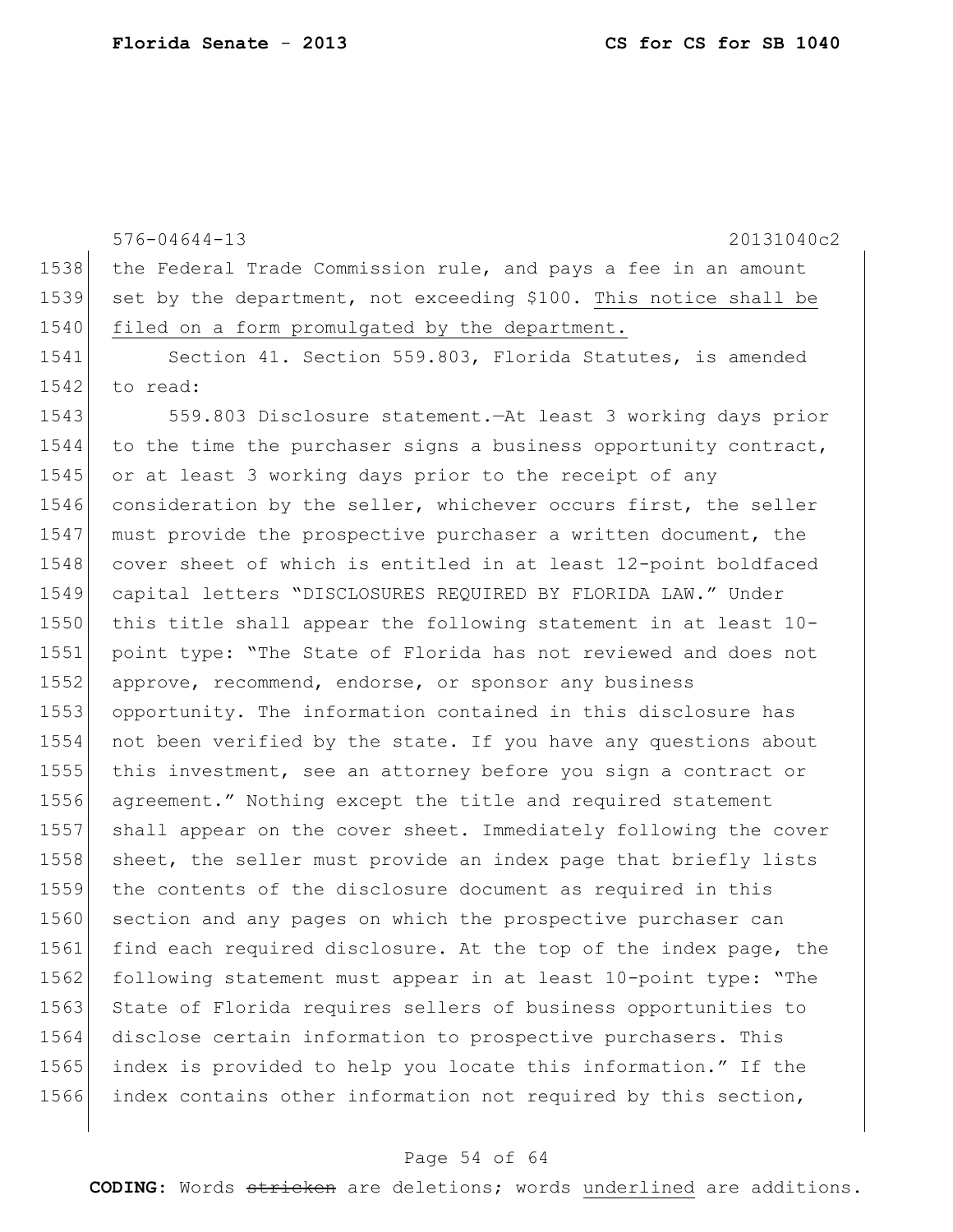576-04644-13 20131040c2 1567 the seller shall place a designation beside each of the 1568 disclosures required by this section and provide an explanation 1569 of the designation at the end of the statement at the top of the 1570 index page. The disclosure document shall contain the following 1571 information: 1572 (1) The name of the seller; whether the seller is doing 1573 business as an individual, partnership, corporation, or other 1574 business entity; the names under which the seller has done 1575 business; and the name of any parent or affiliated company that 1576 will engage in business transactions with the purchasers or who 1577 takes responsibility for statements made by the seller. 1578 (2) The names, addresses, and titles of the seller's 1579 officers, directors, trustees, general partners, general 1580 managers, and principal executives and of any other persons 1581 charged with the responsibility for the seller's business 1582 activities relating to the sale of business opportunities. 1583 (3) The length of time the seller has: 1584 (a) Sold business opportunities; or 1585 (b) Sold business opportunities involving the products,

1586 equipment, supplies, or services currently being offered to the 1587 purchaser.

1588 (4) A full and detailed description of the actual services 1589 that the business opportunity seller undertakes to perform for 1590 the purchaser.

1591 (5) A copy of a current (not older than 13 months) 1592 financial statement of the seller, updated to reflect material 1593 changes in the seller's financial condition.

1594 (6) If training is promised by the seller, a complete 1595 description of the training, the length of the training, and the

### Page 55 of 64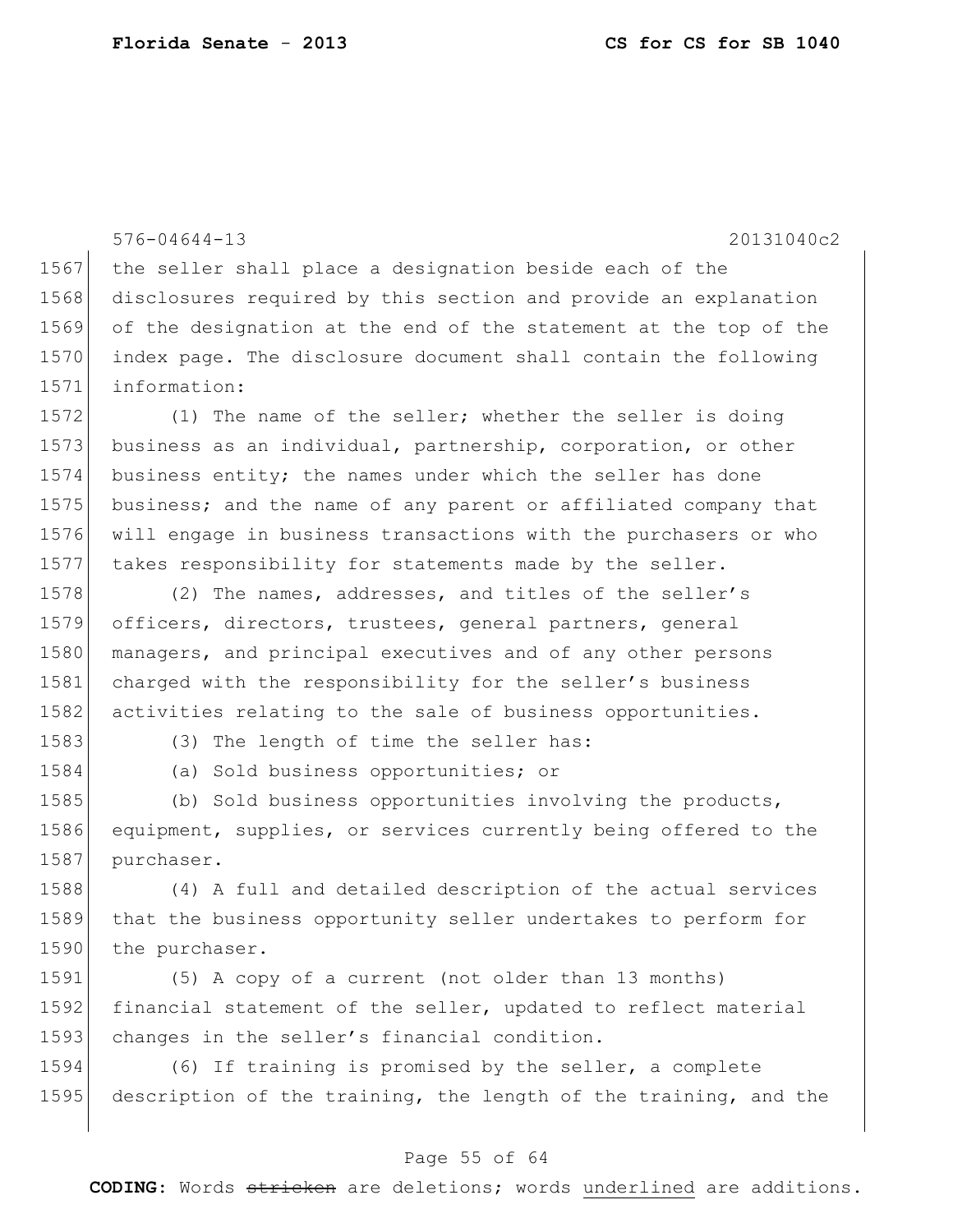576-04644-13 20131040c2 1596 cost or incidental expenses of that training, which cost or 1597 expense the purchaser will be required to incur. 1598 (7) If the seller promises services to be performed in 1599 connection with the placement of the equipment, product, or 1600 supplies at a location, the full nature of those services as 1601 well as the nature of the agreements to be made with the owners 1602 or managers of the location where the purchaser's equipment, 1603 product, or supplies will be placed. 1604 (8) If the business opportunity seller is required to 1605 secure a bond, quaranteed letter of credit, or certificate of 1606 deposit pursuant to s. 559.807, either of the following 1607 statements: 1608 (a) "As required by Florida law, the seller has secured a  $1609$  bond issued by ...., a surety company authorized to do business 1610 in this state. Before signing a contract to purchase this 1611 business opportunity, you should confirm the bond's status with 1612 the surety company."; or 1613 (b) "As required by Florida law, the seller has established 1614 a quaranteed letter of credit or certificate of deposit 1615 ...(number of account)... with ...(name and address of bank or 1616 savings institution).... Before signing a contract to purchase 1617 this business opportunity, you should confirm with the bank or 1618 savings institution the current status of the quaranteed letter 1619 of credit or certificate of deposit." 1620 (9) The following statement: "If the seller fails to 1621 deliver the product, equipment, or supplies necessary to begin

1622 substantial operation of the business within 45 days of the 1623 delivery date stated in your contract, you may notify the seller 1624 in writing and cancel your contract."

### Page 56 of 64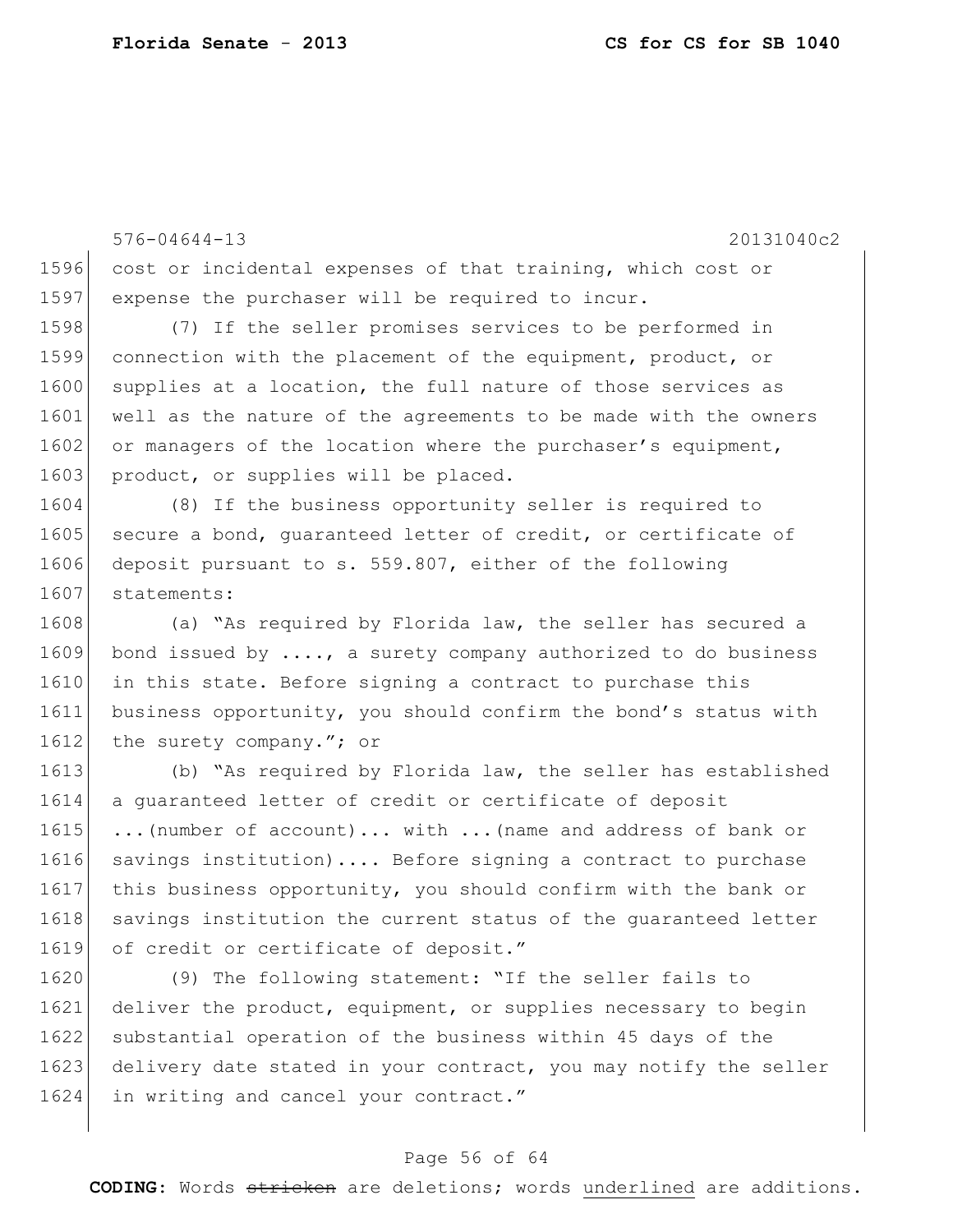576-04644-13 20131040c2 1625 (10) If the seller makes any statement concerning sales or 1626 earnings or a range of sales or earnings that may be made 1627 through this business opportunity, a statement disclosing: 1628 (a) The total number of purchasers of business 1629 opportunities involving the product, equipment, supplies, or 1630 services being offered who have actually achieved sales of or 1631 received earnings in the amount or range specified within 3 1632 | years prior to the date of the disclosure statement. 1633 (b) The total number of purchasers of business 1634 opportunities involving the product, equipment, supplies, or 1635 services being offered within 3 years prior to the date of the 1636 disclosure statement. 1637 (11) (a) The total number of persons who purchased the 1638 business opportunity being offered by the seller within the past 1639 3 years. 1640 (b) The names, addresses, and telephone numbers of the 10 1641 persons who previously purchased the business opportunity from 1642 the seller and who are geographically closest to the potential 1643 purchaser. 1644 (12) A statement disclosing who, if any, of the persons 1645 listed in subsections (1) and (2): 1646 (a) Has, at any time during the previous 10 fiscal years, 1647 regardless of adjudication, been convicted of, or found quilty 1648 of, or pled quilty or nolo contendere to, or has been 1649 incarcerated within the last 10 years as a result of having 1650 previously been convicted of, or found guilty of, or pled guilty 1651 or nolo contendere to, a felony or a crime involving fraud, 1652 theft, larceny, violation of any franchise or business 1653 opportunity law or unfair or deceptive practices law,

#### Page 57 of 64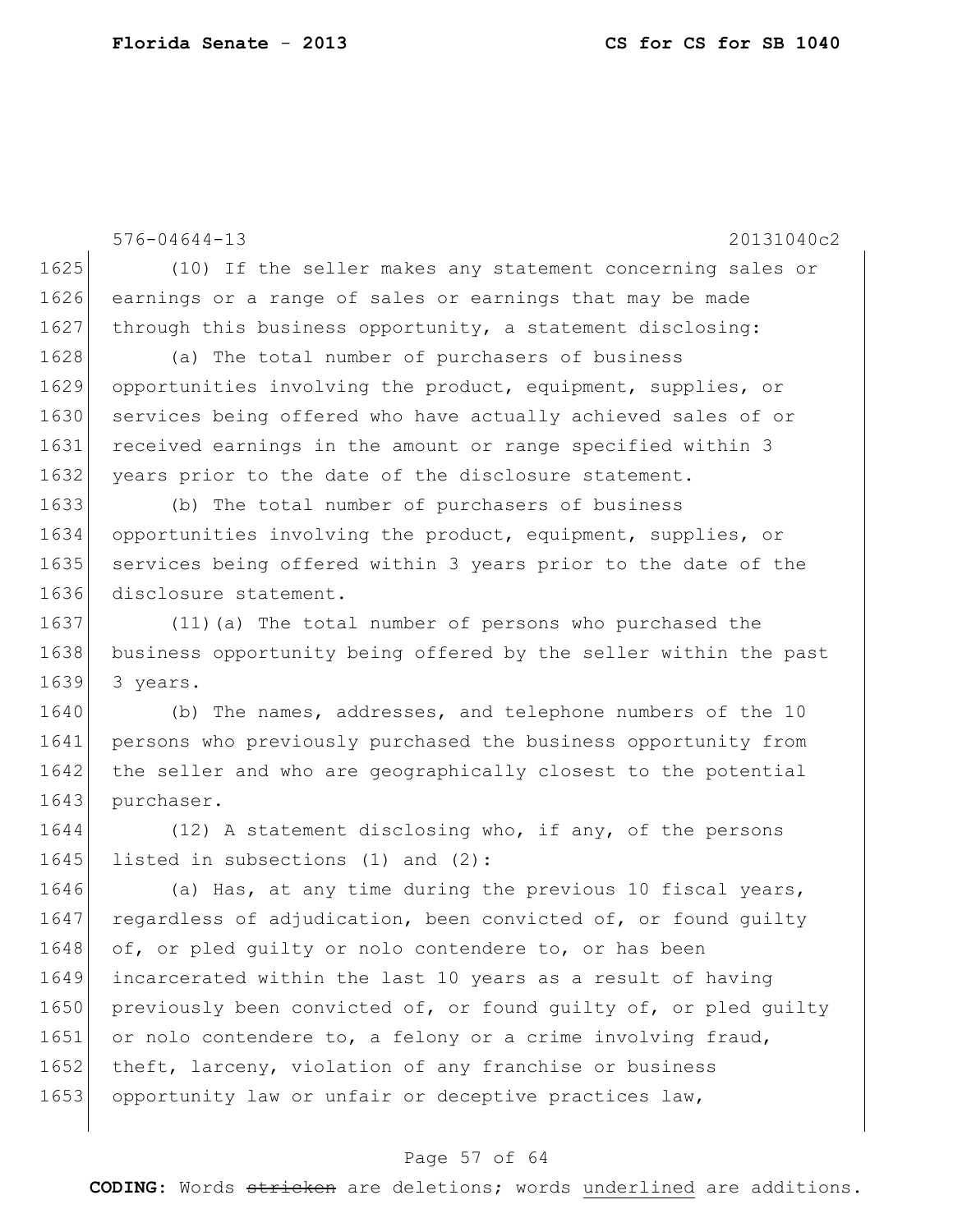576-04644-13 20131040c2 1654 embezzlement, fraudulent conversion, misappropriation of 1655 property, or restraint of trade. 1656 (b) Has, at any time during the previous 7 fiscal years, 1657 been held liable in a civil action resulting in a final judgment 1658 or has settled out of court any civil action or is a party to 1659 any civil action involving allegations of fraud (including 1660 violation of any franchise or business opportunity law or unfair 1661 or deceptive practices law), embezzlement, fraudulent 1662 conversion, misappropriation of property, or restraint of trade 1663 or any civil action which was brought by a present or former 1664 franchisee or franchisees and which involves or involved the 1665 franchise relationship. However, only material individual civil 1666 actions need be so listed pursuant to this paragraph, including 1667 any group of civil actions which, irrespective of the 1668 materiality of any single such action, in the aggregate is 1669 material. 1670 (c) Is subject to any currently effective state or federal 1671 agency or court injunctive or restrictive order, or has been 1672 subject to any administrative action in which an order by a 1673 governmental agency was rendered, or is a party to a proceeding 1674 currently pending in which such order is sought, relating to or 1675 affecting business opportunities activities or the business 1676 opportunity seller-purchaser relationship or involving fraud 1677 (including violation of any franchise or business opportunity

1678 law or unfair or deceptive practices law), embezzlement, 1679 fraudulent conversion, misappropriation of property, or 1680 restraint of trade.

1681

1682 Such statement shall set forth the identity and location of the

### Page 58 of 64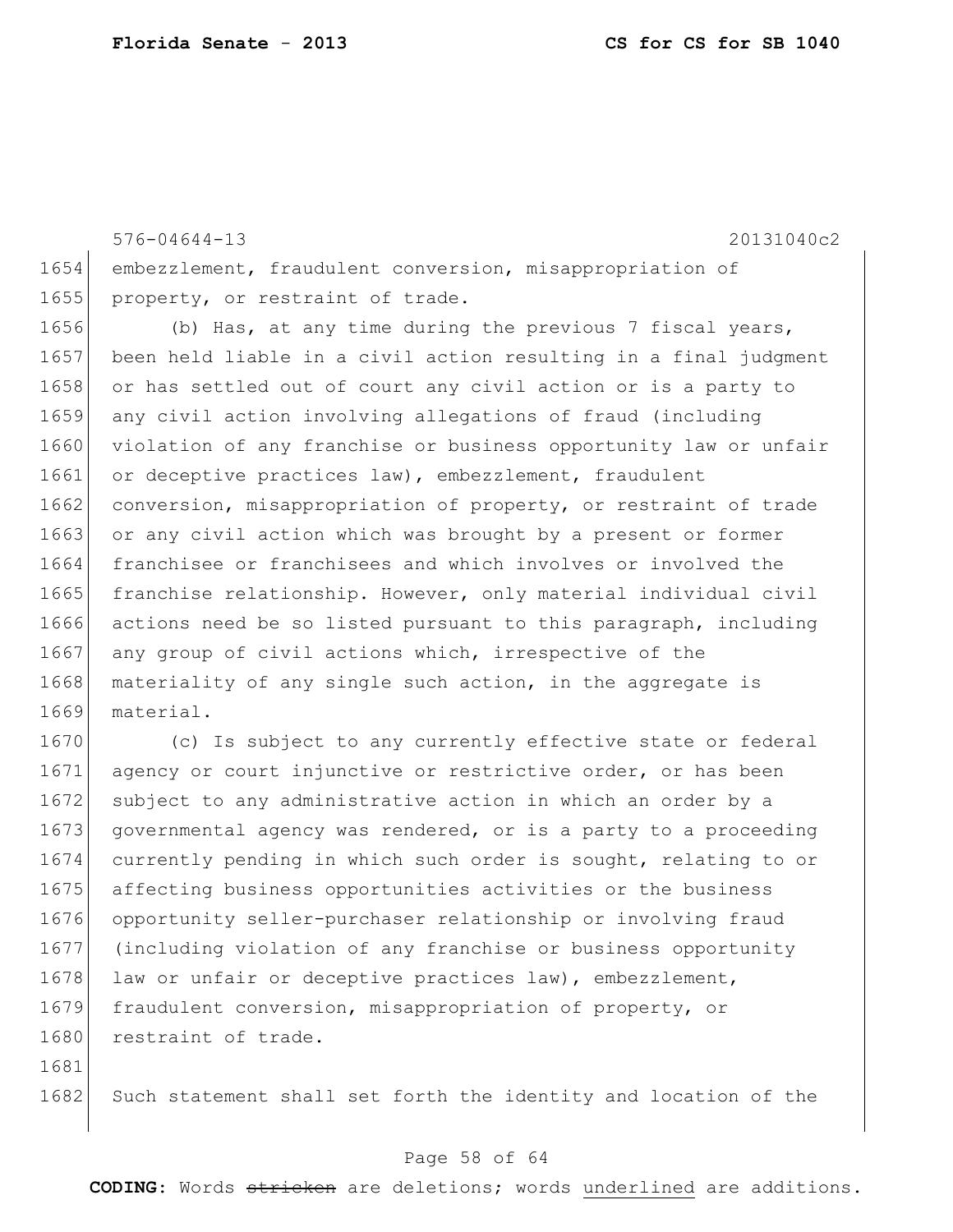|      | $576 - 04644 - 13$<br>20131040c2                                 |
|------|------------------------------------------------------------------|
| 1683 | court or agency; the date of conviction, judgment, or decision;  |
| 1684 | the penalty imposed; the damages assessed; the terms of          |
| 1685 | settlement or the terms of the order; and the date, nature, and  |
| 1686 | issuer of each such order or ruling. A business opportunity      |
| 1687 | seller may include a summary opinion of counsel as to any        |
| 1688 | pending litigation, but only if counsel's consent to the use of  |
| 1689 | such opinion is included in the disclosure statement.            |
| 1690 | (13) A statement disclosing who, if any, of the persons          |
| 1691 | listed in subsections (1) and (2) at any time during the         |
| 1692 | previous 7 fiscal years has:                                     |
| 1693 | (a) Filed in bankruptcy.                                         |
| 1694 | (b) Been adjudged bankrupt.                                      |
| 1695 | (c) Been reorganized due to insolvency.                          |
| 1696 | (d) Been a principal, director, executive officer, or            |
| 1697 | partner of any other person that has so filed or was so adjudged |
| 1698 | or reorganized during or within 1 year after the period that     |
| 1699 | such person held such position in relation to such other person. |
| 1700 | If so, the name and location of the person having so filed or    |
| 1701 | having been so adjudged or reorganized, the date thereof, and    |
| 1702 | any other material facts relating thereto shall be set forth.    |
| 1703 | (14) A copy of the business opportunity contract which the       |
| 1704 | seller uses as a matter of course and which is to be presented   |
| 1705 | to the purchaser at closing.                                     |
| 1706 |                                                                  |
| 1707 | Should any seller of business opportunities prepare a disclosure |
| 1708 | statement pursuant to 16 C.F.R. ss. 436.1 et seq., a Trade       |
| 1709 | Requlation Rule of the Federal Trade Commission regarding        |
| 1710 | Disclosure Requirements and Prohibitions Concerning Franchising  |
| 1711 | and Business Opportunity Ventures, the seller may file that      |
|      |                                                                  |

# Page 59 of 64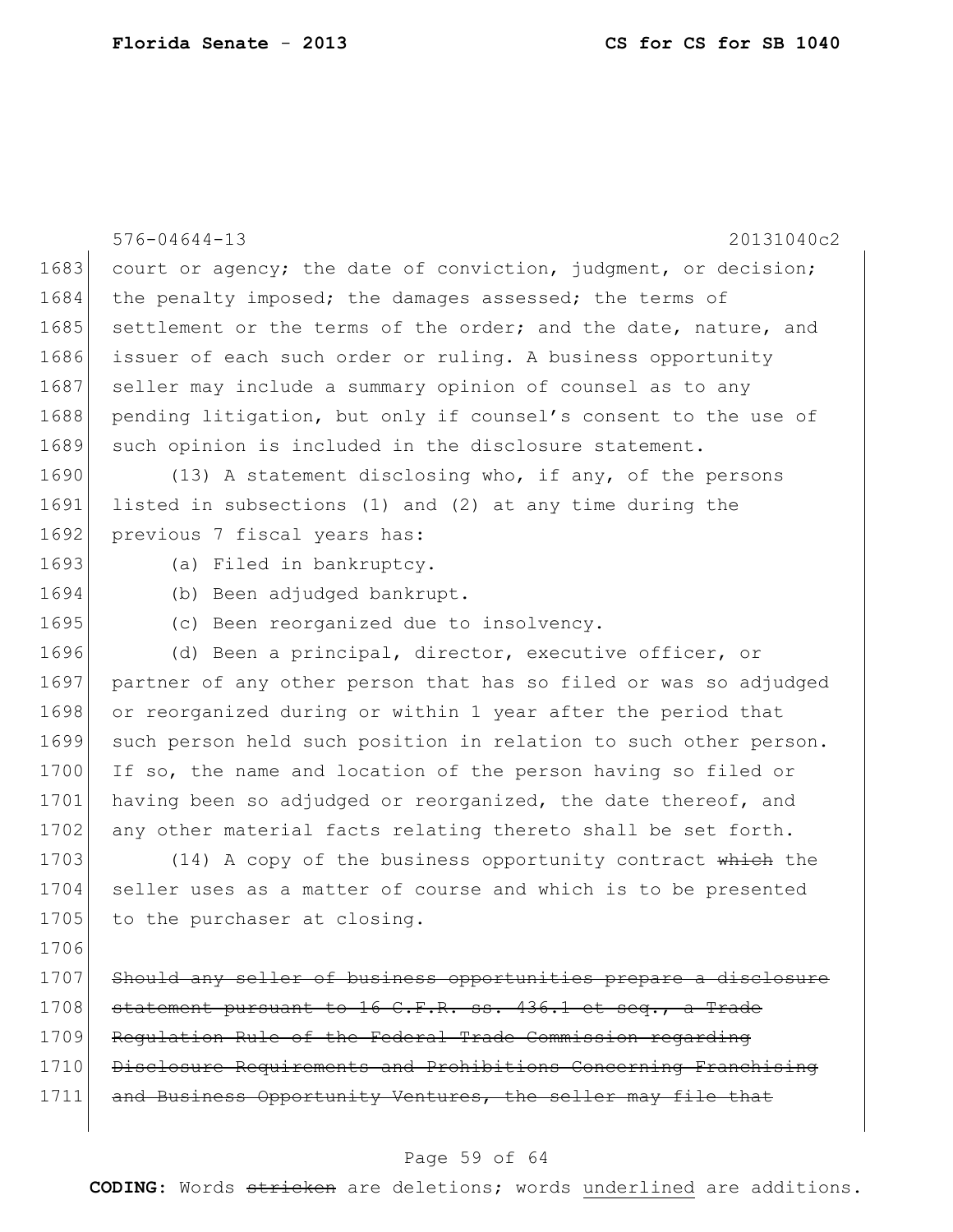|      | $576 - 04644 - 13$<br>20131040c2                                          |
|------|---------------------------------------------------------------------------|
| 1712 | disclosure statement in lieu of the document required pursuant            |
| 1713 | to this section. Should the seller be required pursuant to 16             |
| 1714 | C.F.R. to prepare any other documents to be presented to the              |
| 1715 | prospective purchaser, those documents shall also be filed with           |
| 1716 | the department.                                                           |
| 1717 | Section 42. Section 559.805, Florida Statutes, is repealed.               |
| 1718 | Section 43. Subsection (2) of section 559.807, Florida                    |
| 1719 | Statutes, is repealed.                                                    |
| 1720 | Section 44. Present subsections (3) through (7) of section                |
| 1721 | 559.813, Florida Statutes, are redesignated as subsections (2)            |
| 1722 | through $(6)$ , respectively, and present subsections $(2)$ , $(5)$ , and |
| 1723 | (8) of that section are amended, to read:                                 |
| 1724 | 559.813 Remedies; enforcement.-                                           |
| 1725 | $(2)$ (a) The department may enter an order imposing one or               |
| 1726 | more of the penalties set forth in paragraph (b) if the                   |
| 1727 | department finds that a seller or any of the seller's principal           |
| 1728 | officers or agents:                                                       |
| 1729 | 1. Violated or is operating in violation of any of the                    |
| 1730 | provisions of this part or of the rules adopted or orders issued          |
| 1731 | thereunder:                                                               |
| 1732 | 2. Made a material false statement in any application,                    |
| 1733 | document, or record required to be submitted or retained under            |
| 1734 | this part;                                                                |
| 1735 | 3. Refused or failed, after notice, to produce any document               |
| 1736 | or record or disclose any information required to be produced or          |
| 1737 | disclosed under this part or the rules of the department,                 |
| 1738 | 4. Made a material false statement in response to any                     |
| 1739 | request or investigation by the department, the Department of             |
| 1740 | Legal Affairs, or the state attorney; or                                  |
|      |                                                                           |

# Page 60 of 64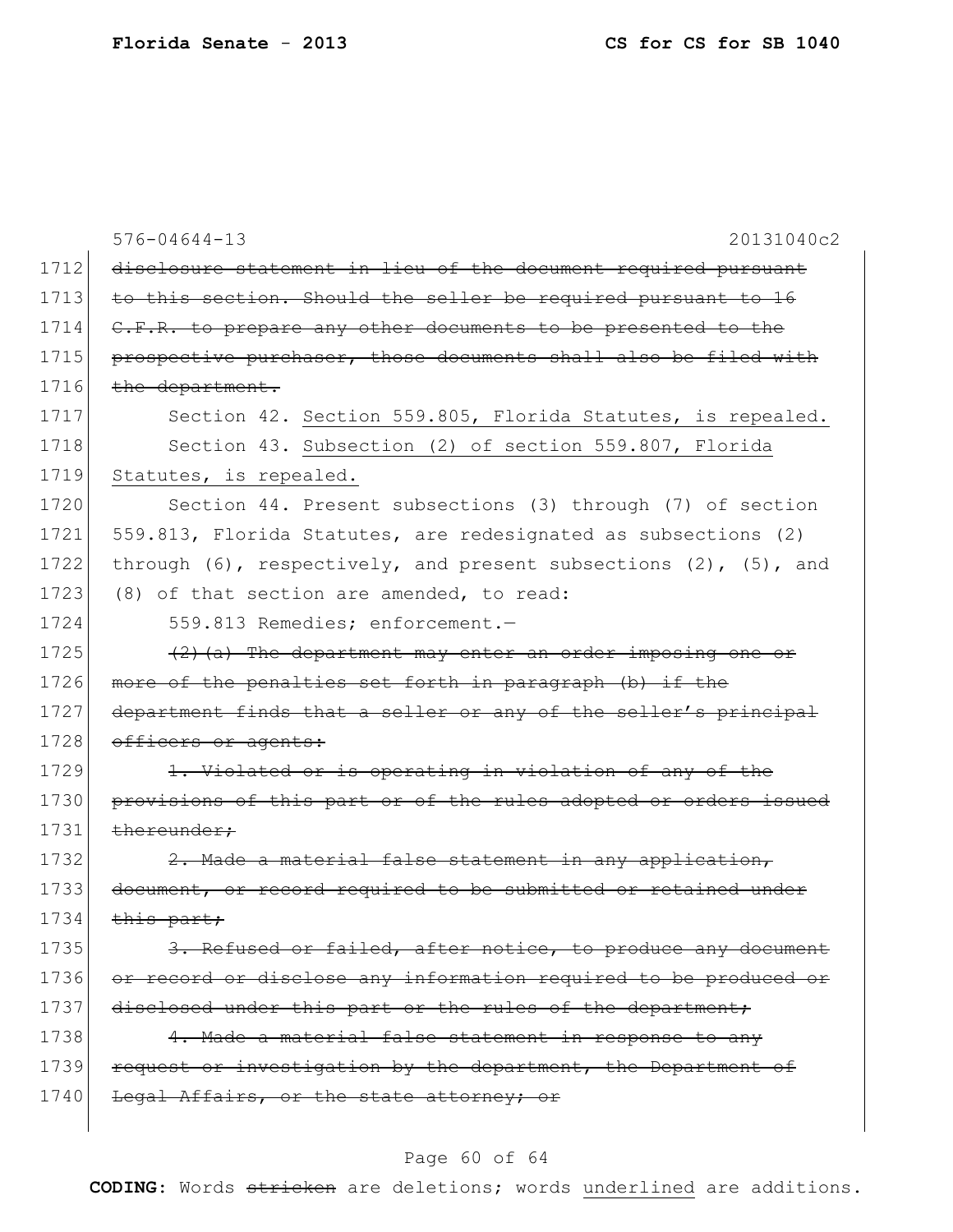|      | $576 - 04644 - 13$<br>20131040c2                                  |
|------|-------------------------------------------------------------------|
| 1741 | 5. Has intentionally defrauded the public through dishonest       |
| 1742 | or deceptive means.                                               |
| 1743 | (b) Upon a finding as set forth in paragraph (a), the             |
| 1744 | department may enter an order doing one or more of the            |
| 1745 | following:                                                        |
| 1746 | 1. Issuing a notice of noncompliance pursuant to s.               |
| 1747 | 120.695.                                                          |
| 1748 | 2. Imposing an administrative fine not to exceed \$5,000 per      |
| 1749 | violation for each act which constitutes a violation of this      |
| 1750 | part or a rule or order.                                          |
| 1751 | 3. Directing that the seller or its principal officers or         |
| 1752 | agents cease and desist specified activities.                     |
| 1753 | 4. Refusing to issue or revoking or suspending an                 |
| 1754 | advertisement identification number.                              |
| 1755 | 5. Placing the registrant on probation for a period of            |
| 1756 | time, subject to such conditions as the department may specify.   |
| 1757 | (c) The administrative proceedings which could result in          |
| 1758 | the entry of an order imposing any of the penalties specified in  |
| 1759 | paragraph (b) shall be conducted in accordance with chapter 120.  |
| 1760 | $(4)$ $(5)$ The Department of Legal Affairs, the Department of    |
| 1761 | Agriculture and Consumer Services, or the state attorney, if a    |
| 1762 | violation of this part occurs in her or his judicial circuit, is  |
| 1763 | are the enforcing authority authorities for purposes of this      |
| 1764 | part, and they may bring civil actions in circuit court for       |
| 1765 | temporary or permanent injunctive relief and may seek other       |
| 1766 | appropriate civil relief, including, but not limited to, a civil  |
| 1767 | penalty not to exceed \$5,000 for each violation, restitution and |
| 1768 | damages for injured purchasers of business opportunities, and     |
| 1769 | court costs and reasonable attorney attorney's fees.              |

# Page 61 of 64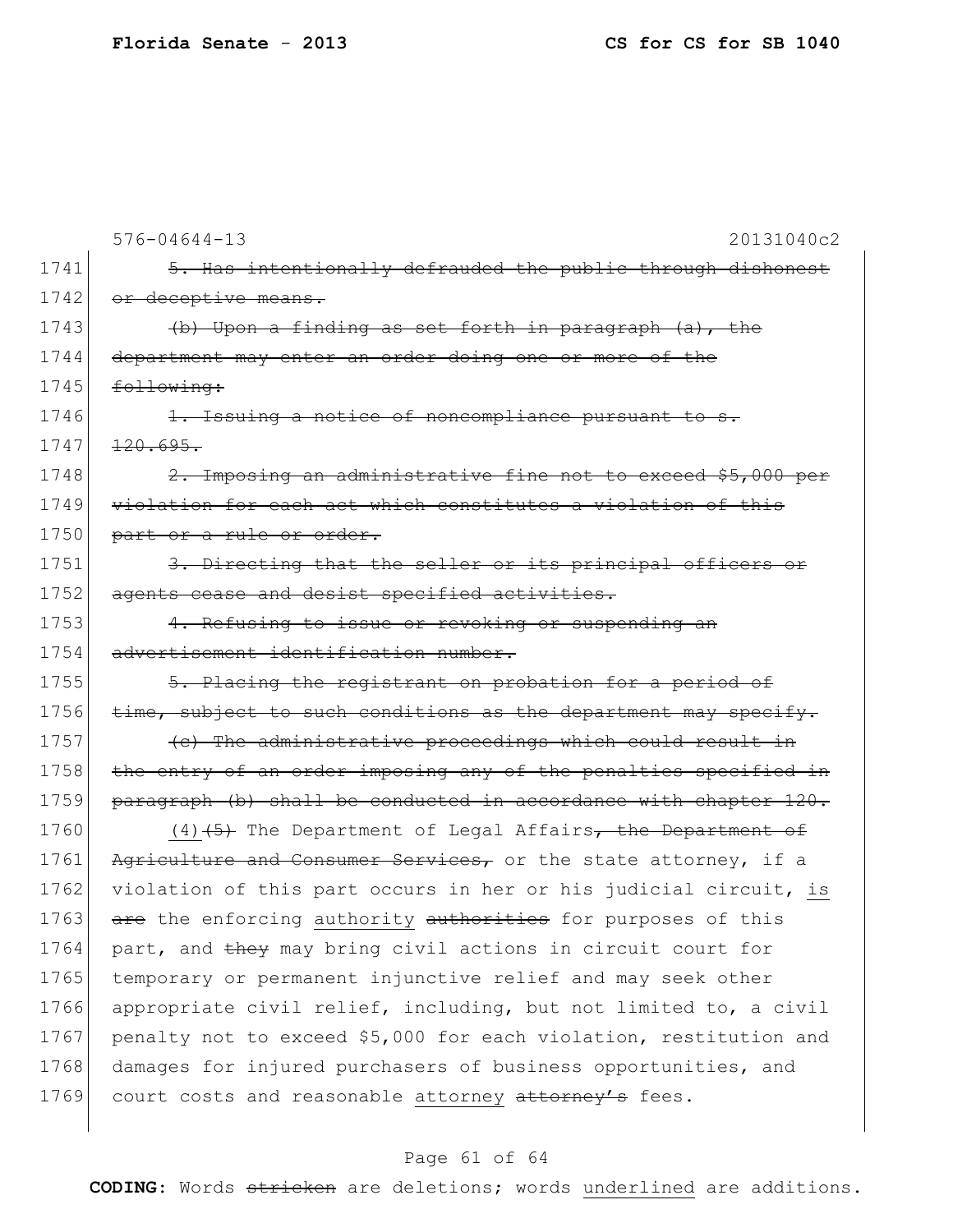|      | $576 - 04644 - 13$<br>20131040c2                                 |
|------|------------------------------------------------------------------|
| 1770 | (8) The department has the authority to adopt rules              |
| 1771 | pursuant to chapter 120 to implement this part.                  |
| 1772 | Section 45. Section 559.815, Florida Statutes, is amended        |
| 1773 | to read:                                                         |
| 1774 | 559.815 Penalties. A Any person who fails to file with the       |
| 1775 | department as required by s. 559.805 or who commits an act       |
| 1776 | described in s. 559.809 is quilty of a felony of the third       |
| 1777 | degree, punishable as provided in s. 775.082, s. 775.083, or s.  |
| 1778 | 775.084.                                                         |
| 1779 | Section 46. Subsection (1) of section 559.9221, Florida          |
| 1780 | Statutes, is amended to read:                                    |
| 1781 | 559.9221 Motor Vehicle Repair Advisory Council. - The Motor      |
| 1782 | Vehicle Repair Advisory Council is created to advise and assist  |
| 1783 | the department in carrying out this part.                        |
| 1784 | (1) The membership of the council may not exceed $9+1$           |
| 1785 | members appointed by the Commissioner of Agriculture.            |
| 1786 | (a) Six Eight industry members of the council must be            |
| 1787 | chosen from individuals already engaged in the motor vehicle     |
| 1788 | repair business who are eligible to be registered under this     |
| 1789 | part. The professional members of this council must be licensed  |
| 1790 | under this part. The commissioner shall select one industry      |
| 1791 | member from each of the following categories:                    |
| 1792 | 1. Independent automotive mechanics shops.                       |
| 1793 | 2. Franchise or company-owned automotive mechanics shops.        |
| 1794 | 3. Automotive <del>Independent automotive</del> collision shops. |
| 1795 | 4. Franchise or company-owned automotive collision shops.        |
| 1796 | 4.5. Tire dealers Independent tire dealer.                       |
| 1797 | 6. Franchise or company-owned tire dealer.                       |
| 1798 | 5.7. Independent motor vehicle dealers dealer licensed           |

# Page 62 of 64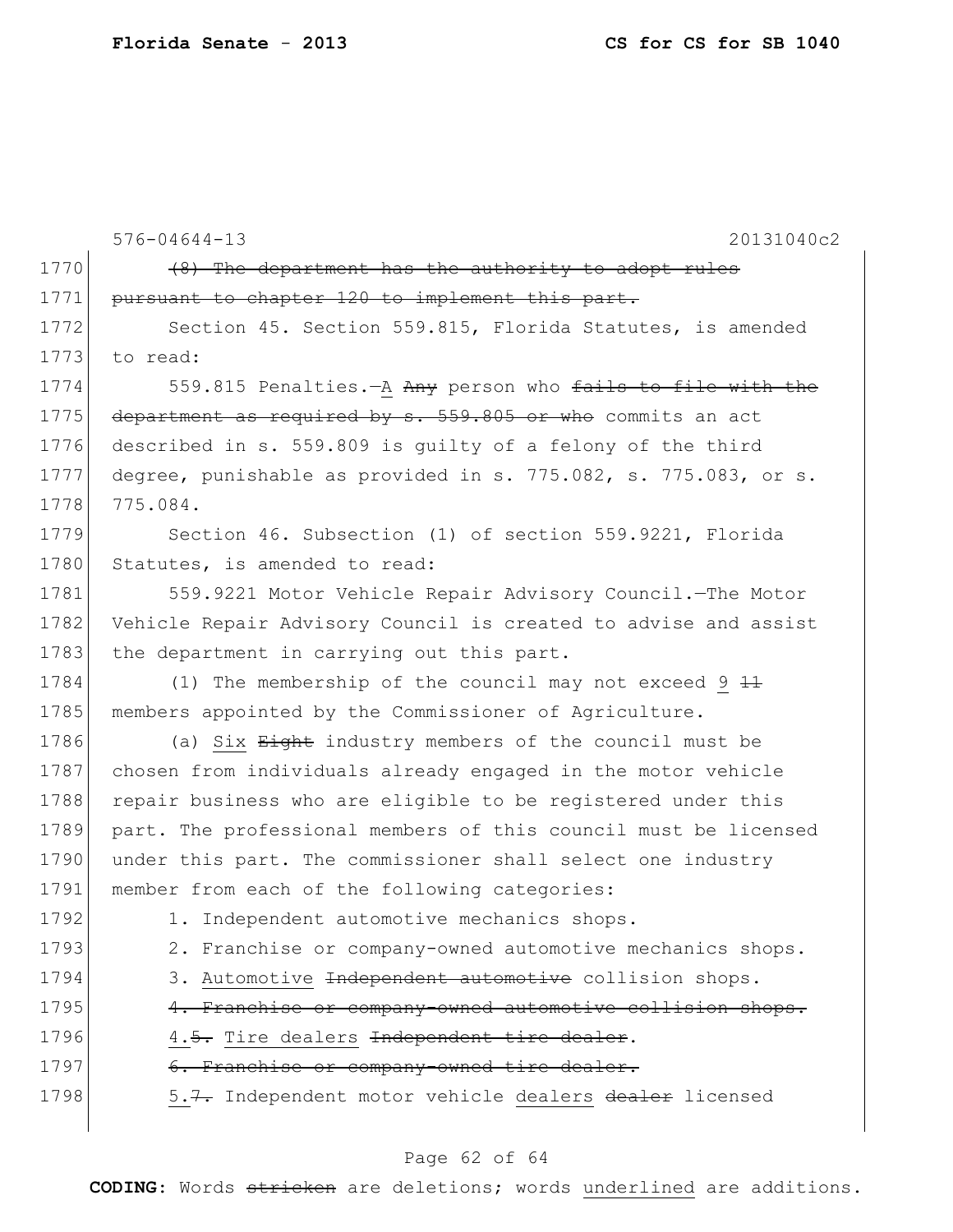|      | $576 - 04644 - 13$<br>20131040c2                                 |
|------|------------------------------------------------------------------|
| 1799 | under s. 320.27.                                                 |
| 1800 | 6.8. Franchise motor vehicle dealers dealer licensed under       |
| 1801 | s. 320.27.                                                       |
| 1802 | (b) One member of the council may be chosen from persons         |
| 1803 | already engaged in motor vehicle repair service.                 |
| 1804 | (c) Two consumer members of the council must be residents        |
| 1805 | of this state and may must not be connected with the motor       |
| 1806 | vehicle repair business.                                         |
| 1807 | (d) As terms of the members expire, the commissioner shall       |
| 1808 | appoint successors for terms of 4 years. Members shall serve     |
| 1809 | from the time of their appointment until their successors are    |
| 1810 | appointed.                                                       |
| 1811 | Section 47. Paragraphs (a) and (b) of subsection (9) of          |
| 1812 | section 616.242, Florida Statutes, are amended to read:          |
| 1813 | 616.242 Safety standards for amusement rides.-                   |
| 1814 | (9) INSURANCE REQUIREMENTS.-                                     |
| 1815 | (a) An owner may not operate an amusement ride unless the        |
| 1816 | owner has in effect, at all times of operation, an insurance     |
| 1817 | meeting the following requirements:                              |
| 1818 | 1. An insurance policy in an amount of not less than \$1         |
| 1819 | million per occurrence, \$1 million in the aggregate, which      |
| 1820 | insures the owner of the amusement ride against liability for    |
| 1821 | injury to persons arising out of the use of the amusement ride.+ |
| 1822 | $\Theta$ $\Upsilon$                                              |
| 1823 | 2. A bond in a like amount; however, the aggregate               |
| 1824 | liability of the surety under the bond may not exceed the face   |
| 1825 | amount thereof.                                                  |
| 1826 | (b) The policy or bond must be procured from an insurer or       |
| 1827 | surety that is licensed to transact business in this state or    |
|      |                                                                  |

# Page 63 of 64